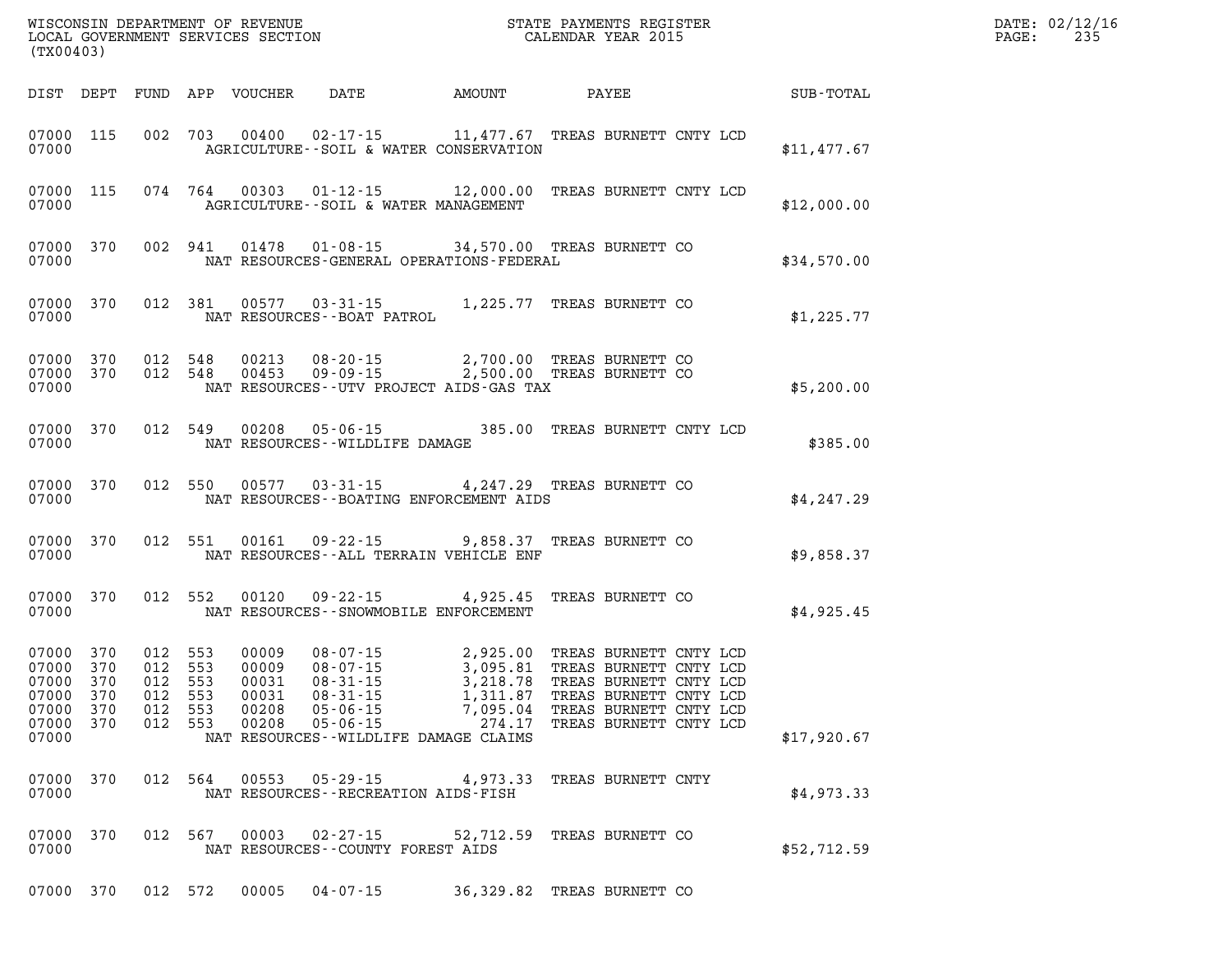| (TX00403)                                                            |                                               |                                               |                                               | WISCONSIN DEPARTMENT OF REVENUE<br>LOCAL GOVERNMENT SERVICES SECTION |                                                                                                                            |                                                                                                                                                                        | STATE PAYMENTS REGISTER<br>CALENDAR YEAR 2015                                                    |  |               | DATE: 02/12/16<br>PAGE:<br>236 |
|----------------------------------------------------------------------|-----------------------------------------------|-----------------------------------------------|-----------------------------------------------|----------------------------------------------------------------------|----------------------------------------------------------------------------------------------------------------------------|------------------------------------------------------------------------------------------------------------------------------------------------------------------------|--------------------------------------------------------------------------------------------------|--|---------------|--------------------------------|
| DIST DEPT                                                            |                                               |                                               |                                               | FUND APP VOUCHER                                                     | DATE                                                                                                                       | AMOUNT                                                                                                                                                                 | PAYEE                                                                                            |  | SUB-TOTAL     |                                |
| 07000 370<br>07000                                                   |                                               | 012                                           | 572                                           | 00031                                                                | 06-04-15                                                                                                                   | 30,000.00 TREAS BURNETT CNTY<br>NAT RESOURCES - - URBAN FORESTRY/CO FORESTS                                                                                            |                                                                                                  |  | \$66,329.82   |                                |
| 07000 370<br>07000                                                   |                                               | 012 574                                       |                                               | 01522                                                                | $01 - 14 - 15$<br>NAT RESOURCES - - SNOWMOBILE TRAIL AIDS                                                                  | 14,740.70                                                                                                                                                              | TREAS BURNETT CO                                                                                 |  | \$14,740.70   |                                |
| 07000<br>07000<br>07000<br>07000                                     | 370<br>370<br>370                             | 012<br>012<br>012 575                         | 575<br>575                                    | 00224<br>00350<br>01478                                              | $08 - 20 - 15$<br>$09 - 01 - 15$<br>$01 - 08 - 15$<br>NAT RESOURCES - - SNOWMOBILE TRAIL AIDS                              | 29,625.00<br>29,625.00<br>142,375.00                                                                                                                                   | TREAS BURNETT CO<br>TREAS BURNETT CO<br>TREAS BURNETT CO                                         |  | \$201,625.00  |                                |
| 07000<br>07000<br>07000<br>07000<br>07000<br>07000<br>07000<br>07000 | 370<br>370<br>370<br>370<br>370<br>370<br>370 | 012<br>012<br>012<br>012<br>012<br>012<br>012 | 576<br>576<br>576<br>576<br>576<br>576<br>576 | 00214<br>00221<br>00233<br>00345<br>00454<br>01478<br>01745          | $08 - 20 - 15$<br>$08 - 20 - 15$<br>$08 - 20 - 15$<br>$09 - 01 - 15$<br>$09 - 09 - 15$<br>$01 - 08 - 15$<br>$02 - 03 - 15$ | 6,020.00<br>343.20<br>16, 200.00<br>5,050.00<br>15,000.00<br>29,937.50 TREAS BURNETT CO<br>31,805.00 TREAS BURNETT CO<br>NAT RESOURCES - - ALL - TERRAIN VEHICLE TRAIL | TREAS BURNETT CO<br>TREAS BURNETT CO<br>TREAS BURNETT CO<br>TREAS BURNETT CO<br>TREAS BURNETT CO |  | \$104, 355.70 |                                |
| 07000<br>07000<br>07000<br>07000<br>07000                            | 370<br>370<br>370<br>370                      | 012<br>012<br>012<br>012                      | 577<br>577<br>577<br>577                      | 00208<br>00209<br>00345<br>00452                                     | $08 - 20 - 15$<br>$08 - 20 - 15$<br>$09 - 01 - 15$<br>$09 - 09 - 15$                                                       | 204,281.25<br>29,250.41<br>1,940.00<br>368.42<br>NAT RESOURCES--ALL-TERRAIN VEHICLE TRAIL                                                                              | TREAS BURNETT CO<br>TREAS BURNETT CO<br>TREAS BURNETT CO<br>TREAS BURNETT CO                     |  | \$235,840.08  |                                |
| 07000 370<br>07000                                                   |                                               | 012 584                                       |                                               | 00005                                                                | $09 - 01 - 15$<br>NAT RESOURCES - PMT IN LIEU OF TAXES                                                                     | 13,737.00                                                                                                                                                              | TREAS BURNETT CO                                                                                 |  | \$13,737.00   |                                |
| 07000<br>07000<br>07000                                              | 370<br>370                                    | 012 663<br>012 663                            |                                               | 02372<br>02427                                                       | $04 - 21 - 15$<br>$04 - 28 - 15$                                                                                           | 8,879.48<br>61,524.13<br>NAT RESOURCES - - LAKES MANAGEMENT GRANTS                                                                                                     | TREAS BURNETT CNTY LCD<br>TREAS BURNETT CNTY LCD                                                 |  | \$70,403.61   |                                |

|       |  |  | 07000 370 012 678 03067 06-29-15 | 8,099.38 TREAS BURNETT CNTY LCD          |  |  |            |
|-------|--|--|----------------------------------|------------------------------------------|--|--|------------|
| 07000 |  |  |                                  | NAT RESOURCES--INVASIVE AOUATICE SPECIES |  |  | \$8,099.38 |

**07000 370 074 670 42310 05-29-15 83,625.87 TREAS BURNETT CO 0700 NAT RESOURCES--RU RECYCLING GRANT \$83,625.87** 

**07000 370 074 673 42310 05-29-15 3,952.20 TREAS BURNETT CO 0700 NAT RESOURCES--RU CONSOLIDATED GRANT \$3,952.20 \$3,952.20** 

**07000 395 011 168 50007 06-09-15 68,117.00 COUNTY OF BURNETT**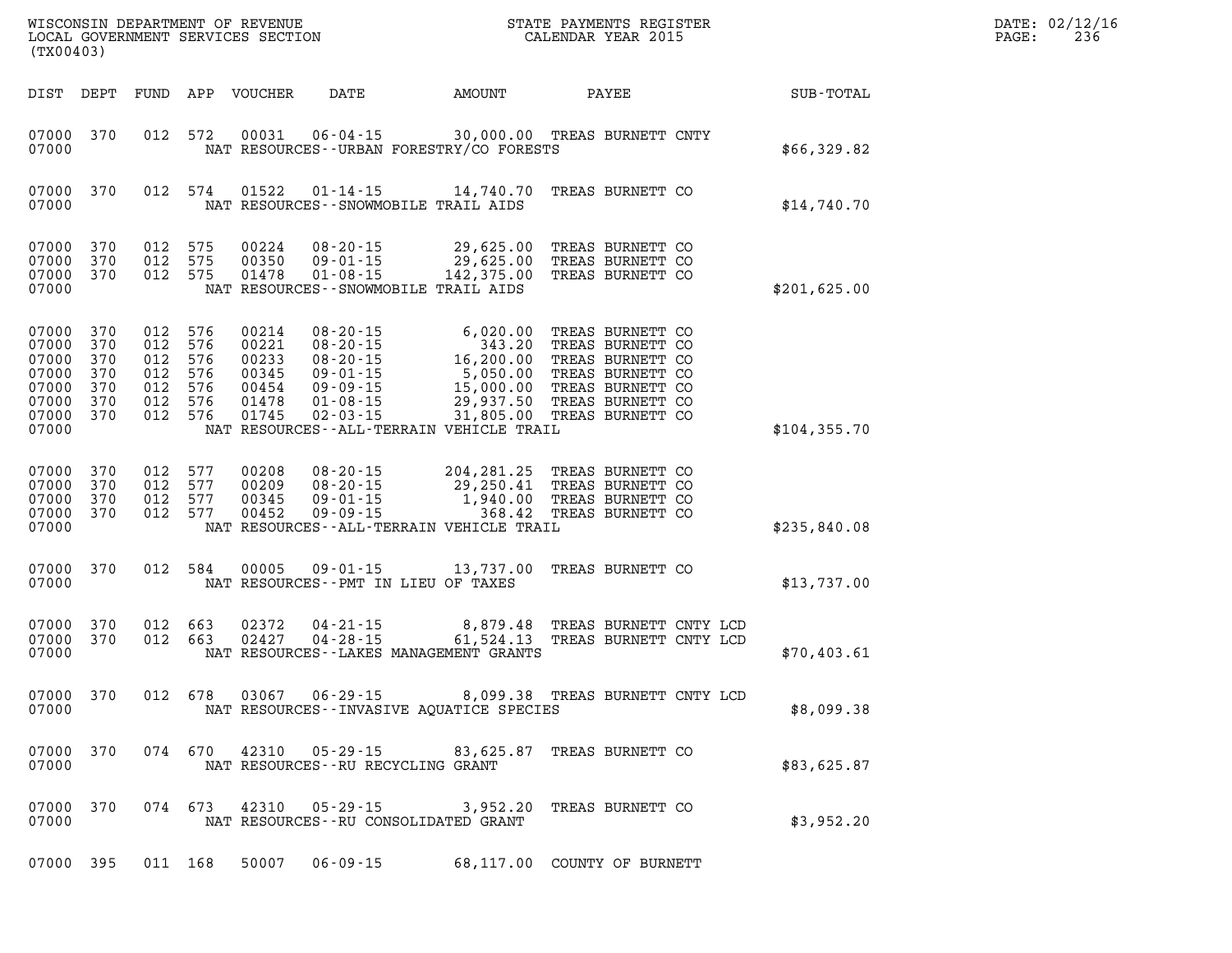| 07000 455 |  | 002 221 | $07 - 21 - 1$ |
|-----------|--|---------|---------------|
|           |  |         |               |

| (TX00403)                                                                                                                                                               |                                                                                                                            |                                                                                                                            |                                                                                                                            |                                                                                                                                                                |                                                                                                                                                                                                                                                                                                                                  |                                                                                                                                                                                                                                                                                                                                                            | WISCONSIN DEPARTMENT OF REVENUE<br>LOCAL GOVERNMENT SERVICES SECTION<br>LOCAL GOVERNMENT SERVICES SECTION<br>CALENDAR YEAR 2015                                                                                                 | $\label{eq:2.1} \frac{1}{\sqrt{2}}\int_{\mathbb{R}^3}\frac{1}{\sqrt{2}}\left(\frac{1}{\sqrt{2}}\right)^2\left(\frac{1}{\sqrt{2}}\right)^2\left(\frac{1}{\sqrt{2}}\right)^2\left(\frac{1}{\sqrt{2}}\right)^2\left(\frac{1}{\sqrt{2}}\right)^2\left(\frac{1}{\sqrt{2}}\right)^2\left(\frac{1}{\sqrt{2}}\right)^2\left(\frac{1}{\sqrt{2}}\right)^2\left(\frac{1}{\sqrt{2}}\right)^2\left(\frac{1}{\sqrt{2}}\right)^2\left(\frac{1}{\sqrt{2}}\right)^2\left(\frac$ | DATE: 02/12/16<br>237<br>PAGE: |
|-------------------------------------------------------------------------------------------------------------------------------------------------------------------------|----------------------------------------------------------------------------------------------------------------------------|----------------------------------------------------------------------------------------------------------------------------|----------------------------------------------------------------------------------------------------------------------------|----------------------------------------------------------------------------------------------------------------------------------------------------------------|----------------------------------------------------------------------------------------------------------------------------------------------------------------------------------------------------------------------------------------------------------------------------------------------------------------------------------|------------------------------------------------------------------------------------------------------------------------------------------------------------------------------------------------------------------------------------------------------------------------------------------------------------------------------------------------------------|---------------------------------------------------------------------------------------------------------------------------------------------------------------------------------------------------------------------------------|----------------------------------------------------------------------------------------------------------------------------------------------------------------------------------------------------------------------------------------------------------------------------------------------------------------------------------------------------------------------------------------------------------------------------------------------------------------|--------------------------------|
|                                                                                                                                                                         |                                                                                                                            |                                                                                                                            |                                                                                                                            | DIST DEPT FUND APP VOUCHER                                                                                                                                     | DATE                                                                                                                                                                                                                                                                                                                             | <b>EXAMPLE THE PROPERTY OF A STATE</b>                                                                                                                                                                                                                                                                                                                     | PAYEE                                                                                                                                                                                                                           | SUB-TOTAL                                                                                                                                                                                                                                                                                                                                                                                                                                                      |                                |
| 07000                                                                                                                                                                   |                                                                                                                            |                                                                                                                            |                                                                                                                            |                                                                                                                                                                | TRANSPORTATION--ELDERLY & DISABLED                                                                                                                                                                                                                                                                                               |                                                                                                                                                                                                                                                                                                                                                            | \$68,117.00                                                                                                                                                                                                                     |                                                                                                                                                                                                                                                                                                                                                                                                                                                                |                                |
| 07000<br>07000                                                                                                                                                          | 395                                                                                                                        |                                                                                                                            | 011 170                                                                                                                    | 40442                                                                                                                                                          |                                                                                                                                                                                                                                                                                                                                  | TRANSPORTATION - COUNTY FOREST ROAD AIDS                                                                                                                                                                                                                                                                                                                   | 02-24-15 11,035.83 TREAS BURNETT CO                                                                                                                                                                                             | \$11,035.83                                                                                                                                                                                                                                                                                                                                                                                                                                                    |                                |
| 07000<br>07000<br>07000<br>07000                                                                                                                                        | 395<br>395<br>395                                                                                                          | 011 190<br>011 190<br>011 190                                                                                              |                                                                                                                            | 36007<br>52007<br>64007                                                                                                                                        | $10 - 05 - 15$                                                                                                                                                                                                                                                                                                                   | TRANSPORTATION - - GENERAL TRANSP AIDS - GTA                                                                                                                                                                                                                                                                                                               | 01-05-15 126,874.44 COUNTY OF BURNETT<br>07-06-15 253,748.88 COUNTY OF BURNETT<br>10-05-15 126,874.44 COUNTY OF BURNETT                                                                                                         | \$507,497.76                                                                                                                                                                                                                                                                                                                                                                                                                                                   |                                |
| 07000<br>07000                                                                                                                                                          | 395                                                                                                                        |                                                                                                                            | 011 278                                                                                                                    | 68866                                                                                                                                                          | TRANSPORTATION - - LRIP/TRIP/MSIP GRANTS                                                                                                                                                                                                                                                                                         |                                                                                                                                                                                                                                                                                                                                                            | 12-14-15 4,684.55 TREAS BURNETT CO                                                                                                                                                                                              | \$4,684.55                                                                                                                                                                                                                                                                                                                                                                                                                                                     |                                |
| 07000<br>07000<br>07000<br>07000<br>07000<br>07000<br>07000<br>07000<br>07000<br>07000<br>07000<br>07000<br>07000<br>07000                                              | 435<br>435<br>435<br>435<br>435<br>435<br>435<br>435<br>435<br>435<br>435<br>435<br>435                                    | 005 000<br>005<br>005 000<br>005<br>005<br>005<br>005 000<br>005<br>005 000<br>005 000<br>005 000<br>005<br>005 000        | 000<br>000<br>000<br>000<br>000<br>000                                                                                     | 90511<br>90514<br>90515<br>90517<br>90518<br>90519<br>90521<br>90600<br>90601<br>90604<br>90607<br>90609<br>90611                                              | $01 - 01 - 15$<br>$02 - 01 - 15$<br>$03 - 01 - 15$<br>$04 - 01 - 15$<br>$05 - 01 - 15$<br>$06 - 01 - 15$<br>$06 - 29 - 15$<br>$07 - 01 - 15$<br>$08 - 01 - 15$<br>$09 - 01 - 15$<br>$10 - 01 - 15$<br>$11 - 02 - 15$<br>$12 - 01 - 15$<br>HEALTH SERVICES - - STATE/FED AIDS                                                     | 43,051.00<br>28,244.00<br>26,143.00<br>26,143.00<br>81,908.00<br>104,555.00<br>25,151.00<br>24,040.00<br>24,040.00<br>24,871.00<br>344,895.00<br>74,715.00<br>86,284.00<br>104,744.00                                                                                                                                                                      | BURNETT CO<br>BURNETT CO<br>BURNETT CO<br>BURNETT CO<br>BURNETT CO<br>BURNETT CO<br>BURNETT CO<br>BURNETT CO<br>BURNETT CO<br>BURNETT CO<br>BURNETT CO<br>BURNETT CO<br>BURNETT CO                                              | \$981,138.00                                                                                                                                                                                                                                                                                                                                                                                                                                                   |                                |
| 07000<br>07000<br>07000<br>07000<br>07000<br>07000<br>07000<br>07000<br>07000<br>07000<br>07000<br>07000<br>07000<br>07000<br>07000<br>07000<br>07000<br>07000<br>07000 | 437<br>437<br>437<br>437<br>437<br>437<br>437<br>437<br>437<br>437<br>437<br>437<br>437<br>437<br>437<br>437<br>437<br>437 | 005<br>005<br>005<br>005<br>005<br>005<br>005<br>005<br>005<br>005<br>005<br>005<br>005<br>005<br>005<br>005<br>005<br>005 | 000<br>000<br>000<br>000<br>000<br>000<br>000<br>000<br>000<br>000<br>000<br>000<br>000<br>000<br>000<br>000<br>000<br>000 | 00000<br>00000<br>00000<br>00000<br>00000<br>00000<br>00000<br>00000<br>00000<br>00000<br>00000<br>00000<br>00000<br>00000<br>00000<br>00000<br>00000<br>00000 | $01 - 05 - 15$<br>$01 - 30 - 15$<br>$02 - 05 - 15$<br>$03 - 05 - 15$<br>$03 - 24 - 15$<br>$04 - 06 - 15$<br>$04 - 07 - 15$<br>$04 - 30 - 15$<br>$05 - 05 - 15$<br>$06 - 05 - 15$<br>$06 - 26 - 15$<br>$07 - 06 - 15$<br>$07 - 30 - 15$<br>$08 - 05 - 15$<br>$08 - 21 - 15$<br>$09 - 08 - 15$<br>$09 - 14 - 15$<br>$10 - 05 - 15$ | 4, 012.41 BURNETT<br>86, 890.16 BURNETT<br>6, 101.17 BURNETT<br>46, 813.22 BURNETT<br>136.74 BURNETT<br>32, 049.62 BURNETT<br>265.06 BURNETT<br>63, 595.34 BURNETT<br>63,595.34<br>5,244.20<br>4,653.84<br>2,792.67<br>12,972.09<br>68,362.62<br>1,225.83<br>1,690.00<br>10,213.60<br>189,546.00<br>9,929.14<br>CHILDREN & FAMILIES - - STATE/FEDERAL AIDS | BURNETT CHILD SUPPORT<br>BURNETT CHILD SUPPORT<br>BURNETT CHILD SUPPORT<br>BURNETT<br><b>BURNETT</b><br>BURNETT<br><b>BURNETT</b><br>BURNETT CHILD SUPPORT<br>BURNETT<br>BURNETT CHILD SUPPORT<br>BURNETT<br>BURNETT<br>BURNETT | $\star$<br>$\star$<br>$\star$<br>$\star$<br>\$546,493.71                                                                                                                                                                                                                                                                                                                                                                                                       |                                |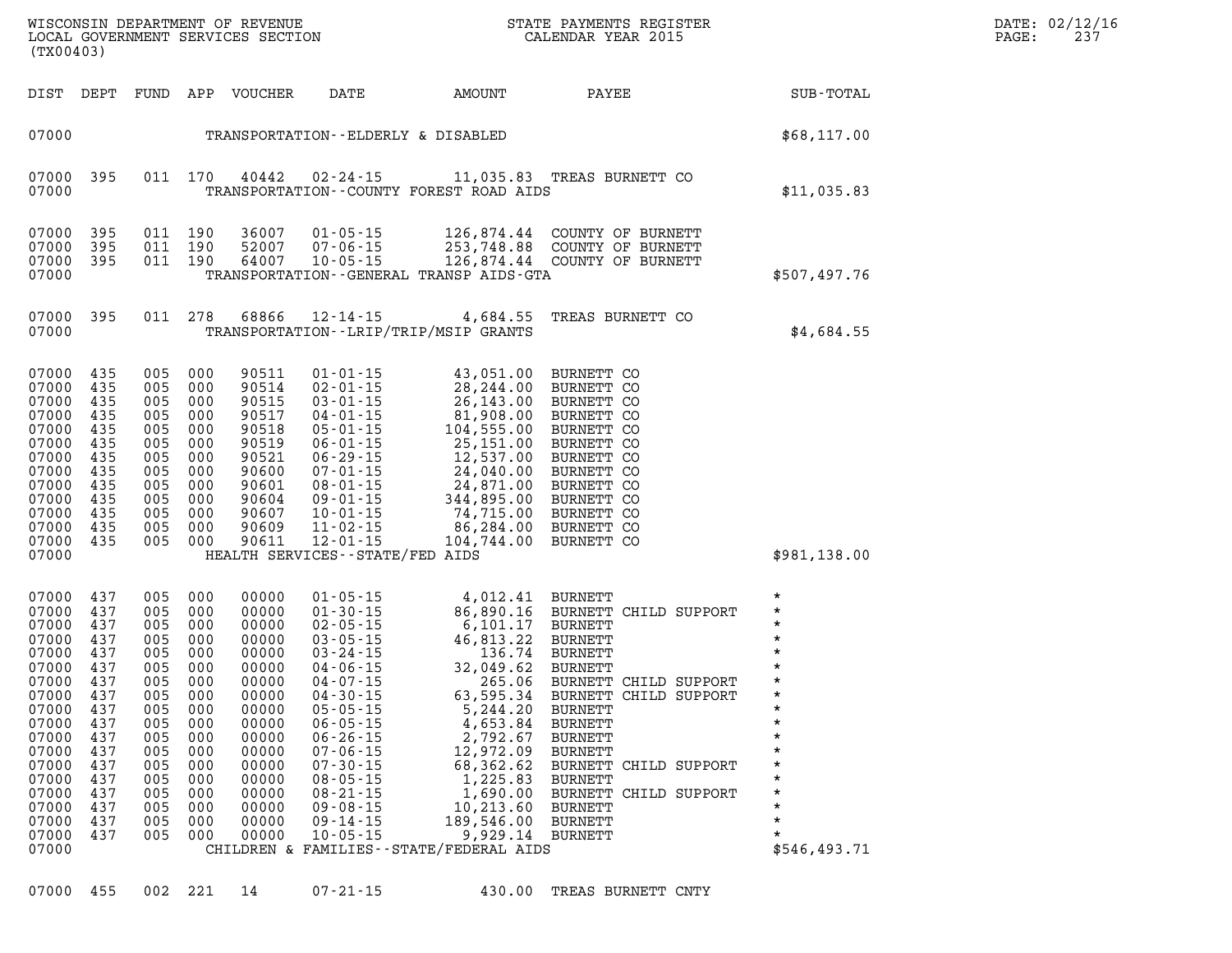| DATE: | 02/12/16 |
|-------|----------|
| PAGE: | 238      |

| (TX00403)                                                                                                  |                          |                                                                                                 |                        |                                                        |                                                                                                                                                                                                                                                                                           | STATE PAYMENTS REGISTER |                                                        | DATE: 02/12/1<br>PAGE:<br>238 |
|------------------------------------------------------------------------------------------------------------|--------------------------|-------------------------------------------------------------------------------------------------|------------------------|--------------------------------------------------------|-------------------------------------------------------------------------------------------------------------------------------------------------------------------------------------------------------------------------------------------------------------------------------------------|-------------------------|--------------------------------------------------------|-------------------------------|
|                                                                                                            |                          |                                                                                                 |                        |                                                        |                                                                                                                                                                                                                                                                                           |                         | DIST DEPT FUND APP VOUCHER DATE AMOUNT PAYEE SUB-TOTAL |                               |
|                                                                                                            |                          |                                                                                                 |                        |                                                        | 07000 JUSTICE - - LAW ENFORCEMENT SERVICES AID                                                                                                                                                                                                                                            |                         | \$430.00                                               |                               |
| 07000<br>07000                                                                                             | 455                      |                                                                                                 |                        | JUSTICE -- LAW ENFORCEMENT SERVICES                    | 002 226 03701 01-15-15 27,193.00 TREAS BURNETT CO                                                                                                                                                                                                                                         |                         | \$27,193.00                                            |                               |
| 07000 455<br>07000                                                                                         |                          |                                                                                                 | 002 231 08             | $03 - 12 - 15$<br>JUSTICE - - LAW ENFORCEMENT TRAINING | 4,480.00 TREAS BURNETT CNTY                                                                                                                                                                                                                                                               |                         | \$4,480.00                                             |                               |
| 07000 455<br>07000                                                                                         |                          |                                                                                                 | 002 263 03671          | JUSTICE - - TRIBAL LAW ENFORCEMENT                     | 01-15-15 14,740.00 TREAS BURNETT CO                                                                                                                                                                                                                                                       |                         | \$14,740.00                                            |                               |
| 07000 455<br>07000<br>07000<br>07000<br>07000 455<br>07000<br>07000 455<br>07000 455<br>07000 455<br>07000 | 455<br>455<br>455<br>455 | 002 279<br>002 279<br>002 279<br>002 279<br>002 279<br>002 279<br>002 279<br>002 279<br>002 279 |                        |                                                        | 00480 08-14-15 8,876.01 TREAS BURNETT CNTY<br>00723 08-27-15 9,393.33 TREAS BURNETT CNTY<br>04119 02-03-15 11,417.92 TREAS BURNETT CNTY<br>04790 03-05-15 14,284.44 TREAS BURNETT CNTY<br>05603 04-15-15 6,121.70 TREAS BURNETT CNTY<br><br>JUSTICE - - TREAT ALTERN TO DETENTION - GRANT |                         | \$84,144.37                                            |                               |
| 07000 455<br>07000                                                                                         |                          | 002 532 12                                                                                      |                        |                                                        | 07-27-15 17,443.61 TREAS BURNETT CO<br>JUSTICE - - VICTIM/WITNESS ASSISTANCE SERV                                                                                                                                                                                                         |                         | \$17,443.61                                            |                               |
| 07000 455<br>07000                                                                                         |                          |                                                                                                 | 002 539 03             | JUSTICE - - VICTIM/WITNESS SERVICES                    | 03-09-15 18,589.01 TREAS BURNETT CO                                                                                                                                                                                                                                                       |                         | \$18,589.01                                            |                               |
| 07000<br>07000                                                                                             | 465                      |                                                                                                 | 002 337 01324          |                                                        | 06-24-15 2,645.50 TREAS BURNETT CO<br>MILITARY AFFAIRS-EMERGENCY MGMT PLANNING                                                                                                                                                                                                            |                         | \$2,645.50                                             |                               |
| 07000 465<br>07000 465<br>07000                                                                            |                          | 002 342<br>002 342                                                                              | 01396                  | $06 - 25 - 15$                                         | 00888  01-15-15  15,471.42 TREAS BURNETT CO<br>01396  06-25-15  15,474.25 TREAS BURNETT CO<br>15,474.25 TREAS BURNETT CO<br>MILITARY AFFAIRS-EMERGENCY MGMT-FED FUND                                                                                                                      |                         | \$30,945.67                                            |                               |
| 07000                                                                                                      | 07000 465                |                                                                                                 |                        |                                                        | 002 350 00611 01-28-15 6,105.90 TREAS BURNETT CO<br>MILITARY AFFAIRS--HOMELAND SEC GRANT                                                                                                                                                                                                  |                         | \$6,105.90                                             |                               |
| 07000                                                                                                      | 07000 465                |                                                                                                 |                        |                                                        | 072  364  00971  01-20-15  2,679.00 TREAS BURNETT CO<br>MILITARY AFFAIRS-EMER MGMT-PLANNING AID                                                                                                                                                                                           |                         | \$2,679.00                                             |                               |
|                                                                                                            | 07000 485                |                                                                                                 | 002 127 06007 06-12-15 |                                                        |                                                                                                                                                                                                                                                                                           | 850.00 TREAS BURNETT CO |                                                        |                               |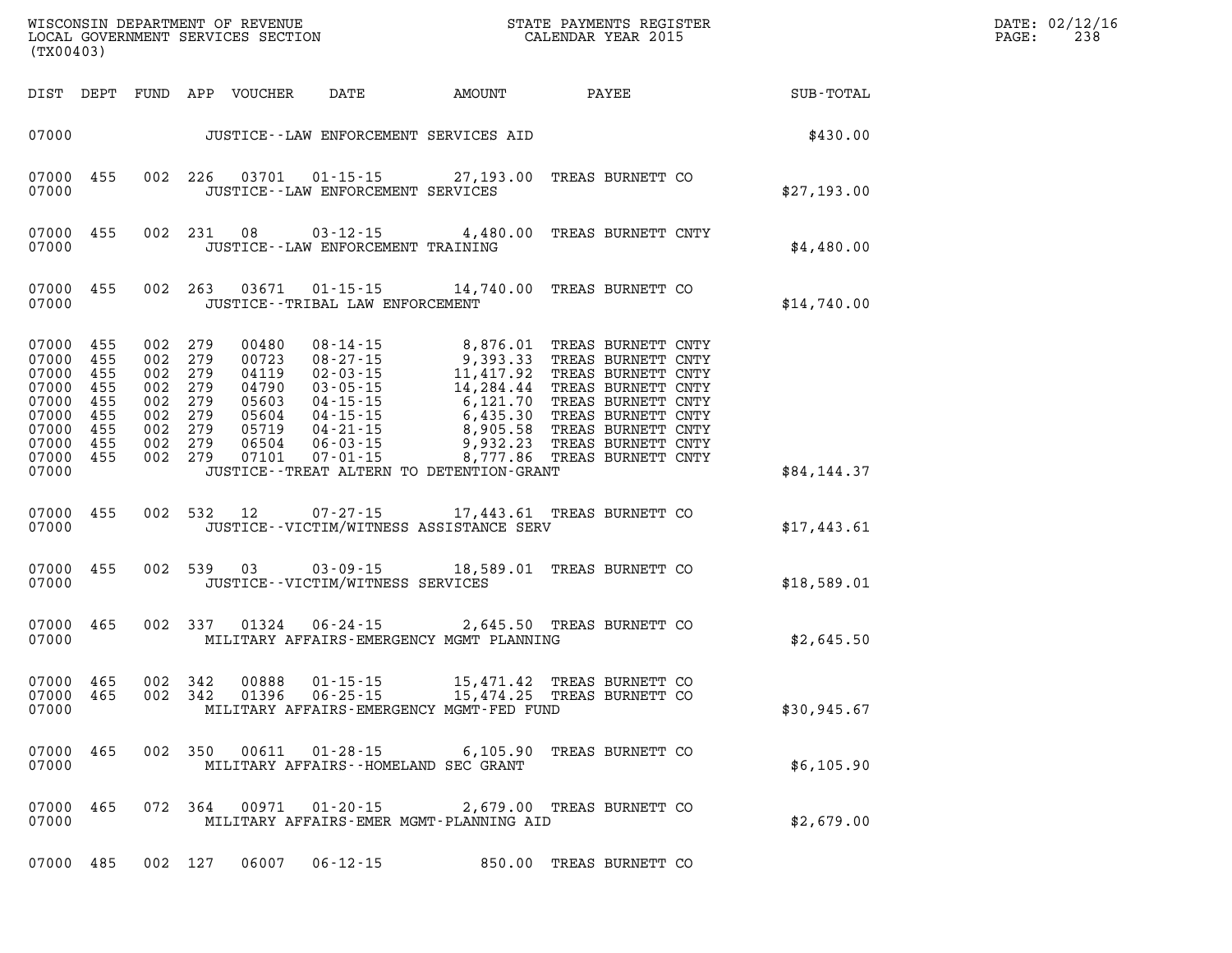| (TX00403)                                                                                                                                                                                                                                                                                          |                   |                                                                                                                                                                                                    |                                                                                                                                                                |                                                                                                                                                                                                                                                                                                                                                                                    |                                                                                                                          | WISCONSIN DEPARTMENT OF REVENUE <b>A STATE PAYMENTS REGISTER</b><br>LOCAL GOVERNMENT SERVICES SECTION <b>A STATE CALENDAR YEAR</b> 2015                                                                                                                                                                                                                              | $\mathbb{E} \mathbf{R}$ | DATE: 02/12/16<br>PAGE:<br>239 |  |
|----------------------------------------------------------------------------------------------------------------------------------------------------------------------------------------------------------------------------------------------------------------------------------------------------|-------------------|----------------------------------------------------------------------------------------------------------------------------------------------------------------------------------------------------|----------------------------------------------------------------------------------------------------------------------------------------------------------------|------------------------------------------------------------------------------------------------------------------------------------------------------------------------------------------------------------------------------------------------------------------------------------------------------------------------------------------------------------------------------------|--------------------------------------------------------------------------------------------------------------------------|----------------------------------------------------------------------------------------------------------------------------------------------------------------------------------------------------------------------------------------------------------------------------------------------------------------------------------------------------------------------|-------------------------|--------------------------------|--|
| DIST DEPT                                                                                                                                                                                                                                                                                          |                   |                                                                                                                                                                                                    |                                                                                                                                                                |                                                                                                                                                                                                                                                                                                                                                                                    |                                                                                                                          |                                                                                                                                                                                                                                                                                                                                                                      |                         |                                |  |
|                                                                                                                                                                                                                                                                                                    |                   |                                                                                                                                                                                                    |                                                                                                                                                                | 07000    VETERANS AFFAIRS GRANTS                                                                                                                                                                                                                                                                                                                                                   |                                                                                                                          |                                                                                                                                                                                                                                                                                                                                                                      |                         | \$850.00                       |  |
| 485<br>07000<br>07000                                                                                                                                                                                                                                                                              |                   | 082 267                                                                                                                                                                                            | 06007                                                                                                                                                          | VETERANS AFFAIRS -- GRANTS TO COUNTIES                                                                                                                                                                                                                                                                                                                                             |                                                                                                                          | 06-12-15 3,825.00 TREAS BURNETT CO                                                                                                                                                                                                                                                                                                                                   |                         | \$3,825.00                     |  |
| 07000<br>485<br>07000                                                                                                                                                                                                                                                                              |                   |                                                                                                                                                                                                    | 082 280 02987                                                                                                                                                  | VETERANS AFFAIRS - - GRANTS                                                                                                                                                                                                                                                                                                                                                        |                                                                                                                          | 01-02-15 1,849.58 TREAS BURNETT CO                                                                                                                                                                                                                                                                                                                                   |                         | \$1,849.58                     |  |
| 07000<br>485<br>07000                                                                                                                                                                                                                                                                              |                   |                                                                                                                                                                                                    | 083 370 06007                                                                                                                                                  | VETERANS AFFAIRS -- GRANTS TO COUNTIES                                                                                                                                                                                                                                                                                                                                             |                                                                                                                          | 06-12-15 3,825.00 TREAS BURNETT CO                                                                                                                                                                                                                                                                                                                                   |                         | \$3,825.00                     |  |
| 07000<br>505<br>07000<br>505<br>07000<br>505<br>07000<br>505<br>07000<br>505<br>07000<br>505<br>07000<br>505<br>07000<br>505<br>07000<br>505<br>07000<br>505<br>07000<br>505<br>07000<br>505<br>07000<br>505<br>07000<br>505<br>07000<br>505<br>07000<br>505<br>07000<br>505<br>07000 505<br>07000 |                   | 002 155<br>002 155<br>002 155<br>002 155<br>002 155<br>002 155<br>002 155<br>002 155<br>002 155<br>002 155<br>002 155<br>002 155<br>002 155<br>002 155<br>002 155<br>002 155<br>002 155<br>002 155 | 60023<br>60090<br>60384<br>60384<br>60418<br>60418<br>60482<br>60482<br>60558<br>60558<br>60621<br>60621<br>60696<br>60696<br>60776<br>60776<br>60856<br>60856 | $\begin{array}{cccc} 08\text{-}06\text{-}15 & 841.65 \\ 09\text{-}09\text{-}15 & 1,945.63 \\ 01\text{-}06\text{-}15 & 1,694.96 \\ 01\text{-}06\text{-}15 & 1,290.36 \\ 01\text{-}23\text{-}15 & 477.22 \\ 01\text{-}23\text{-}15 & 1,268.77 \\ 02\text{-}10\text{-}15 & 749.37 \\ 03\text{-}10\text{-}15 & 962.37 \\ 03\text{-}10\text{-}$<br>DOA-HOUSING ASSISTANCE-FEDERAL FUNDS |                                                                                                                          | TREAS BURNETT CO<br>TREAS BURNETT CO<br>TREAS BURNETT CO<br>TREAS BURNETT CO<br>TREAS BURNETT CO<br>TREAS BURNETT CO<br>TREAS BURNETT CO<br>TREAS BURNETT CO<br>TREAS BURNETT CO<br>TREAS BURNETT CO<br>TREAS BURNETT CO<br>TREAS BURNETT CO<br>TREAS BURNETT CO<br>TREAS BURNETT CO<br>TREAS BURNETT CO<br>TREAS BURNETT CO<br>TREAS BURNETT CO<br>TREAS BURNETT CO |                         | \$17,646.55                    |  |
| 07000<br>505<br>07000<br>505<br>07000<br>505<br>07000<br>505<br>07000<br>505<br>07000 505<br>505<br>07000<br>07000<br>505<br>07000<br>505<br>07000<br>505<br>07000<br>505<br>07000<br>505<br>07000<br>505<br>07000<br>505<br>07000<br>505<br>07000<br>505<br>07000 505                             | 035<br>035<br>035 | 035 371<br>035 371<br>035 371<br>035 371<br>035 371<br>035 371<br>371<br>035 371<br>371<br>035 371<br>035 371<br>035 371<br>371<br>035 371<br>035 371<br>035 371<br>035 371                        | 60023<br>60023<br>60090<br>60090<br>60384<br>60384<br>60384<br>60418<br>60418<br>60418<br>60482<br>60482<br>60482<br>60558<br>60558<br>60558<br>60621          | 08-06-15<br>08-06-15<br>09-09-15<br>09-09-15<br>01-06-15<br>01-06-15<br>01-06-15<br>01-06-15<br>01-06-15<br>01-06-15<br>01-06-15<br>01-06-15<br>01-06-15<br>$01 - 06 - 15$<br>$01 - 06 - 15$<br>$01 - 23 - 15$<br>$01 - 23 - 15$<br>$01 - 23 - 15$<br>$02 - 10 - 15$<br>$02 - 10 - 15$<br>$02 - 10 - 15$<br>$03 - 10 - 15$<br>$03 - 10 - 15$<br>$03 - 10 - 15$<br>$04 - 07 - 15$   | 4,921.86<br>883.81<br>869.01<br>543.14<br>1,015.33<br>765.79<br>411.98<br>659.16<br>568.02<br>370.92<br>231.87<br>450.99 | TREAS BURNETT CO<br>TREAS BURNETT CO<br>TREAS BURNETT CO<br>TREAS BURNETT CO<br>TREAS BURNETT CO<br>TREAS BURNETT CO<br>TREAS BURNETT CO<br>TREAS BURNETT CO<br>TREAS BURNETT CO<br>TREAS BURNETT CO<br>TREAS BURNETT CO<br>TREAS BURNETT CO<br>TREAS BURNETT CO<br>TREAS BURNETT CO<br>TREAS BURNETT CO<br>TREAS BURNETT CO<br>TREAS BURNETT CO                     |                         |                                |  |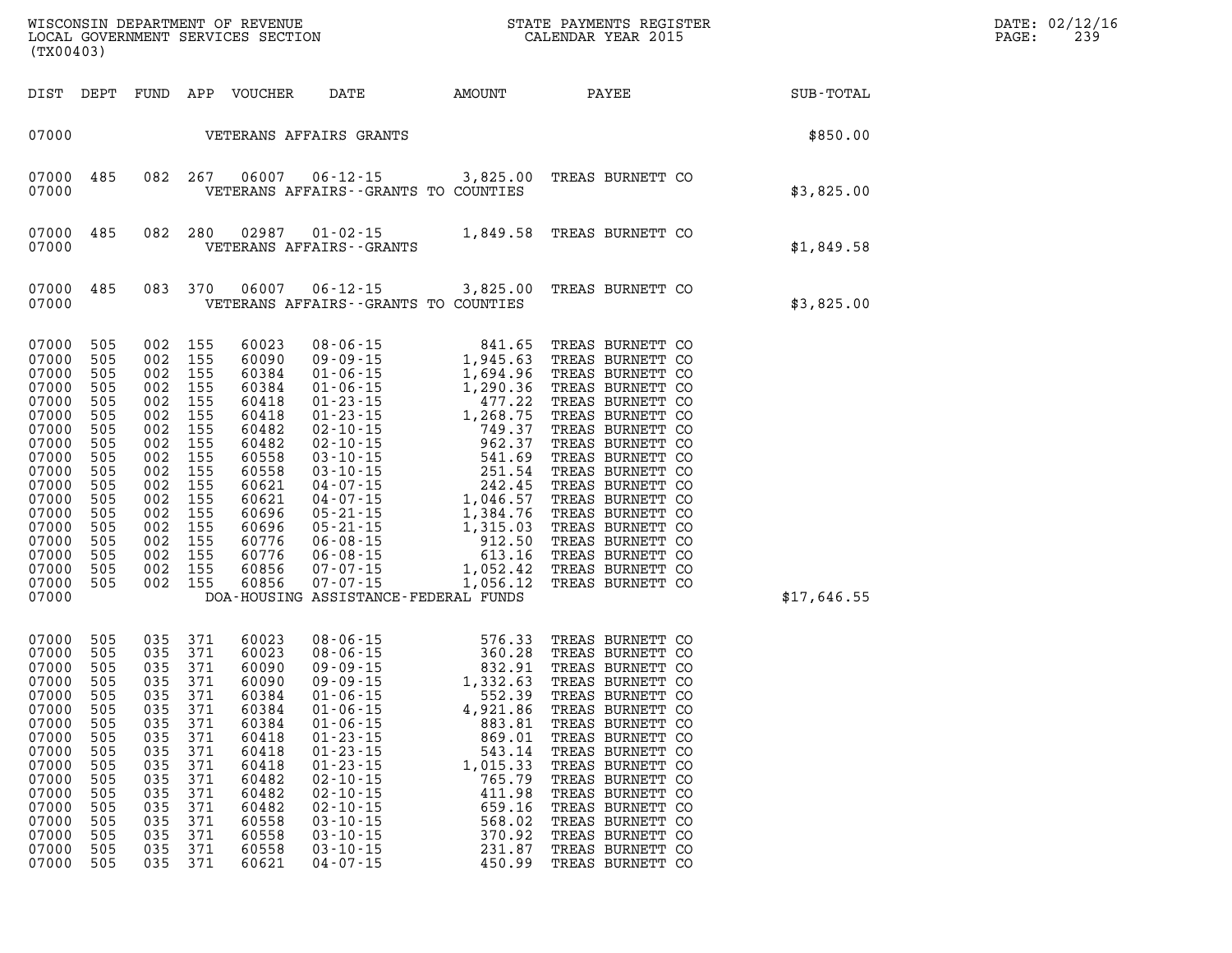| DIST                                                                 | DEPT                                          | FUND                                          | APP                                           | VOUCHER                                                     | DATE                                                                                                                                                    | AMOUNT                                                                 | PAYEE                                                                                                               |                                               | SUB-TOTAL      |
|----------------------------------------------------------------------|-----------------------------------------------|-----------------------------------------------|-----------------------------------------------|-------------------------------------------------------------|---------------------------------------------------------------------------------------------------------------------------------------------------------|------------------------------------------------------------------------|---------------------------------------------------------------------------------------------------------------------|-----------------------------------------------|----------------|
| 07000<br>07000<br>07000<br>07000<br>07000<br>07000<br>07000<br>07000 | 505<br>505<br>505<br>505<br>505<br>505<br>505 | 035<br>035<br>035<br>035<br>035<br>035<br>035 | 371<br>371<br>371<br>371<br>371<br>371<br>371 | 60621<br>60696<br>60696<br>60776<br>60776<br>60856<br>60856 | $04 - 07 - 15$<br>$05 - 21 - 15$<br>$05 - 21 - 15$<br>$06 - 08 - 15$<br>$06 - 08 - 15$<br>$07 - 07 - 15$<br>$07 - 07 - 15$<br>DOA--PUBLIC BENEFITS FUND | 713.66<br>900.49<br>562.89<br>262.48<br>419.87<br>452.08<br>723.20     | TREAS BURNETT<br>TREAS BURNETT<br>TREAS BURNETT<br>TREAS BURNETT<br>TREAS BURNETT<br>TREAS BURNETT<br>TREAS BURNETT | CO<br>CO<br>CO<br>CO<br><b>CO</b><br>CO<br>CO | \$19,381.09    |
| 07000<br>07000<br>07000                                              | 505<br>505                                    | 089<br>089                                    | 166<br>166                                    | 04903<br>09090<br>DOA - - LAND                              | $01 - 21 - 15$<br>$06 - 23 - 15$<br>INFORMATION FUND                                                                                                    | 1,000.00<br>63,392.00                                                  | TREAS BURNETT<br>TREAS BURNETT                                                                                      | COUNTY - LAND<br>COUNTY - LAND                | \$64,392.00    |
| 07000<br>07000                                                       | 835                                           | 002                                           | 105                                           | 43074                                                       | $07 - 27 - 15$<br>REVENUE - - STATE SHARED REVENUES                                                                                                     | 10,895.83                                                              | TREAS BURNETT CO                                                                                                    |                                               | \$10,895.83    |
| 07000<br>07000                                                       | 835                                           | 002                                           | 109                                           | 01007                                                       | $07 - 27 - 15$<br>REVENUE - - EXEMPT COMPUTER AID                                                                                                       | 3,662.00                                                               | TREAS BURNETT CO                                                                                                    |                                               | \$3,662.00     |
| 07000<br>07000<br>07000                                              | 835<br>835                                    | 002<br>002                                    | 302<br>302                                    | 10011<br>11011                                              | $07 - 27 - 15$<br>$07 - 27 - 15$                                                                                                                        | 3,287,377.72<br>853,511.85<br>REVENUE-FIRST DOLLAR/SCHOOL LEVY CREDITS | TREAS BURNETT<br>TREAS BURNETT CO                                                                                   | CO.                                           | \$4,140,889.57 |
| 07000<br>07000                                                       | 835                                           | 021                                           | 363                                           | 37150                                                       | $03 - 23 - 15$<br>REVENUE - - LOTTERY CREDIT -                                                                                                          | 523,688.89                                                             | TREAS BURNETT CO                                                                                                    |                                               | \$523,688.89   |
| 07000                                                                |                                               |                                               |                                               |                                                             | DISTRICT TOTAL APPROPRIATIONS                                                                                                                           |                                                                        |                                                                                                                     |                                               | \$8,081,473.92 |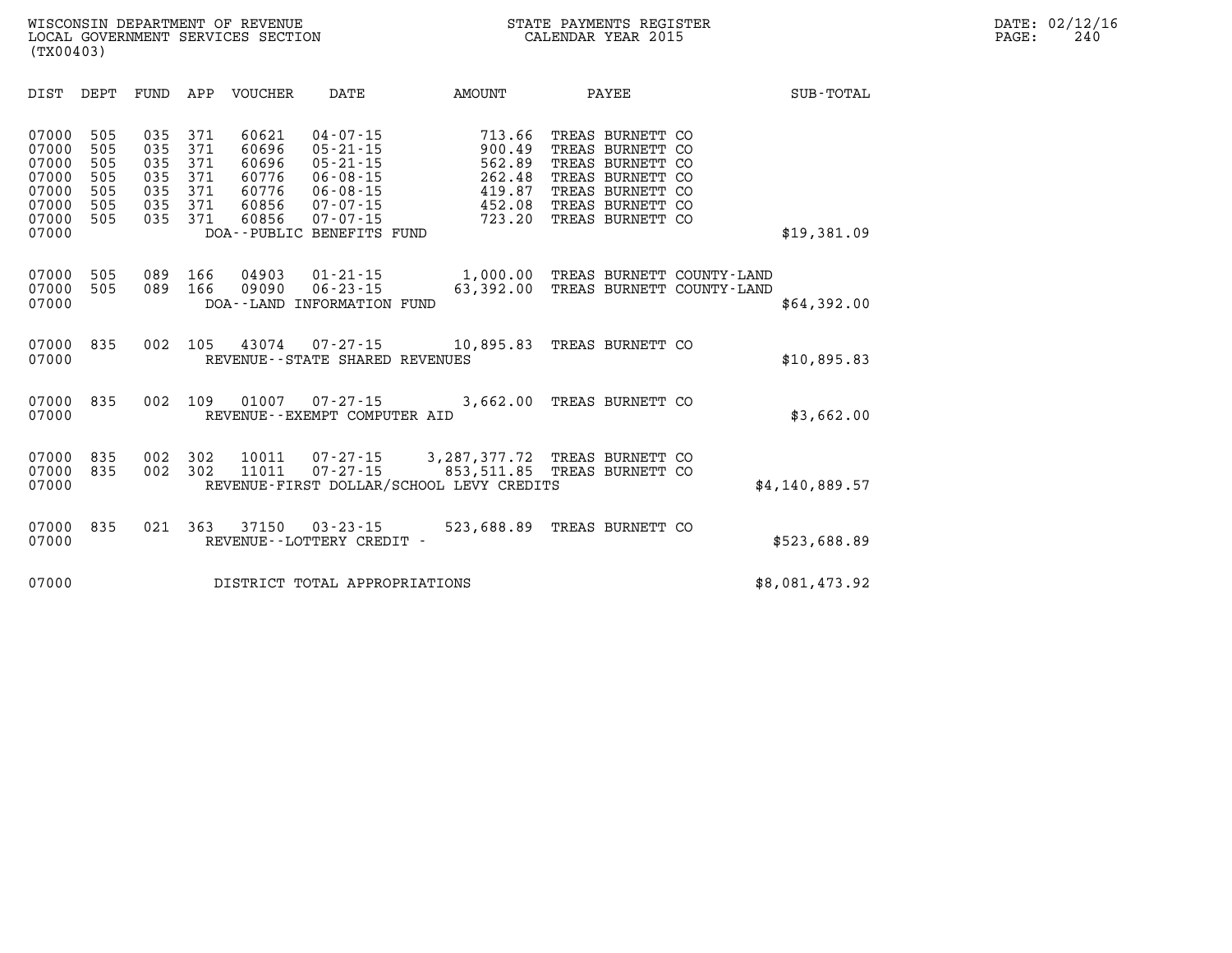| WISCONSIN DEPARTMENT OF REVENUE | PAYMENTS REGISTER<br>STATE | 02/12/16<br>DATE |
|---------------------------------|----------------------------|------------------|
| LOCAL                           |                            |                  |
| GOVERNMENT SERVICES SECTION     | CALENDAR YEAR 2015         | PAGE             |

| (TX00403)                                 |                          |                          |                          |                                  |                                                                |                                                                |                                                                                                            |               |
|-------------------------------------------|--------------------------|--------------------------|--------------------------|----------------------------------|----------------------------------------------------------------|----------------------------------------------------------------|------------------------------------------------------------------------------------------------------------|---------------|
| DIST                                      | DEPT                     | FUND                     | APP                      | VOUCHER                          | DATE                                                           | AMOUNT                                                         | PAYEE                                                                                                      | SUB-TOTAL     |
| 07002<br>07002                            | 165                      | 002                      | 225                      | 00146                            |                                                                | $06 - 25 - 15$ 917.28<br>SAFETY/PROF SERV--FIRE INSURANCE DUES | TREAS TN ANDERSON                                                                                          | \$917.28      |
| 07002<br>07002                            | 370<br>370               | 002<br>002               | 503<br>503               | 17952<br>17952                   | $01 - 30 - 15$<br>$01 - 30 - 15$                               | 219.73<br>2,583.35                                             | TREAS TN ANDERSON<br>TREAS TN ANDERSON<br>548.47 TOWN SHARE                                                |               |
| 07002<br>07002                            | 370                      | 002                      | 503                      | 17952                            |                                                                | NAT RESOURCES--AIDS IN LIEU OF TAXES                           | 01-30-15 2,362.90 TREAS TN ANDERSON                                                                        | \$5,165.98    |
| 07002<br>07002<br>07002                   | 370<br>370               | 012<br>012               | 571<br>571               | 38600<br>38600                   | 06-02-15                                                       | NAT RESOURCES - - FOREST CROP/MFL/CO FOREST                    | 189.16 TREAS TN ANDERSON<br>06-02-15 4,270.22 TREAS TN ANDERSON                                            | \$4,459.38    |
| 07002<br>07002<br>07002<br>07002          | 370<br>370<br>370        | 012<br>012<br>012        | 579<br>579<br>579        | 20025<br>20025<br>20025          | $04 - 03 - 15$<br>04-03-15<br>$04 - 03 - 15$                   | NAT RESOURCES -- AIDS IN LIEU OF TAXES                         | 1,202.51 TREAS TN ANDERSON<br>8,013.84 TREAS TN ANDERSON<br>1,079.99 TREAS TN ANDERSON                     | \$10, 296.34  |
| 07002<br>07002<br>07002<br>07002<br>07002 | 395<br>395<br>395<br>395 | 011<br>011<br>011<br>011 | 191<br>191<br>191<br>191 | 38146<br>46146<br>54146<br>66146 | $01 - 05 - 15$<br>$04 - 06 - 15$<br>07-06-15<br>$10 - 05 - 15$ | 36,740.37<br>TRANSPORTATION - - GENERAL TRANSP AIDS - GTA      | 36,740.37 TOWN OF ANDERSON<br>36,740.37 TOWN OF ANDERSON<br>36,740.37 TOWN OF ANDERSON<br>TOWN OF ANDERSON | \$146,961.48  |
| 07002<br>07002                            | 835                      | 002                      | 105                      | 43050                            | 07-27-15<br>REVENUE - - STATE SHARED REVENUES                  |                                                                | 3,398.96 TREAS TN ANDERSON                                                                                 | \$3,398.96    |
| 07002<br>07002                            | 835                      | 002                      | 109                      | 02132                            | $07 - 27 - 15$<br>REVENUE - - EXEMPT COMPUTER AID              |                                                                | 1.00 TREAS TN ANDERSON                                                                                     | \$1.00        |
| 07002                                     |                          |                          |                          |                                  | DISTRICT TOTAL APPROPRIATIONS                                  |                                                                |                                                                                                            | \$171, 200.42 |

WISCONSIN DEPARTMENT OF REVENUE **STATE PAYMENTS REGISTER**<br>LOCAL GOVERNMENT SERVICES SECTION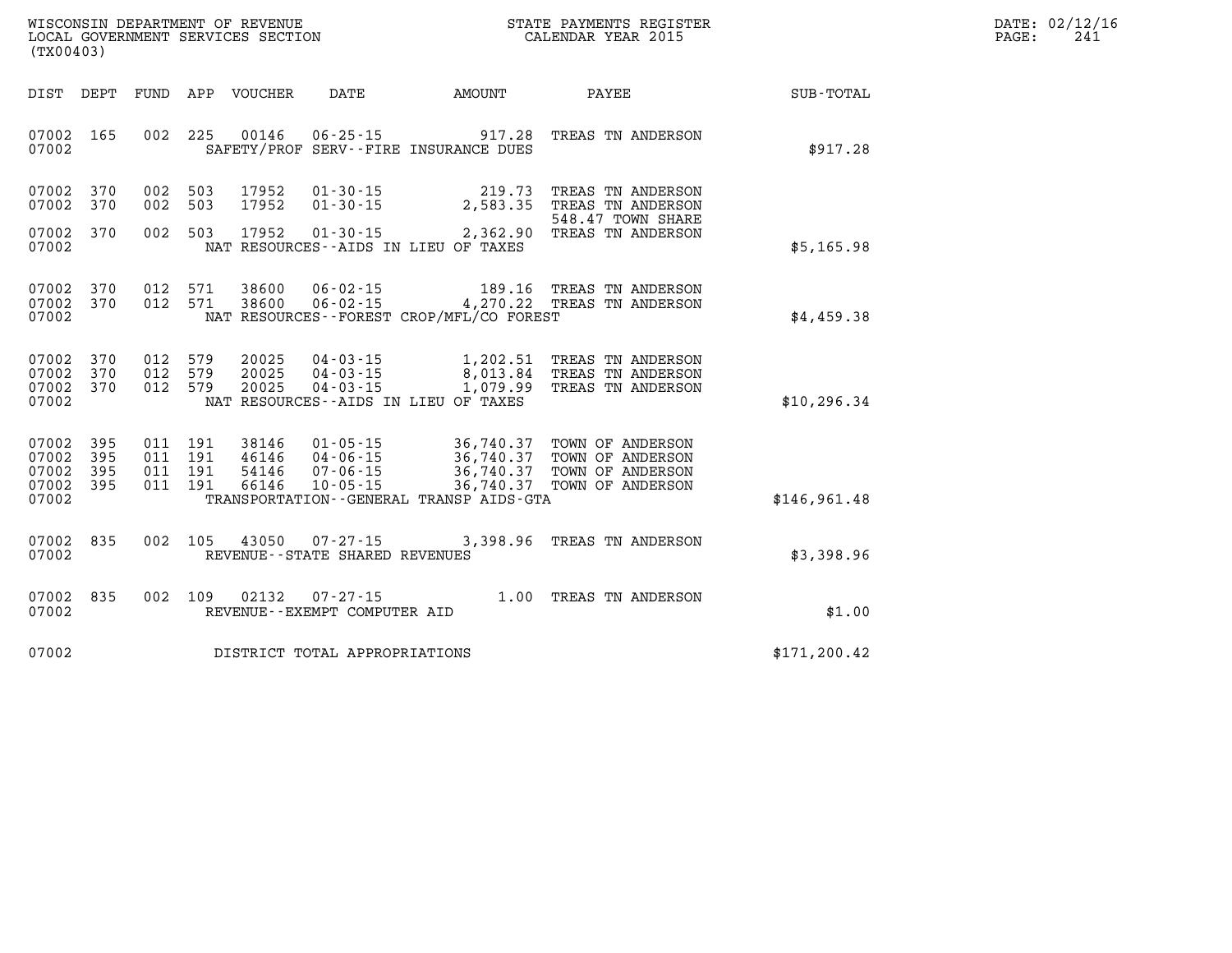| (TX00403)                                 |                          |                               | WISCONSIN DEPARTMENT OF REVENUE<br>LOCAL GOVERNMENT SERVICES SECTION |                                |                                                                                                                                                                                                                                           | STATE PAYMENTS REGISTER<br>CALENDAR YEAR 2015                                                                        |              | DATE: 02/12/16<br>$\mathtt{PAGE:}$<br>242 |
|-------------------------------------------|--------------------------|-------------------------------|----------------------------------------------------------------------|--------------------------------|-------------------------------------------------------------------------------------------------------------------------------------------------------------------------------------------------------------------------------------------|----------------------------------------------------------------------------------------------------------------------|--------------|-------------------------------------------|
|                                           |                          |                               | DIST DEPT FUND APP VOUCHER DATE                                      |                                | <b>AMOUNT</b>                                                                                                                                                                                                                             | <b>PAYEE</b>                                                                                                         | SUB-TOTAL    |                                           |
| 07004                                     |                          |                               |                                                                      |                                | SAFETY/PROF SERV--FIRE INSURANCE DUES                                                                                                                                                                                                     | 07004 165 002 225 00147 06-25-15 1,006.03 TREAS TN BLAINE                                                            | \$1,006.03   |                                           |
|                                           |                          |                               |                                                                      |                                |                                                                                                                                                                                                                                           | 07004 370 002 503 18184 02-25-15 5,206.65 TREAS TN BLAINE<br>896.05 TOWN SHARE                                       |              |                                           |
| 07004                                     |                          |                               |                                                                      |                                | NAT RESOURCES--AIDS IN LIEU OF TAXES                                                                                                                                                                                                      |                                                                                                                      | \$5,206.65   |                                           |
| 07004                                     |                          |                               |                                                                      |                                | NAT RESOURCES - - FOREST CROP/MFL/CO FOREST                                                                                                                                                                                               | 07004 370 012 571 38601 06-02-15 119.62 TREAS TN BLAINE<br>07004 370 012 571 38601 06-02-15 8,481.57 TREAS TN BLAINE | \$8,601.19   |                                           |
| 07004<br>07004<br>07004<br>07004<br>07004 | 395<br>395<br>395<br>395 | 011 191<br>011 191<br>011 191 |                                                                      |                                | 011  191  38147  01-05-15  32,963.94  TOWN OF BLAINE<br>46147  04-06-15  32,963.94  TOWN OF BLAINE<br>54147  07-06-15  32,963.94  TOWN OF BLAINE<br>66147  10-05-15  32,963.94  TOWN OF BLAINE<br>TRANSPORTATION--GENERAL TRANSP AIDS-GTA |                                                                                                                      | \$131,855.76 |                                           |
| 07004                                     |                          |                               |                                                                      | REVENUE--STATE SHARED REVENUES |                                                                                                                                                                                                                                           | 07004 835 002 105 43051 07-27-15 1,246.75 TREAS TN BLAINE                                                            | \$1,246.75   |                                           |
| 07004                                     |                          |                               |                                                                      | REVENUE--EXEMPT COMPUTER AID   |                                                                                                                                                                                                                                           | 07004 835 002 109 02133 07-27-15 3.00 TREAS TN BLAINE                                                                | \$3.00       |                                           |
| 07004                                     |                          |                               |                                                                      | DISTRICT TOTAL APPROPRIATIONS  |                                                                                                                                                                                                                                           |                                                                                                                      | \$147,919.38 |                                           |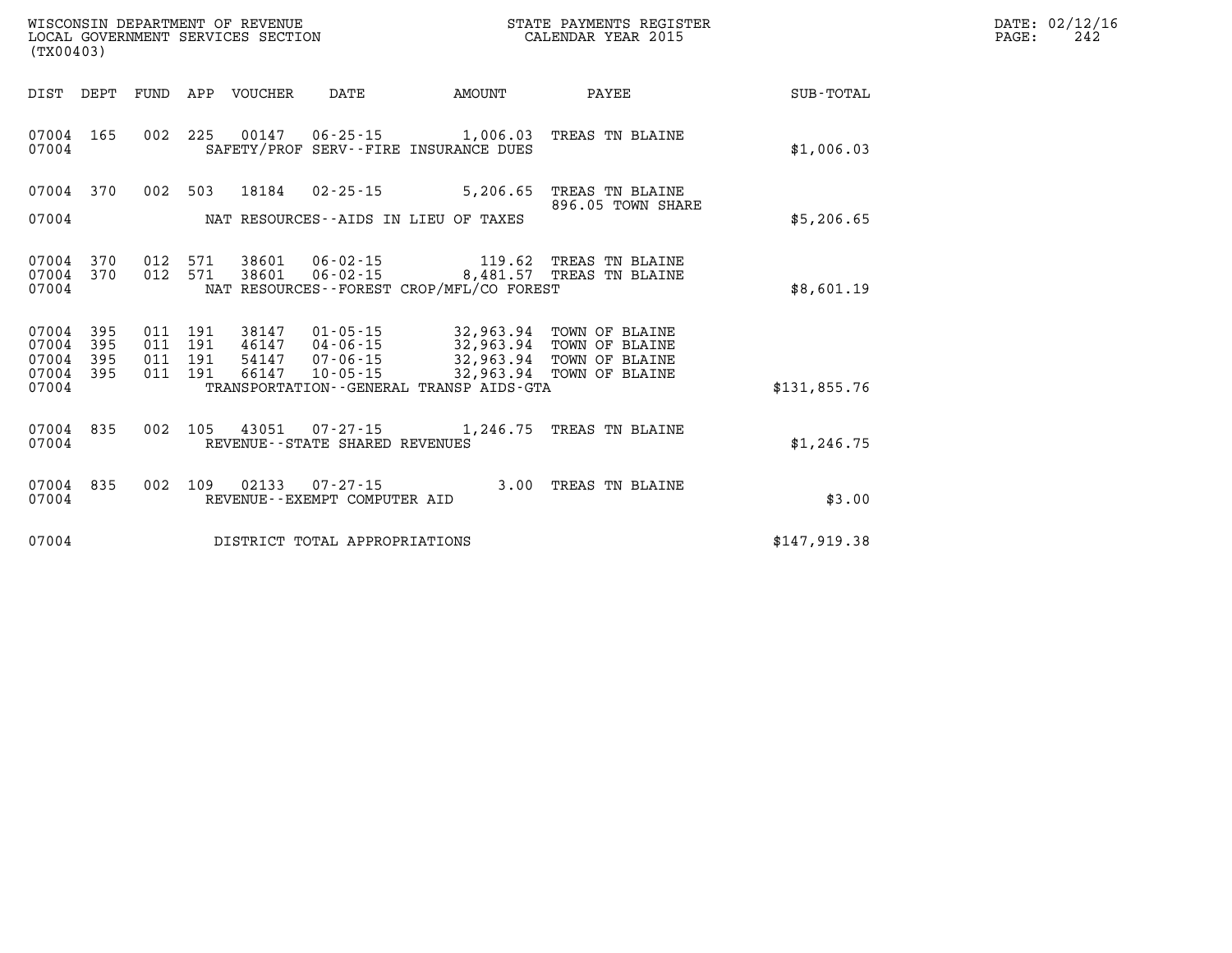| (TX00403)                                         |                        |  |                  |                                   |                                             |                                                                                                                                                                                                                   |               | DATE: 02/12/16<br>$\mathtt{PAGE}$ :<br>243 |
|---------------------------------------------------|------------------------|--|------------------|-----------------------------------|---------------------------------------------|-------------------------------------------------------------------------------------------------------------------------------------------------------------------------------------------------------------------|---------------|--------------------------------------------|
|                                                   | DIST DEPT              |  | FUND APP VOUCHER | DATE                              |                                             | AMOUNT PAYEE                                                                                                                                                                                                      | SUB-TOTAL     |                                            |
| 07006 165<br>07006                                |                        |  |                  |                                   | SAFETY/PROF SERV--FIRE INSURANCE DUES       | 002 225 00148 06-25-15 2,245.46 TREAS TN DANIELS                                                                                                                                                                  | \$2,245.46    |                                            |
| 07006                                             | 07006 370              |  |                  |                                   | NAT RESOURCES-SEVERANCE/YIELD/WITHDRAWAL    | 000 001 05DNR 09-28-15 667.93 TREAS TOWN DANIELS                                                                                                                                                                  | \$667.93      |                                            |
| 07006                                             | 07006 370              |  |                  |                                   | NAT RESOURCES - - FOREST CROP/MFL/CO FOREST | 012 571 38602 06-02-15 240.01 TREAS TN DANIELS                                                                                                                                                                    | \$240.01      |                                            |
| 07006                                             | 07006 370<br>07006 370 |  |                  |                                   | NAT RESOURCES -- AIDS IN LIEU OF TAXES      | 012 579 20026 04-03-15 590.36 TREAS TN DANIELS<br>012 579 20026 04-03-15 698.92 TREAS TN DANIELS                                                                                                                  | \$1,289.28    |                                            |
| 07006<br>07006<br>07006 395<br>07006 395<br>07006 | 395<br>395             |  |                  |                                   | TRANSPORTATION--GENERAL TRANSP AIDS-GTA     | 011  191  38148  01-05-15  33,580.50  TOWN OF DANIELS<br>011 191 46148 04-06-15 33,580.50 TOWN OF DANIELS<br>011 191 54148 07-06-15 33,580.50 TOWN OF DANIELS<br>011 191 66148 10-05-15 33,580.50 TOWN OF DANIELS | \$134,322.00  |                                            |
| 07006                                             | 07006 835              |  |                  | REVENUE - - STATE SHARED REVENUES |                                             | 002 105 43052 07-27-15 2,426.96 TREAS TN DANIELS                                                                                                                                                                  | \$2,426.96    |                                            |
| 07006                                             | 07006 835              |  |                  | REVENUE--EXEMPT COMPUTER AID      |                                             | 002 109 02134 07-27-15 34.00 TREAS TN DANIELS                                                                                                                                                                     | \$34.00       |                                            |
| 07006                                             |                        |  |                  | DISTRICT TOTAL APPROPRIATIONS     |                                             |                                                                                                                                                                                                                   | \$141, 225.64 |                                            |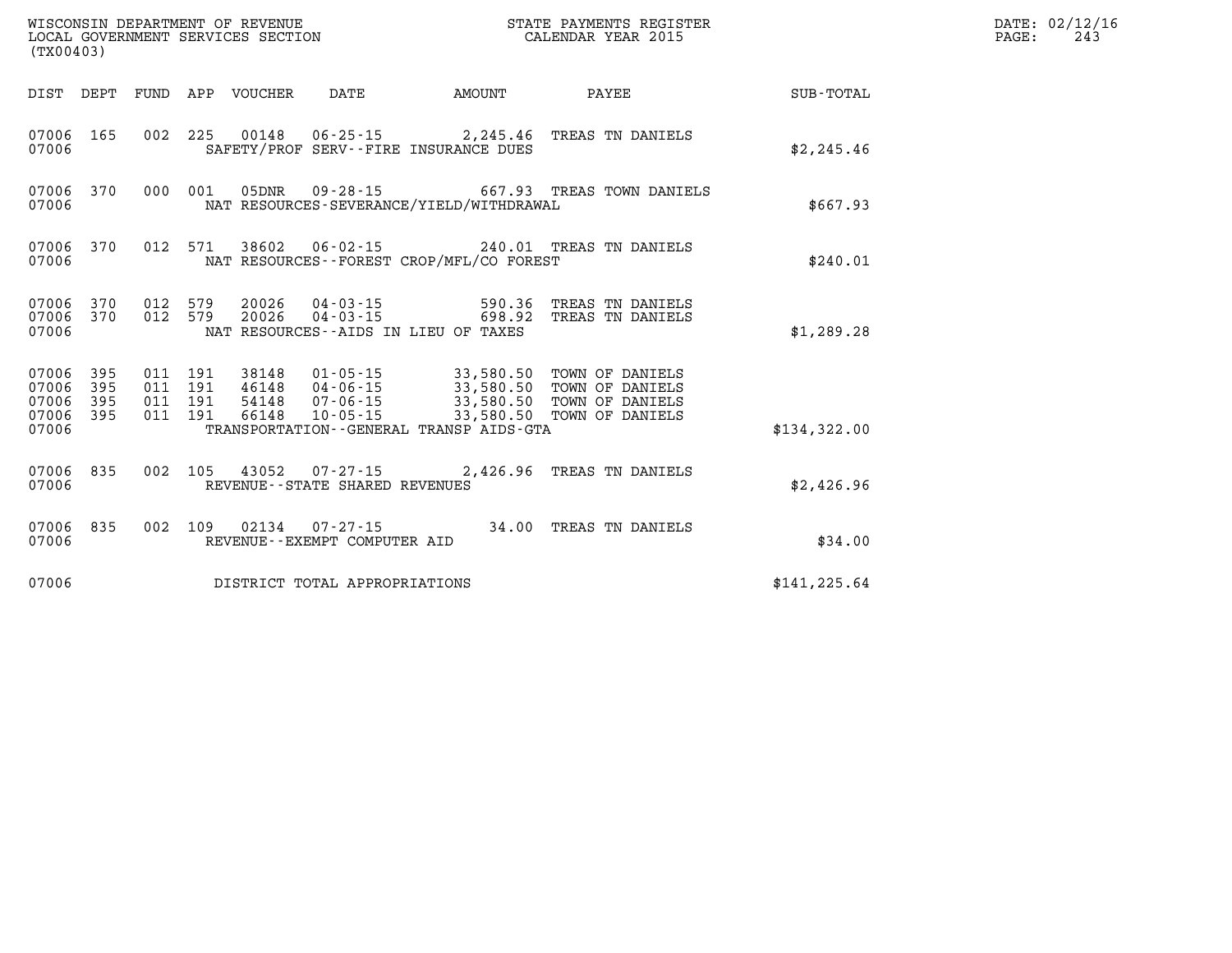| WISCONSIN DEPARTMENT OF REVENUE   | STATE PAYMENTS REGISTER | DATE: | : 02/12/16 |
|-----------------------------------|-------------------------|-------|------------|
| LOCAL GOVERNMENT SERVICES SECTION | CALENDAR YEAR 2015      | PAGE  | -24.       |

| (TX00403)                                 |                          |                           |                                      | LOCAL GOVERNMENT SERVICES SECTION |                                   |                                                                                                                                                                                | CALENDAR YEAR 2015                                                                             |                        | PAGE: | 244 |
|-------------------------------------------|--------------------------|---------------------------|--------------------------------------|-----------------------------------|-----------------------------------|--------------------------------------------------------------------------------------------------------------------------------------------------------------------------------|------------------------------------------------------------------------------------------------|------------------------|-------|-----|
| DIST DEPT                                 |                          |                           |                                      | FUND APP VOUCHER                  | DATE                              |                                                                                                                                                                                |                                                                                                | AMOUNT PAYEE SUB-TOTAL |       |     |
| 07008 370                                 |                          |                           |                                      | 002 503 17329                     |                                   | 01-12-15 7,794.88 TREAS TN DEWEY                                                                                                                                               | 599.62 TOWN SHARE                                                                              |                        |       |     |
| 07008                                     |                          |                           |                                      |                                   |                                   | NAT RESOURCES--AIDS IN LIEU OF TAXES                                                                                                                                           |                                                                                                | \$7,794.88             |       |     |
| 07008<br>07008                            | 370                      |                           | 012 571                              |                                   |                                   | 38603 06-02-15 232.62 TREAS TN DEWEY<br>NAT RESOURCES - - FOREST CROP/MFL/CO FOREST                                                                                            |                                                                                                | \$232.62               |       |     |
| 07008<br>07008<br>07008<br>07008          | 370<br>370<br>370        | 012 579<br>012<br>012 579 | 579                                  | 20027<br>20027<br>20027           |                                   | NAT RESOURCES--AIDS IN LIEU OF TAXES                                                                                                                                           | 04-03-15 140.80 TREAS TN DEWEY<br>04-03-15 62 TREAS TN DEWEY<br>04-03-15 148.89 TREAS TN DEWEY | \$290.31               |       |     |
| 07008<br>07008<br>07008<br>07008<br>07008 | 395<br>395<br>395<br>395 | 011                       | 011 191<br>011 191<br>191<br>011 191 | 38149<br>46149<br>54149<br>66149  | $10 - 05 - 15$                    | 01-05-15 29,385.69 TOWN OF DEWEY<br>04-06-15 29,385.69 TOWN OF DEWEY<br>07-06-15 29,385.69 TOWN OF DEWEY<br>29,385.69 TOWN OF DEWEY<br>TRANSPORTATION--GENERAL TRANSP AIDS-GTA |                                                                                                | \$117,542.76           |       |     |
| 07008<br>07008                            | 835                      |                           | 002 105                              |                                   | REVENUE - - STATE SHARED REVENUES | 43053 07-27-15 3,677.17 TREAS TN DEWEY                                                                                                                                         |                                                                                                | \$3,677.17             |       |     |
| 07008 835<br>07008                        |                          |                           |                                      | 002 109 02135                     | REVENUE--EXEMPT COMPUTER AID      | 07-27-15 2.00 TREAS TN DEWEY                                                                                                                                                   |                                                                                                | \$2.00                 |       |     |
| 07008                                     |                          |                           |                                      |                                   | DISTRICT TOTAL APPROPRIATIONS     |                                                                                                                                                                                |                                                                                                | \$129,539.74           |       |     |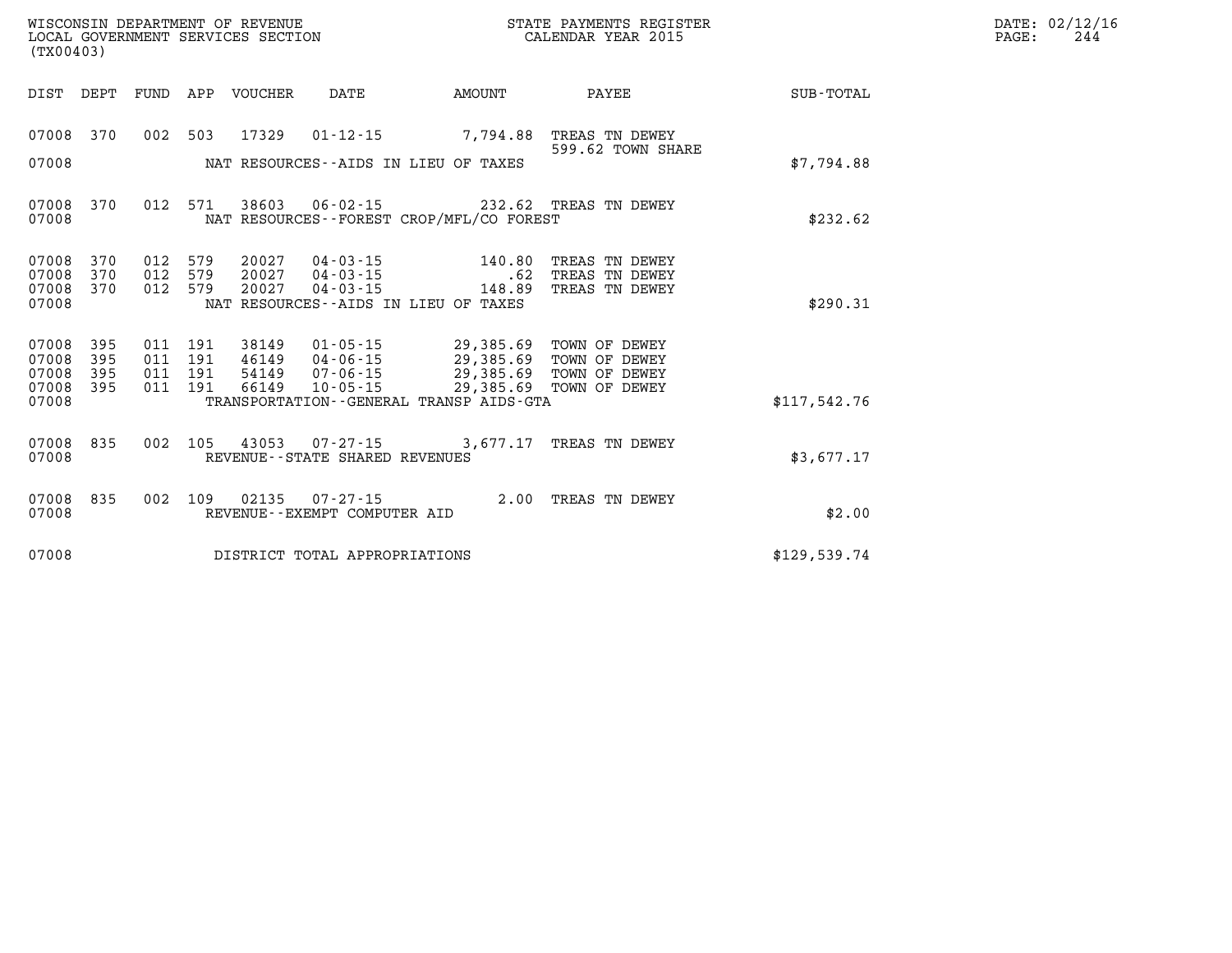| WISCONSIN DEPARTMENT OF REVENUE   | STATE PAYMENTS REGISTER | DATE: 02/12/16 |
|-----------------------------------|-------------------------|----------------|
| LOCAL GOVERNMENT SERVICES SECTION | CALENDAR YEAR 2015      | 24:<br>PAGE:   |

| (TX00403)                                 |                          |                   |                                          | LOCAL GOVERNMENT SERVICES SECTION |                                                |                                              | CALENDAR YEAR 2015                                                                                                                                                                 |              | PAGE: | 245 |
|-------------------------------------------|--------------------------|-------------------|------------------------------------------|-----------------------------------|------------------------------------------------|----------------------------------------------|------------------------------------------------------------------------------------------------------------------------------------------------------------------------------------|--------------|-------|-----|
|                                           |                          |                   |                                          |                                   |                                                | DIST DEPT FUND APP VOUCHER DATE AMOUNT PAYEE |                                                                                                                                                                                    | SUB-TOTAL    |       |     |
| 07010 165<br>07010                        |                          |                   | 002 225                                  | 00149                             |                                                | SAFETY/PROF SERV--FIRE INSURANCE DUES        | 06-25-15 2,161.79 TREAS TN GRANTSBURG                                                                                                                                              | \$2,161.79   |       |     |
| 07010 370<br>07010                        | 370                      | 002               | 002 503<br>503                           | 17330<br>17330                    |                                                |                                              | 01-12-15 1,691.79 TREAS TN GRANTSBURG<br>01-12-15 9,810.38 TREAS TN GRANTSBURG<br>2050.98 TOWN SHARE                                                                               |              |       |     |
| 07010<br>07010<br>07010<br>07010          | 370<br>370<br>370<br>370 | 002<br>002<br>002 | 503<br>503<br>503<br>002 503             | 17330<br>18065<br>18065<br>18065  |                                                |                                              | 2050.98 TOWN SHARE<br>01-12-15 349.28 TREAS TN GRANTSBURG<br>01-30-15 9,810.38 TREAS TN GRANTSBURG<br>01-30-15 349.28 TREAS TN GRANTSBURG<br>01-30-15 1,609.55 TREAS TN GRANTSBURG |              |       |     |
| 07010                                     |                          |                   |                                          |                                   |                                                | NAT RESOURCES -- AIDS IN LIEU OF TAXES       |                                                                                                                                                                                    | \$23,620.66  |       |     |
| 07010<br>07010                            | 370                      |                   | 012 571                                  | 38604                             |                                                | NAT RESOURCES--FOREST CROP/MFL/CO FOREST     | 06-02-15 180.10 TREAS TN GRANTSBURG                                                                                                                                                | \$180.10     |       |     |
| 07010<br>07010<br>07010<br>07010          | 370<br>370<br>370        |                   | 012 579<br>012 579<br>012 579            | 20028<br>20028<br>20028           |                                                | NAT RESOURCES -- AIDS IN LIEU OF TAXES       | 04-03-15 1,312.88 TREAS TN GRANTSBURG<br>04-03-15 2,683.10 TREAS TN GRANTSBURG<br>04-03-15 573.52 TREAS TN GRANTSBURG                                                              | \$4,569.50   |       |     |
| 07010<br>07010<br>07010<br>07010<br>07010 | 395<br>395<br>395<br>395 |                   | 011 191<br>011 191<br>011 191<br>011 191 | 38150<br>46150<br>54150<br>66150  |                                                | TRANSPORTATION - - GENERAL TRANSP AIDS - GTA | 01-05-15 28,510.39 TOWN OF GRANTSBURG<br>04-06-15 28,510.39 TOWN OF GRANTSBURG<br>07-06-15 28,510.39 TOWN OF GRANTSBURG<br>10-05-15 28,510.41 TOWN OF GRANTSBURG                   | \$114,041.58 |       |     |
| 07010 835<br>07010                        |                          |                   |                                          | 002 105 43054                     | REVENUE - - STATE SHARED REVENUES              |                                              | 07-27-15 6,782.13 TREAS TN GRANTSBURG                                                                                                                                              | \$6,782.13   |       |     |
| 07010<br>07010                            | 835                      |                   | 002 109                                  | 02136                             | $07 - 27 - 15$<br>REVENUE--EXEMPT COMPUTER AID |                                              | 31.00 TREAS TN GRANTSBURG                                                                                                                                                          | \$31.00      |       |     |
| 07010<br>07010                            | 835                      |                   | 002 501                                  | 00001                             | $02 - 02 - 15$                                 | DOA-PAYMENT FOR MUNICIPAL SERVICES AID       | 229.78 TREAS TN GRANTSBURG                                                                                                                                                         | \$229.78     |       |     |
| 07010 835<br>07010                        |                          |                   | 021 363                                  | 35518                             | $03 - 23 - 15$<br>REVENUE--LOTTERY CREDIT -    |                                              | 1,480.01 TREAS TN GRANTSBURG                                                                                                                                                       | \$1,480.01   |       |     |
| 07010                                     |                          |                   |                                          |                                   | DISTRICT TOTAL APPROPRIATIONS                  |                                              |                                                                                                                                                                                    | \$153,096.55 |       |     |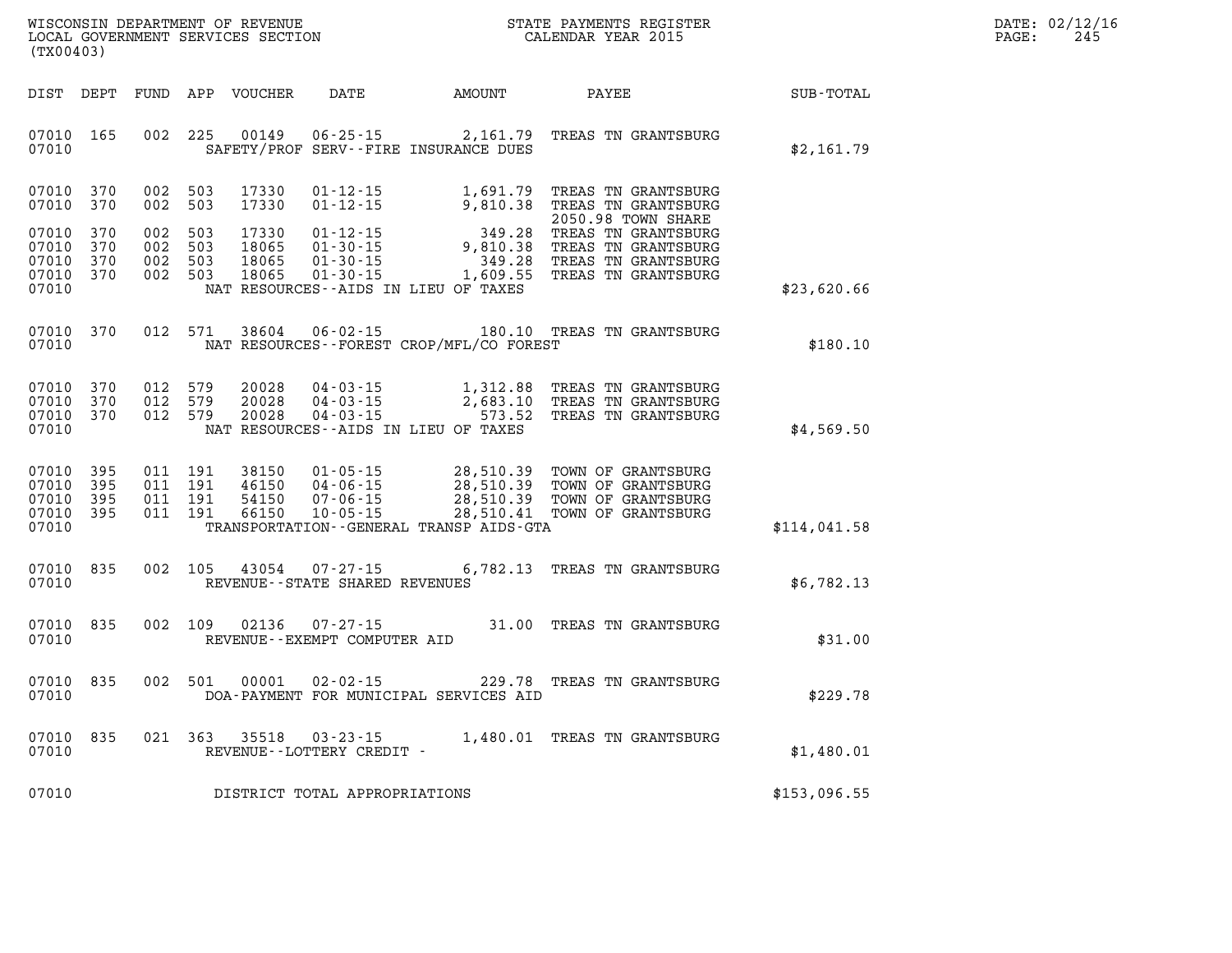| (TX00403)                                                 |                                     |         |                                                     |                                           |                                                        | STATE PAYMENTS REGISTER                  |                                                                                                                                                                                                                                              |              | DATE: 02/12/16<br>$\mathtt{PAGE}$ :<br>246 |
|-----------------------------------------------------------|-------------------------------------|---------|-----------------------------------------------------|-------------------------------------------|--------------------------------------------------------|------------------------------------------|----------------------------------------------------------------------------------------------------------------------------------------------------------------------------------------------------------------------------------------------|--------------|--------------------------------------------|
|                                                           | DIST DEPT                           |         |                                                     | FUND APP VOUCHER                          |                                                        |                                          | DATE AMOUNT PAYEE                                                                                                                                                                                                                            | SUB-TOTAL    |                                            |
| 07012                                                     | 07012 165                           |         | 002 225                                             |                                           |                                                        | SAFETY/PROF SERV--FIRE INSURANCE DUES    | 00150  06-25-15  6,767.01  TREAS TN JACKSON                                                                                                                                                                                                  | \$6,767.01   |                                            |
| 07012                                                     | 07012 370                           |         | 000 001                                             | 01DNR                                     |                                                        | NAT RESOURCES-SEVERANCE/YIELD/WITHDRAWAL | 04-09-15 2,859.64 TREAS TOWN JACKSON                                                                                                                                                                                                         | \$2,859.64   |                                            |
| 07012                                                     | 07012 370                           |         | 002 503                                             |                                           |                                                        | NAT RESOURCES--AIDS IN LIEU OF TAXES     | 17953  01-30-15  345.73  TREAS TN JACKSON<br>50.92 TOWN SHARE                                                                                                                                                                                | \$345.73     |                                            |
| 07012                                                     | 07012 370<br>07012 370              |         | 012 571<br>012 571                                  | 38605<br>38605                            |                                                        | NAT RESOURCES--FOREST CROP/MFL/CO FOREST |                                                                                                                                                                                                                                              | \$1,215.97   |                                            |
| 07012 370<br>07012 370<br>07012                           | 07012 370<br>07012 370<br>07012 370 | 012 579 | 012 579<br>012 579<br>012 579<br>012 579            | 20029<br>20029<br>20029<br>20029<br>20029 |                                                        | NAT RESOURCES -- AIDS IN LIEU OF TAXES   | 04 - 03 - 15<br>04 - 03 - 15<br>04 - 03 - 15<br>04 - 03 - 15<br>04 - 03 - 15<br>04 - 03 - 15<br>04 - 03 - 15<br>04 - 03 - 15<br>04 - 03 - 15<br>04 - 03 - 15<br>04 - 03 - 15<br>04 - 03 - 15<br>04 - 03 - 15<br>04 - 03 - 15<br>04 - 03 - 15 | \$1,268.11   |                                            |
| 07012 395<br>07012 395<br>07012                           | 07012 395<br>07012 395              | 011 174 | 011 174<br>011 174<br>011 174                       | 42981<br>43885<br>43886<br>43887          | TRANSPORTATION--FLOOD DAMAGE AID                       |                                          | 03-24-15 37,865.37 TREAS TN JACKSON<br>04-02-15 5,929.71 TREAS TN JACKSON<br>04-02-15 9,799.91 TREAS TN JACKSON<br>04-02-15 103,723.82 TREAS TN JACKSON                                                                                      | \$157,318.81 |                                            |
| 07012 395<br>07012 395<br>07012 395<br>07012 395<br>07012 | 07012 395                           |         | 011 191<br>011 191<br>011 191<br>011 191<br>011 191 | 36418<br>38151<br>46151<br>54151<br>66151 |                                                        | TRANSPORTATION--GENERAL TRANSP AIDS-GTA  | 01-15-15<br>01-05-15<br>04.904.28 TOWN OF JACKSON<br>04-06-15<br>07-06-15<br>07-06-15<br>07-05-15<br>04.904.28 TOWN OF JACKSON<br>07-05-15<br>04.904.28 TOWN OF JACKSON<br>07-05-15<br>04.904.30 TOWN OF JACKSON                             | \$224,521.42 |                                            |
| 07012                                                     |                                     |         |                                                     |                                           |                                                        | TRANSPORTATION - - LRIP/TRIP/MSIP GRANTS | 07012 395 011 278 64376 10-27-15 15,260.00 TREAS TN JACKSON                                                                                                                                                                                  | \$15, 260.00 |                                            |
| 07012                                                     | 07012 835                           |         | 002 105                                             |                                           | 43055 07-27-15<br>REVENUE - - STATE SHARED REVENUES    |                                          | 1,147.35 TREAS TN JACKSON                                                                                                                                                                                                                    | \$1,147.35   |                                            |
| 07012                                                     | 07012 835                           |         | 002 109                                             |                                           | $02137$ $07 - 27 - 15$<br>REVENUE--EXEMPT COMPUTER AID |                                          | 3.00 TREAS TN JACKSON                                                                                                                                                                                                                        | \$3.00       |                                            |
| 07012                                                     |                                     |         |                                                     |                                           | DISTRICT TOTAL APPROPRIATIONS                          |                                          |                                                                                                                                                                                                                                              | \$410,707.04 |                                            |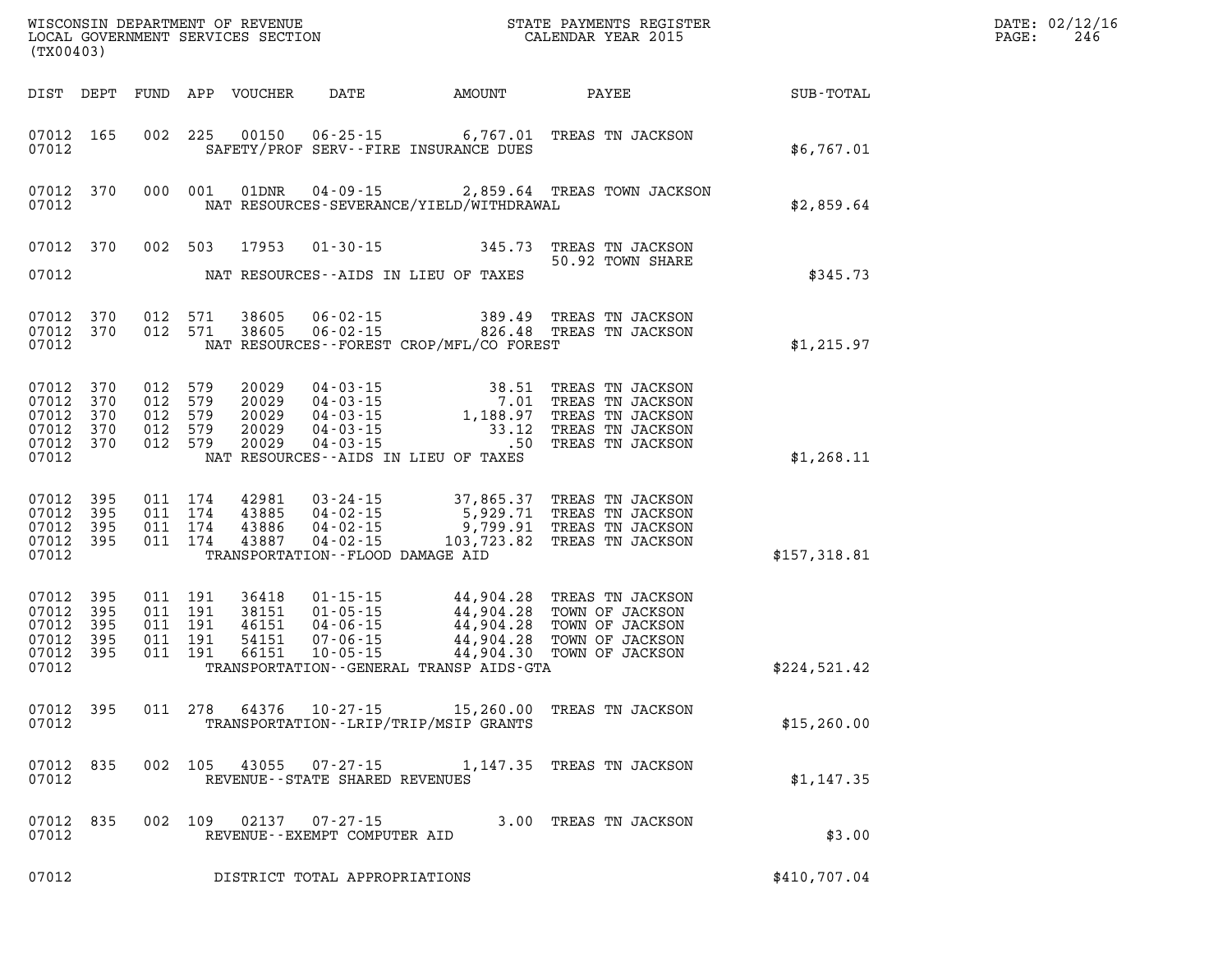| (TX00403)                        |                   |                   |                   | WISCONSIN DEPARTMENT OF REVENUE<br>LOCAL GOVERNMENT SERVICES SECTION |                                                    |                                                                          | STATE PAYMENTS REGISTER<br>CALENDAR YEAR 2015                             |            | DATE: 02/12/16<br>247<br>PAGE: |
|----------------------------------|-------------------|-------------------|-------------------|----------------------------------------------------------------------|----------------------------------------------------|--------------------------------------------------------------------------|---------------------------------------------------------------------------|------------|--------------------------------|
| DIST                             | DEPT              | FUND              | APP               | VOUCHER                                                              | DATE                                               | <b>AMOUNT</b>                                                            | PAYEE                                                                     | SUB-TOTAL  |                                |
| 07014<br>07014<br>07014<br>07014 | 370<br>370<br>370 | 000<br>000<br>000 | 001<br>001<br>001 | 01DNR<br>$04$ DNR<br>05DNR                                           | $04 - 09 - 15$<br>$06 - 03 - 15$<br>$09 - 28 - 15$ | 7,195.14<br>443.35<br>415.26<br>NAT RESOURCES-SEVERANCE/YIELD/WITHDRAWAL | TREAS TOWN LAFOLLETTE<br>TREAS TOWN LA FOLLETTE<br>TREAS TOWN LA FOLLETTE | \$8,053.75 |                                |

| 07014<br>07014<br>07014<br>07014          | 370<br>370<br>370        | 000<br>000<br>000        | 001<br>001<br>001        | 01DNR<br>04DNR<br>05DNR          | $04 - 09 - 15$<br>$06 - 03 - 15$<br>$09 - 28 - 15$                   | 7,195.14<br>443.35<br>415.26<br>NAT RESOURCES-SEVERANCE/YIELD/WITHDRAWAL                    | TREAS TOWN LAFOLLETTE<br>TREAS TOWN LA FOLLETTE<br>TREAS TOWN LA FOLLETTE                      | \$8,053.75    |
|-------------------------------------------|--------------------------|--------------------------|--------------------------|----------------------------------|----------------------------------------------------------------------|---------------------------------------------------------------------------------------------|------------------------------------------------------------------------------------------------|---------------|
| 07014<br>07014                            | 370                      | 012                      | 571                      | 38606                            | $06 - 02 - 15$                                                       | 560.52<br>NAT RESOURCES--FOREST CROP/MFL/CO FOREST                                          | TREAS TN LA FOLLETTE                                                                           | \$560.52      |
| 07014<br>07014<br>07014                   | 370<br>370               | 012<br>012               | 579<br>579               | 20030<br>20030                   | $04 - 03 - 15$<br>$04 - 03 - 15$                                     | 35.20<br>101.68<br>NAT RESOURCES -- AIDS IN LIEU OF TAXES                                   | TREAS TN LA FOLLETTE<br>TREAS TN LA FOLLETTE                                                   | \$136.88      |
| 07014<br>07014<br>07014<br>07014<br>07014 | 395<br>395<br>395<br>395 | 011<br>011<br>011<br>011 | 191<br>191<br>191<br>191 | 38152<br>46152<br>54152<br>66152 | $01 - 05 - 15$<br>$04 - 06 - 15$<br>$07 - 06 - 15$<br>$10 - 05 - 15$ | 23,610.94<br>23,610.94<br>23,610.94<br>23,610.96<br>TRANSPORTATION--GENERAL TRANSP AIDS-GTA | TOWN OF LA FOLLETTE<br>TOWN OF LA FOLLETTE<br>TOWN OF<br>LA FOLLETTE<br>TOWN OF<br>LA FOLLETTE | \$94,443.78   |
| 07014<br>07014                            | 835                      | 002                      | 105                      | 43056                            | $07 - 27 - 15$<br>REVENUE--STATE SHARED REVENUES                     | 978.29                                                                                      | TREAS TN LA FOLLETTE                                                                           | \$978.29      |
| 07014<br>07014                            | 835                      | 002                      | 109                      | 02138                            | $07 - 27 - 15$<br>REVENUE--EXEMPT COMPUTER AID                       | 7.00                                                                                        | TREAS TN LA FOLLETTE                                                                           | \$7.00        |
| 07014                                     |                          |                          |                          |                                  | DISTRICT TOTAL APPROPRIATIONS                                        |                                                                                             |                                                                                                | \$104, 180.22 |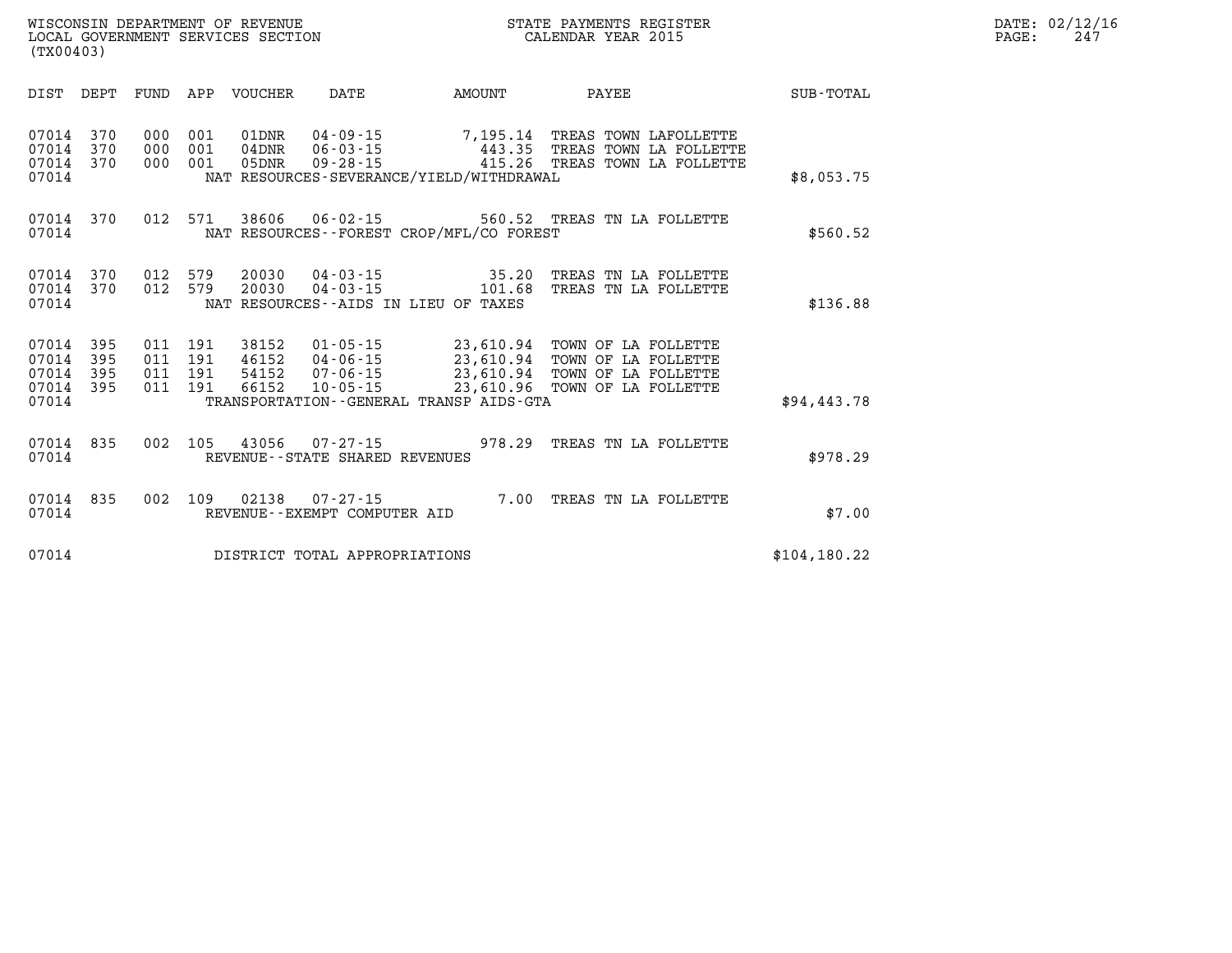| (TX00403)                                         |            |                               |         |                |                                                  | WISCONSIN DEPARTMENT OF REVENUE                             STATE PAYMENTS REGIST LOCAL GOVERNMENT SERVICES SECTION                                     CALENDAR YEAR 2015 | STATE PAYMENTS REGISTER                                                                                                                                                                  | DATE: 02/12/16<br>$\mathtt{PAGE}$ :<br>248 |  |
|---------------------------------------------------|------------|-------------------------------|---------|----------------|--------------------------------------------------|----------------------------------------------------------------------------------------------------------------------------------------------------------------------------|------------------------------------------------------------------------------------------------------------------------------------------------------------------------------------------|--------------------------------------------|--|
|                                                   |            |                               |         |                |                                                  |                                                                                                                                                                            | DIST DEPT FUND APP VOUCHER DATE AMOUNT PAYEE                                                                                                                                             | SUB-TOTAL                                  |  |
| 07016 165<br>07016                                |            |                               | 002 225 |                |                                                  | 00151 06-25-15 792.30<br>SAFETY/PROF SERV--FIRE INSURANCE DUES                                                                                                             | TREAS TN LINCOLN                                                                                                                                                                         | \$792.30                                   |  |
| 07016                                             | 07016 370  |                               | 000 001 | 01DNR          |                                                  | NAT RESOURCES-SEVERANCE/YIELD/WITHDRAWAL                                                                                                                                   | 04-09-15 1,741.49 TREAS TOWN LINCOLN                                                                                                                                                     | \$1,741.49                                 |  |
| 07016 370                                         | 07016 370  | 002 503<br>002 503            |         | 17331<br>18066 |                                                  |                                                                                                                                                                            | 01-12-15 1,277.56 TREAS TN LINCOLN<br>01-30-15 1,277.56 TREAS TN LINCOLN<br>223.96 TOWN SHARE                                                                                            |                                            |  |
| 07016                                             |            |                               |         |                |                                                  | NAT RESOURCES--AIDS IN LIEU OF TAXES                                                                                                                                       |                                                                                                                                                                                          | \$2,555.12                                 |  |
| 07016 370<br>07016                                | 07016 370  | 012 571<br>012 571            |         |                |                                                  | NAT RESOURCES--FOREST CROP/MFL/CO FOREST                                                                                                                                   | 38607  06-02-15  397.80 TREAS TN LINCOLN<br>38607  06-02-15  1,100.77 TREAS TN LINCOLN                                                                                                   | \$1,498.57                                 |  |
| 07016 370<br>07016 370<br>07016                   |            | 012 579<br>012 579            |         | 20031<br>20031 |                                                  | NAT RESOURCES -- AIDS IN LIEU OF TAXES                                                                                                                                     | 04-03-15 2,999.46 TREAS TN LINCOLN<br>04-03-15 536.19 TREAS TN LINCOLN                                                                                                                   | \$3,535.65                                 |  |
| 07016                                             | 07016 395  |                               |         |                | TRANSPORTATION--FLOOD DAMAGE AID                 |                                                                                                                                                                            | 011 174 66470 11-19-15 216,944.43 TREAS TN LINCOLN                                                                                                                                       | \$216,944.43                               |  |
| 07016<br>07016 395<br>07016<br>07016 395<br>07016 | 395<br>395 | 011 191<br>011 191<br>011 191 | 011 191 |                |                                                  | TRANSPORTATION--GENERAL TRANSP AIDS-GTA                                                                                                                                    | 38153  01-05-15  24,106.39  TOWN OF LINCOLN<br>46153  04-06-15  24,106.39  TOWN OF LINCOLN<br>54153  07-06-15  24,106.39  TOWN OF LINCOLN<br>66153  10-05-15  24,106.41  TOWN OF LINCOLN | \$96,425.58                                |  |
| 07016 395<br>07016                                |            |                               | 011 278 |                |                                                  | TRANSPORTATION - - LRIP/TRIP/MSIP GRANTS                                                                                                                                   | 63793  10-21-15  14,933.54  TREAS TN LINCOLN                                                                                                                                             | \$14,933.54                                |  |
| 07016                                             | 07016 835  |                               | 002 105 | 43057          | $07 - 27 - 15$<br>REVENUE--STATE SHARED REVENUES |                                                                                                                                                                            | 2,658.64 TREAS TN LINCOLN                                                                                                                                                                | \$2,658.64                                 |  |
| 07016<br>07016                                    | 835        | 002                           | 109     | 02139          | $07 - 27 - 15$<br>REVENUE--EXEMPT COMPUTER AID   | 1.00                                                                                                                                                                       | TREAS TN LINCOLN                                                                                                                                                                         | \$1.00                                     |  |
| 07016<br>07016                                    | 835        | 002                           | 501     | 00001          | $02 - 02 - 15$                                   | 96.37<br>DOA-PAYMENT FOR MUNICIPAL SERVICES AID                                                                                                                            | TREAS TN LINCOLN                                                                                                                                                                         | \$96.37                                    |  |
| 07016                                             |            |                               |         |                | DISTRICT TOTAL APPROPRIATIONS                    |                                                                                                                                                                            |                                                                                                                                                                                          | \$341,182.69                               |  |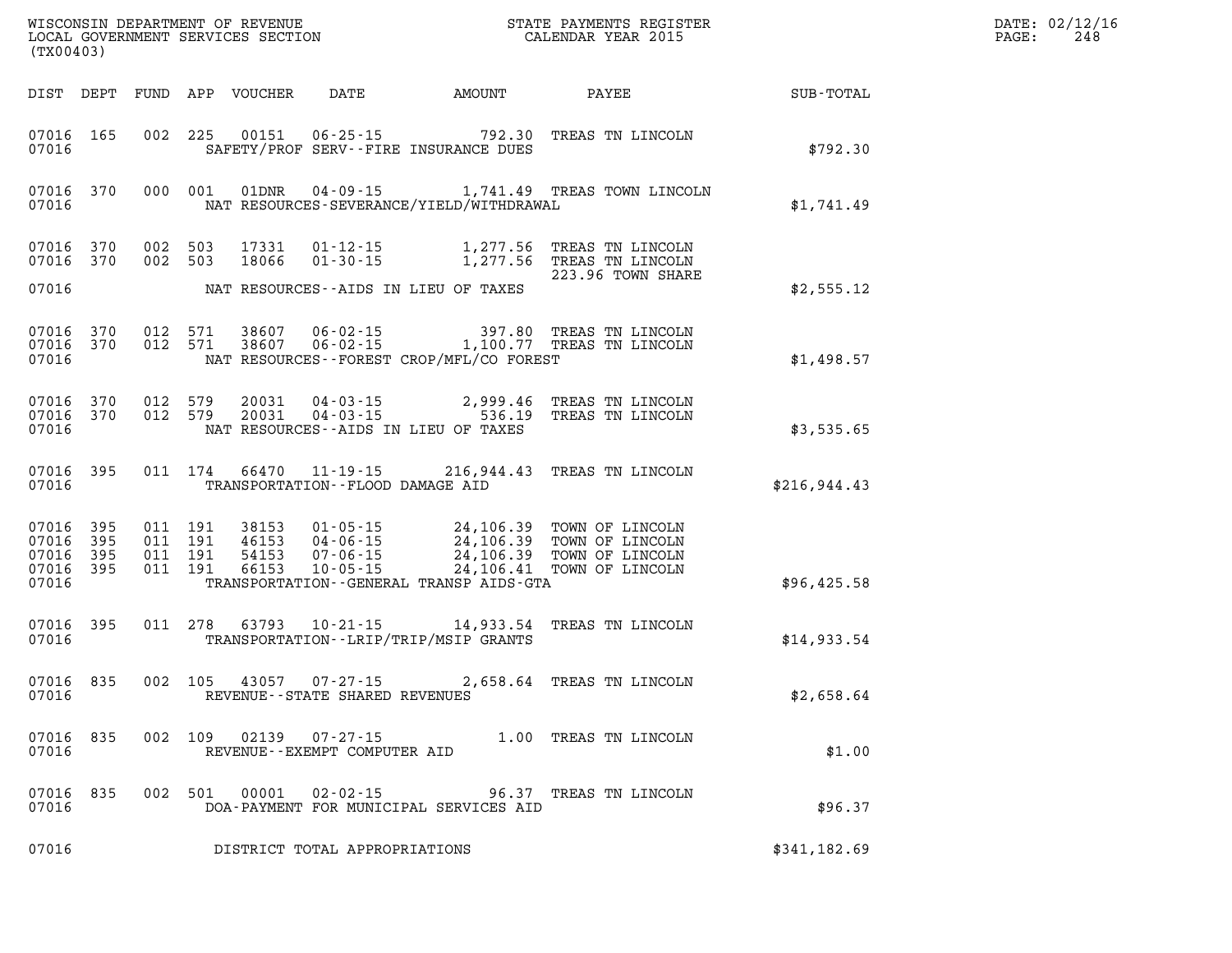| (TX00403)                                              |                          |                                                     |         | WISCONSIN DEPARTMENT OF REVENUE<br>LOCAL GOVERNMENT SERVICES SECTION |                                                                      | STATE PAYMENTS REGISTER<br>DN CALENDAR YEAR 2015                                                                                                                                                                                     |                                                                                                               |              | DATE: 02/12/16<br>PAGE:<br>249 |  |
|--------------------------------------------------------|--------------------------|-----------------------------------------------------|---------|----------------------------------------------------------------------|----------------------------------------------------------------------|--------------------------------------------------------------------------------------------------------------------------------------------------------------------------------------------------------------------------------------|---------------------------------------------------------------------------------------------------------------|--------------|--------------------------------|--|
|                                                        |                          |                                                     |         | DIST DEPT FUND APP VOUCHER                                           | DATE                                                                 | AMOUNT                                                                                                                                                                                                                               | PAYEE                                                                                                         | SUB-TOTAL    |                                |  |
| 07018 165<br>07018                                     |                          | 002 225                                             |         | 00152                                                                |                                                                      | 06-25-15 3,879.17 TREAS TN MEENON<br>SAFETY/PROF SERV--FIRE INSURANCE DUES                                                                                                                                                           |                                                                                                               | \$3,879.17   |                                |  |
| 07018 370<br>07018                                     |                          | 000 001                                             |         | 04DNR                                                                | $06 - 03 - 15$                                                       | NAT RESOURCES-SEVERANCE/YIELD/WITHDRAWAL                                                                                                                                                                                             | 5,368.12 TREAS TOWN MEENON                                                                                    | \$5,368.12   |                                |  |
| 07018 370<br>07018                                     |                          | 002 503                                             |         | 17954                                                                |                                                                      | 01-30-15 278.44 TREAS TN MEENON<br>NAT RESOURCES--AIDS IN LIEU OF TAXES                                                                                                                                                              | 28.28 TOWN SHARE                                                                                              | \$278.44     |                                |  |
| 07018 370<br>07018                                     |                          |                                                     | 012 571 | 38608                                                                | $06 - 02 - 15$                                                       | NAT RESOURCES - - FOREST CROP/MFL/CO FOREST                                                                                                                                                                                          | 149.46 TREAS TN MEENON                                                                                        | \$149.46     |                                |  |
| 07018 370<br>07018<br>07018<br>07018<br>07018<br>07018 | 370<br>370<br>370<br>370 | 012 579<br>012 579<br>012 579<br>012 579<br>012 579 |         | 20032<br>20032<br>20032<br>20032<br>20032                            | 04 - 03 - 15<br>04 - 03 - 15<br>04 - 03 - 15<br>04-03-15<br>04-03-15 | 17.50<br>23.05<br>NAT RESOURCES - AIDS IN LIEU OF TAXES                                                                                                                                                                              | .64 TREAS TN MEENON<br>214.43 TREAS TN MEENON<br>TREAS TN MEENON<br>TREAS TN MEENON<br>252.42 TREAS TN MEENON | \$508.04     |                                |  |
| 07018 395<br>07018                                     |                          |                                                     | 011 174 |                                                                      | TRANSPORTATION - - FLOOD DAMAGE AID                                  | 66471  11-19-15  131,669.10  TREAS TN MEENON                                                                                                                                                                                         |                                                                                                               | \$131,669.10 |                                |  |
| 07018<br>07018 395<br>07018<br>07018 395<br>07018      | 395<br>- 395             | 011 191<br>011 191<br>011 191<br>011 191            |         |                                                                      |                                                                      | 38154  01-05-15  26,759.80  TOWN OF MEENON<br>46154  04-06-15  26,759.80  TOWN OF MEENON<br>54154  07-06-15  26,759.80  TOWN OF MEENON<br>66154  10-05-15  26,759.82  TOWN OF MEENON<br>TRANSPORTATION - - GENERAL TRANSP AIDS - GTA |                                                                                                               | \$107,039.22 |                                |  |
| 07018 835<br>07018                                     |                          | 002 105                                             |         |                                                                      | 43058 07-27-15<br>REVENUE - - STATE SHARED REVENUES                  |                                                                                                                                                                                                                                      | 2,471.84 TREAS TN MEENON                                                                                      | \$2,471.84   |                                |  |
| 07018 835<br>07018                                     |                          |                                                     |         | 002 109 02140                                                        | 07-27-15<br>REVENUE--EXEMPT COMPUTER AID                             |                                                                                                                                                                                                                                      | 25.00 TREAS TN MEENON                                                                                         | \$25.00      |                                |  |
| 07018                                                  |                          |                                                     |         |                                                                      | DISTRICT TOTAL APPROPRIATIONS                                        |                                                                                                                                                                                                                                      |                                                                                                               | \$251,388.39 |                                |  |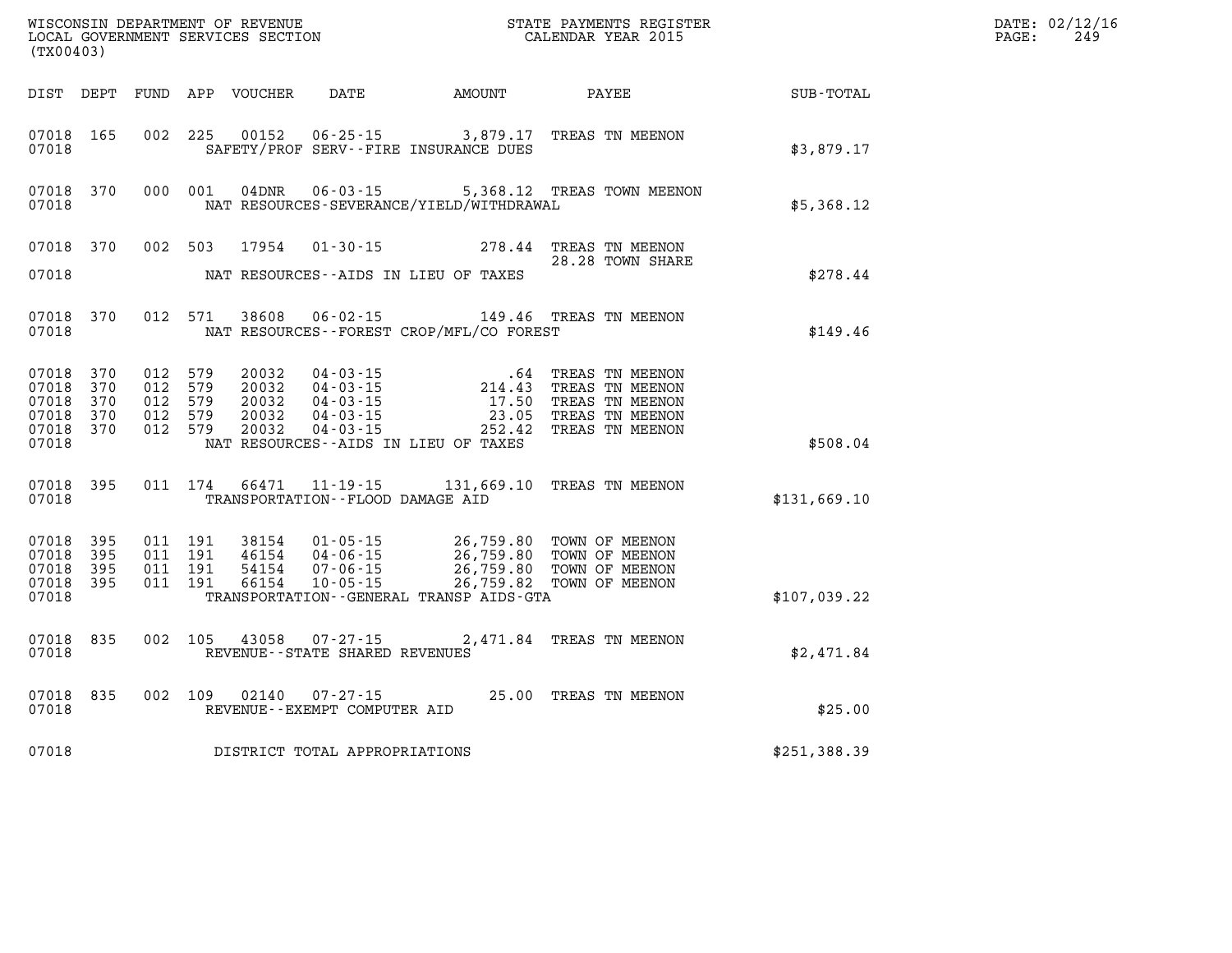| (TX00403)                                              |                          |                                             |            | WISCONSIN DEPARTMENT OF REVENUE<br>LOCAL GOVERNMENT SERVICES SECTION |                                                                                  |                                                                           | STATE PAYMENTS REGISTER<br>CALENDAR YEAR 2015                                                          |               | DATE: 02/12/16<br>250<br>PAGE: |
|--------------------------------------------------------|--------------------------|---------------------------------------------|------------|----------------------------------------------------------------------|----------------------------------------------------------------------------------|---------------------------------------------------------------------------|--------------------------------------------------------------------------------------------------------|---------------|--------------------------------|
| DIST DEPT                                              |                          |                                             |            | FUND APP VOUCHER                                                     | DATE                                                                             | AMOUNT                                                                    | PAYEE                                                                                                  | SUB-TOTAL     |                                |
| 07020 165<br>07020                                     |                          | 002 225                                     |            | 00153                                                                |                                                                                  | $06 - 25 - 15$ 6,303.03<br>SAFETY/PROF SERV--FIRE INSURANCE DUES          | TREAS TN OAKLAND                                                                                       | \$6,303.03    |                                |
| 07020<br>07020                                         | 370                      | 000 001                                     |            | 01DNR                                                                |                                                                                  | NAT RESOURCES-SEVERANCE/YIELD/WITHDRAWAL                                  | 04-09-15 1,514.10 TREAS TOWN OAKLAND                                                                   | \$1,514.10    |                                |
| 07020 370<br>07020                                     |                          | 012 571                                     |            | 38609                                                                | $06 - 02 - 15$                                                                   | NAT RESOURCES--FOREST CROP/MFL/CO FOREST                                  | 351.74 TREAS TN OAKLAND                                                                                | \$351.74      |                                |
| 07020<br>07020<br>07020<br>07020<br>07020 370<br>07020 | 370<br>370<br>370<br>370 | 012<br>012<br>012 579<br>012 579<br>012 579 | 579<br>579 | 20033<br>20033<br>20033<br>20033<br>20033                            | 04 - 03 - 15<br>04 - 03 - 15<br>04 - 03 - 15<br>$04 - 03 - 15$<br>$04 - 03 - 15$ | 8.83<br>268.26<br>52.45<br>166.22<br>NAT RESOURCES--AIDS IN LIEU OF TAXES | .04 TREAS TN OAKLAND<br>TREAS TN OAKLAND<br>TREAS TN OAKLAND<br>TREAS TN OAKLAND<br>TREAS TN OAKLAND   | \$495.80      |                                |
| 07020 395<br>07020                                     |                          |                                             | 011 174    |                                                                      | TRANSPORTATION--FLOOD DAMAGE AID                                                 |                                                                           | 62252  10-09-15  121,526.75  TREAS TN OAKLAND                                                          | \$121,526.75  |                                |
| 07020<br>07020<br>07020<br>07020 395<br>07020          | 395<br>395<br>395        | 011 191<br>011 191<br>011 191<br>011 191    |            | 38155<br>46155<br>54155<br>66155                                     | 01-05-15<br>04-06-15<br>07-06-15<br>$10 - 05 - 15$                               | 26,352.43<br>TRANSPORTATION--GENERAL TRANSP AIDS-GTA                      | 26,352.43 TOWN OF OAKLAND<br>26,352.43 TOWN OF OAKLAND<br>TOWN OF OAKLAND<br>26,352.45 TOWN OF OAKLAND | \$105, 409.74 |                                |
| 07020<br>07020                                         | 835                      | 002 105                                     |            | 43059                                                                | $07 - 27 - 15$<br>REVENUE - - STATE SHARED REVENUES                              |                                                                           | 1,168.76 TREAS TN OAKLAND                                                                              | \$1,168.76    |                                |
| 07020<br>07020                                         | 835                      | 002 109                                     |            | 02141                                                                | $07 - 27 - 15$<br>REVENUE--EXEMPT COMPUTER AID                                   |                                                                           | 7.00 TREAS TN OAKLAND                                                                                  | \$7.00        |                                |
| 07020                                                  |                          |                                             |            |                                                                      | DISTRICT TOTAL APPROPRIATIONS                                                    |                                                                           |                                                                                                        | \$236,776.92  |                                |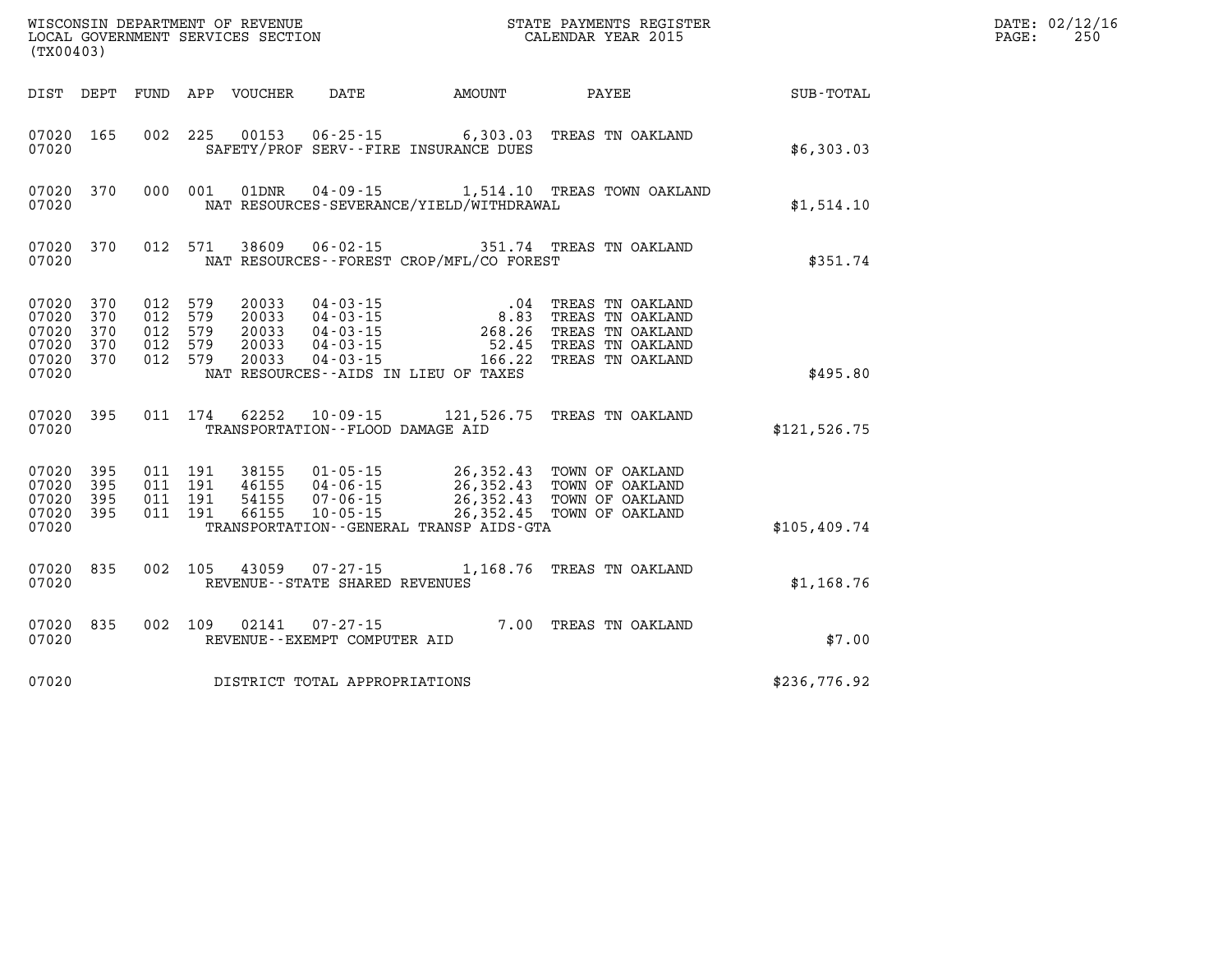| DATE: | 02/12/16 |
|-------|----------|
| PAGE: | 251      |

|                                           | (TX00403)                |                          |                          |                                  |                                                            |                                                                                            |                                                                                            |             |  |  |
|-------------------------------------------|--------------------------|--------------------------|--------------------------|----------------------------------|------------------------------------------------------------|--------------------------------------------------------------------------------------------|--------------------------------------------------------------------------------------------|-------------|--|--|
| DIST                                      | DEPT                     | <b>FUND</b>              | APP                      | VOUCHER                          | DATE                                                       | AMOUNT                                                                                     | PAYEE                                                                                      | SUB-TOTAL   |  |  |
| 07022<br>07022                            | 165                      | 002                      | 225                      |                                  | 00154 06-25-15                                             | 589.55<br>SAFETY/PROF SERV--FIRE INSURANCE DUES                                            | TREAS TN ROOSEVELT                                                                         | \$589.55    |  |  |
| 07022<br>07022                            | 370                      | 002                      | 503                      | 17332                            |                                                            | $01 - 12 - 15$ 5,421.83<br>NAT RESOURCES--AIDS IN LIEU OF TAXES                            | TREAS TN ROOSEVELT<br>463.12 TOWN SHARE                                                    | \$5,421.83  |  |  |
| 07022<br>07022<br>07022                   | 370<br>370               | 012<br>012               | 571<br>571               | 38610<br>38610                   | 06-02-15<br>$06 - 02 - 15$                                 | 792.22<br>NAT RESOURCES--FOREST CROP/MFL/CO FOREST                                         | TREAS TN ROOSEVELT<br>1,158.39 TREAS TN ROOSEVELT                                          | \$1,950.61  |  |  |
| 07022<br>07022<br>07022                   | 370<br>370               | 012<br>012               | 579<br>579               |                                  |                                                            | 20034  04-03-15  1,514.79<br>20034 04-03-15 471.03<br>NAT RESOURCES--AIDS IN LIEU OF TAXES | TREAS TN ROOSEVELT<br>TREAS TN ROOSEVELT                                                   | \$1,985.82  |  |  |
| 07022<br>07022<br>07022<br>07022<br>07022 | 395<br>395<br>395<br>395 | 011<br>011<br>011<br>011 | 191<br>191<br>191<br>191 | 38156<br>46156<br>54156<br>66156 | 01-05-15<br>04 - 06 - 15<br>07 - 06 - 15<br>$10 - 05 - 15$ | 13,657.90<br>13,657.90<br>13,657.92<br>TRANSPORTATION--GENERAL TRANSP AIDS-GTA             | 13,657.90 TOWN OF ROOSEVELT<br>TOWN OF ROOSEVELT<br>TOWN OF ROOSEVELT<br>TOWN OF ROOSEVELT | \$54,631.62 |  |  |
| 07022<br>07022                            | 395                      | 011                      | 278                      | 56375                            |                                                            | $08 - 06 - 15$ 14,933.54<br>TRANSPORTATION - - LRIP/TRIP/MSIP GRANTS                       | TREAS TN ROOSEVELT                                                                         | \$14,933.54 |  |  |
| 07022<br>07022                            | 835                      | 002                      | 105                      | 43060                            | $07 - 27 - 15$<br>REVENUE - - STATE SHARED REVENUES        | 1,420.57                                                                                   | TREAS TN ROOSEVELT                                                                         | \$1,420.57  |  |  |
| 07022                                     |                          |                          |                          |                                  | DISTRICT TOTAL APPROPRIATIONS                              |                                                                                            |                                                                                            | \$80,933.54 |  |  |

WISCONSIN DEPARTMENT OF REVENUE **STATE PAYMENTS REGISTER**<br>LOCAL GOVERNMENT SERVICES SECTION

LOCAL GOVERNMENT SERVICES SECTION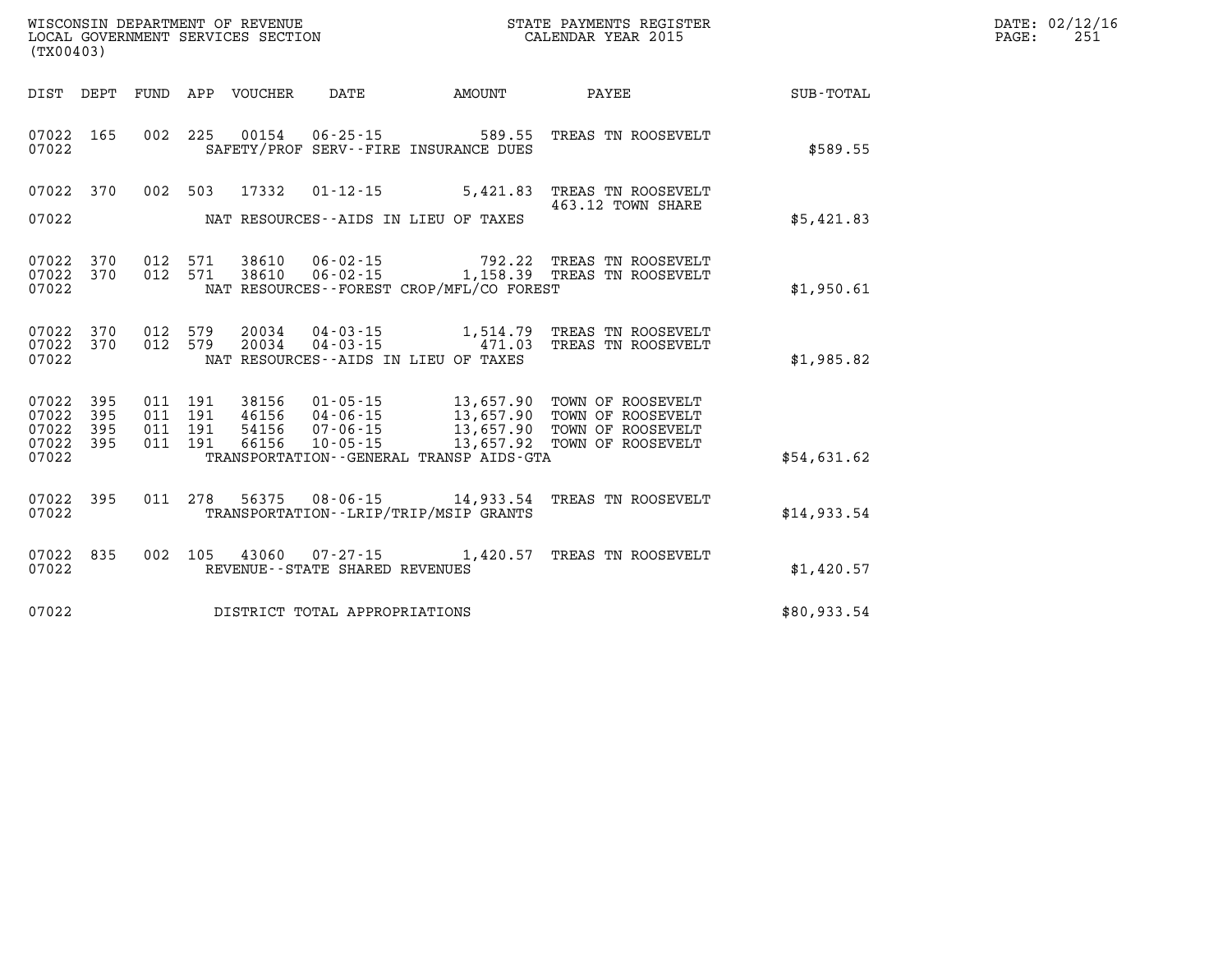| (TX00403)                                         |                        |                                          |         |                            |                                |                                                                                                                                             | STATE PAYMENTS REGISTER        |              | PAGE: | DATE: 02/12/16<br>252 |
|---------------------------------------------------|------------------------|------------------------------------------|---------|----------------------------|--------------------------------|---------------------------------------------------------------------------------------------------------------------------------------------|--------------------------------|--------------|-------|-----------------------|
|                                                   |                        |                                          |         | DIST DEPT FUND APP VOUCHER |                                | DATE AMOUNT                                                                                                                                 | PAYEE                          | SUB-TOTAL    |       |                       |
| 07024                                             |                        |                                          |         |                            |                                | 07024 165 002 225 00155 06-25-15 2,083.57 TREAS TN RUSK<br>SAFETY/PROF SERV--FIRE INSURANCE DUES                                            |                                | \$2,083.57   |       |                       |
| 07024                                             | 07024 370<br>07024 370 |                                          |         |                            |                                | 012 571 38611 06-02-15 291.29 TREAS TN RUSK<br>012 571 38611 06-02-15 1,752.70 TREAS TN RUSK<br>NAT RESOURCES - - FOREST CROP/MFL/CO FOREST |                                | \$2,043.99   |       |                       |
| 07024                                             | 07024 370<br>07024 370 | 012 579<br>012 579                       |         | 20035<br>20035             |                                | $04 - 03 - 15$ 3.11<br>$04 - 03 - 15$ 31.13<br>NAT RESOURCES -- AIDS IN LIEU OF TAXES                                                       | TREAS TN RUSK<br>TREAS TN RUSK | \$34.24      |       |                       |
| 07024<br>07024<br>07024 395<br>07024 395<br>07024 | 395<br>395             | 011 191<br>011 191<br>011 191<br>011 191 |         |                            |                                | 38157  01-05-15  24,640.38  TOWN OF RUSK<br>TRANSPORTATION--GENERAL TRANSP AIDS-GTA                                                         |                                | \$98,561.52  |       |                       |
| 07024 835<br>07024                                |                        | 002 105                                  |         |                            | REVENUE--STATE SHARED REVENUES | 43061  07-27-15  861.62  TREAS TN RUSK                                                                                                      |                                | \$861.62     |       |                       |
| 07024 835<br>07024                                |                        |                                          | 002 109 |                            | REVENUE--EXEMPT COMPUTER AID   |                                                                                                                                             |                                | \$1.00       |       |                       |
| 07024                                             |                        |                                          |         |                            | DISTRICT TOTAL APPROPRIATIONS  |                                                                                                                                             |                                | \$103,585.94 |       |                       |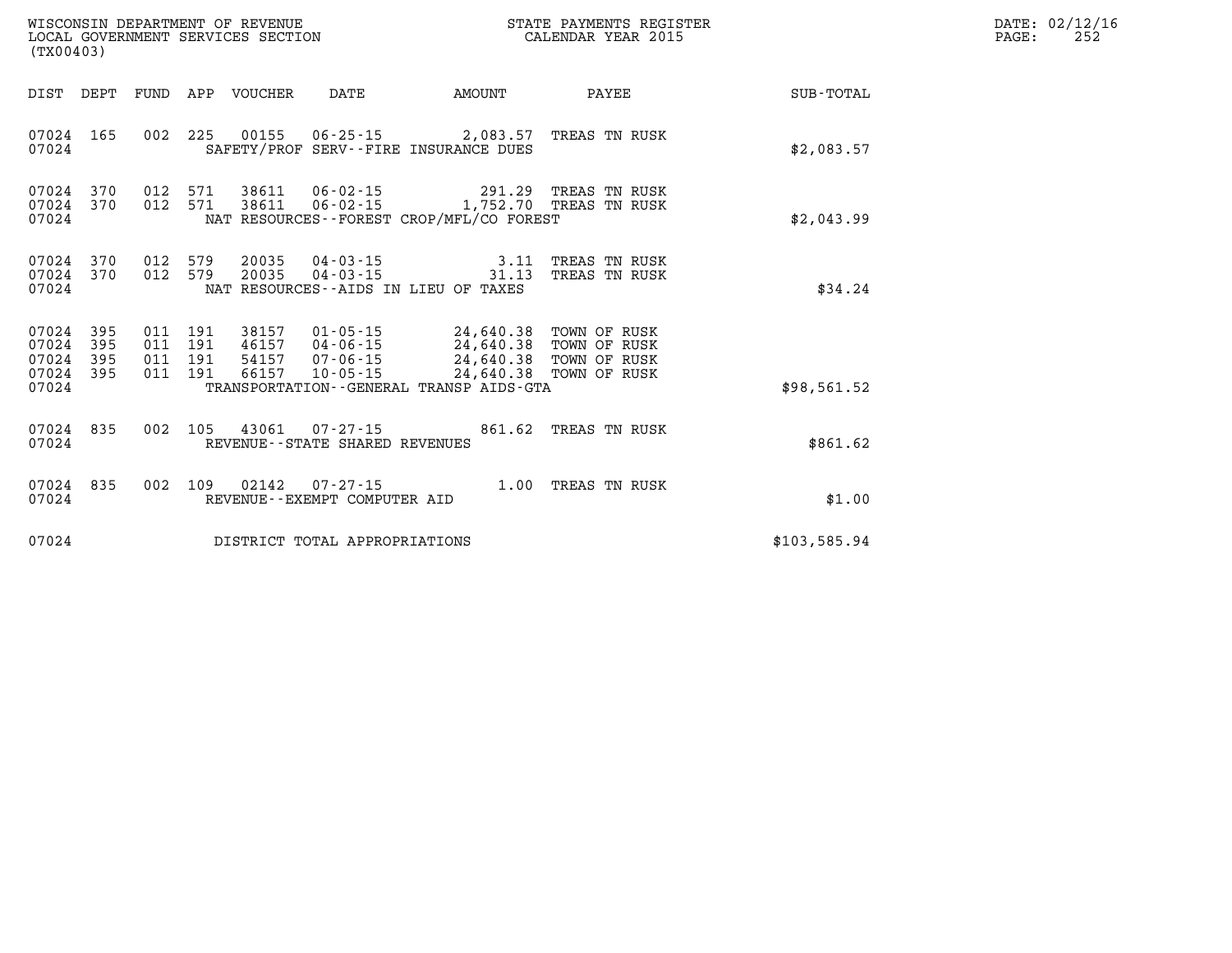| WISCONSIN DEPARTMENT OF REVENUE   | STATE PAYMENTS REGISTER | 02/12/16<br>DATE:       |
|-----------------------------------|-------------------------|-------------------------|
| LOCAL GOVERNMENT SERVICES SECTION | CALENDAR YEAR 2015      | つに<br>PAGE:<br><u>_</u> |

| (TX00403)                                                                                         |                                                                                                                                                                     |                                                                                                                             |                  |
|---------------------------------------------------------------------------------------------------|---------------------------------------------------------------------------------------------------------------------------------------------------------------------|-----------------------------------------------------------------------------------------------------------------------------|------------------|
| DIST<br>DEPT<br>FUND                                                                              | APP<br>VOUCHER<br>DATE                                                                                                                                              | AMOUNT<br>PAYEE                                                                                                             | <b>SUB-TOTAL</b> |
| 002<br>07026<br>370<br>07026                                                                      | 503<br>17333<br>$01 - 12 - 15$<br>NAT RESOURCES--AIDS IN LIEU OF TAXES                                                                                              | 782.29<br>TREAS TN SAND LAKE<br>139.38 TOWN SHARE                                                                           | \$782.29         |
| 370<br>07026<br>012<br>370<br>012<br>07026<br>07026                                               | 38612<br>571<br>38612<br>571<br>NAT RESOURCES - - FOREST CROP/MFL/CO FOREST                                                                                         | 06-02-15 1,715.96 TREAS TN SAND LAKE                                                                                        | \$1,913.12       |
| 07026<br>370<br>012<br>012<br>07026<br>370<br>07026                                               | 579<br>20036<br>$04 - 03 - 15$<br>579<br>20036<br>$04 - 03 - 15$<br>NAT RESOURCES -- AIDS IN LIEU OF TAXES                                                          | 3.42<br>TREAS TN SAND LAKE<br>94.04<br>TREAS TN SAND LAKE                                                                   | \$97.46          |
| 07026<br>395<br>011<br>07026<br>395<br>011<br>07026<br>395<br>011<br>07026<br>395<br>011<br>07026 | 191<br>38158<br>$01 - 05 - 15$<br>191<br>46158<br>04-06-15<br>191<br>54158<br>07-06-15<br>66158<br>191<br>$10 - 05 - 15$<br>TRANSPORTATION--GENERAL TRANSP AIDS-GTA | 23,594.43 TOWN OF SAND LAKE<br>23,594.43<br>TOWN OF SAND LAKE<br>23,594.43 TOWN OF SAND LAKE<br>23,594.43 TOWN OF SAND LAKE | \$94,377.72      |
| 835<br>002<br>07026<br>07026                                                                      | 105<br>43062<br>REVENUE--STATE SHARED REVENUES                                                                                                                      | 07-27-15 1,053.03 TREAS TN SAND LAKE                                                                                        | \$1,053.03       |
| 07026                                                                                             | DISTRICT TOTAL APPROPRIATIONS                                                                                                                                       |                                                                                                                             | \$98, 223.62     |

WISCONSIN DEPARTMENT OF REVENUE **STATE PAYMENTS REGISTER**<br>LOCAL GOVERNMENT SERVICES SECTION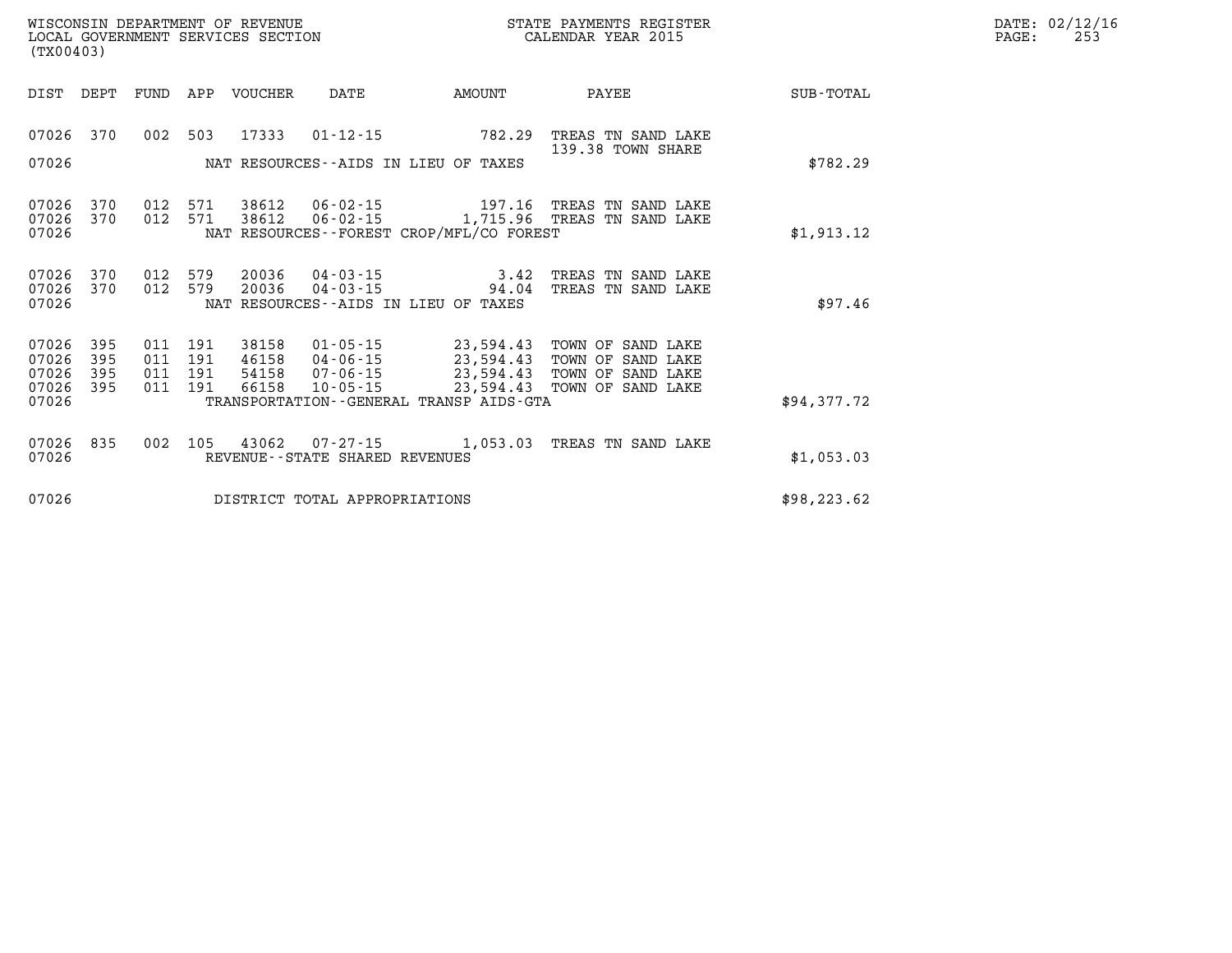| (TX00403)                            |                   |                                          |     | WISCONSIN DEPARTMENT OF REVENUE | LOCAL GOVERNMENT SERVICES SECTION              | STATE PAYMENTS REGISTER<br>CALENDAR YEAR 2015                                                                                        |                                  |              | DATE: 02/12/16<br>PAGE:<br>254 |
|--------------------------------------|-------------------|------------------------------------------|-----|---------------------------------|------------------------------------------------|--------------------------------------------------------------------------------------------------------------------------------------|----------------------------------|--------------|--------------------------------|
|                                      |                   |                                          |     | DIST DEPT FUND APP VOUCHER      | DATE                                           | AMOUNT                                                                                                                               | PAYEE                            | SUB-TOTAL    |                                |
| 07028 165<br>07028                   |                   | 002 225                                  |     |                                 |                                                | 00156  06-25-15  5,311.27  TREAS TN SCOTT<br>SAFETY/PROF SERV--FIRE INSURANCE DUES                                                   |                                  | \$5,311.27   |                                |
| 07028<br>07028                       | 370               | 012 571                                  |     | 38613                           |                                                | 06-02-15 482.77 TREAS TN SCOTT<br>NAT RESOURCES - - FOREST CROP/MFL/CO FOREST                                                        |                                  | \$482.77     |                                |
| 07028<br>07028 370<br>07028          | 370               | 012<br>012 579                           | 579 | 20037<br>20037                  | $04 - 03 - 15$                                 | 26.71<br>$04 - 03 - 15$ 183.56<br>NAT RESOURCES--AIDS IN LIEU OF TAXES                                                               | TREAS TN SCOTT<br>TREAS TN SCOTT | \$210.27     |                                |
| 07028<br>07028<br>07028<br>07028 395 | 395<br>395<br>395 | 011 191<br>011 191<br>011 191<br>011 191 |     | 38159<br>66159                  | 10-05-15                                       | 01-05-15 26,468.04 TOWN OF SCOTT<br>46159 04-06-15 26,468.04<br>54159  07-06-15  26,468.04  TOWN OF SCOTT<br>26,468.04 TOWN OF SCOTT | TOWN OF SCOTT                    |              |                                |
| 07028                                |                   |                                          |     |                                 |                                                | TRANSPORTATION--GENERAL TRANSP AIDS-GTA                                                                                              |                                  | \$105,872.16 |                                |
| 07028 835<br>07028                   |                   | 002 105                                  |     | 43063                           | REVENUE - - STATE SHARED REVENUES              | $07 - 27 - 15$ 987.80                                                                                                                | TREAS TN SCOTT                   | \$987.80     |                                |
| 07028 835<br>07028                   |                   | 002                                      | 109 |                                 | 02143 07-27-15<br>REVENUE--EXEMPT COMPUTER AID |                                                                                                                                      | 50.00 TREAS TN SCOTT             | \$50.00      |                                |
| 07028                                |                   |                                          |     |                                 | DISTRICT TOTAL APPROPRIATIONS                  |                                                                                                                                      |                                  | \$112,914.27 |                                |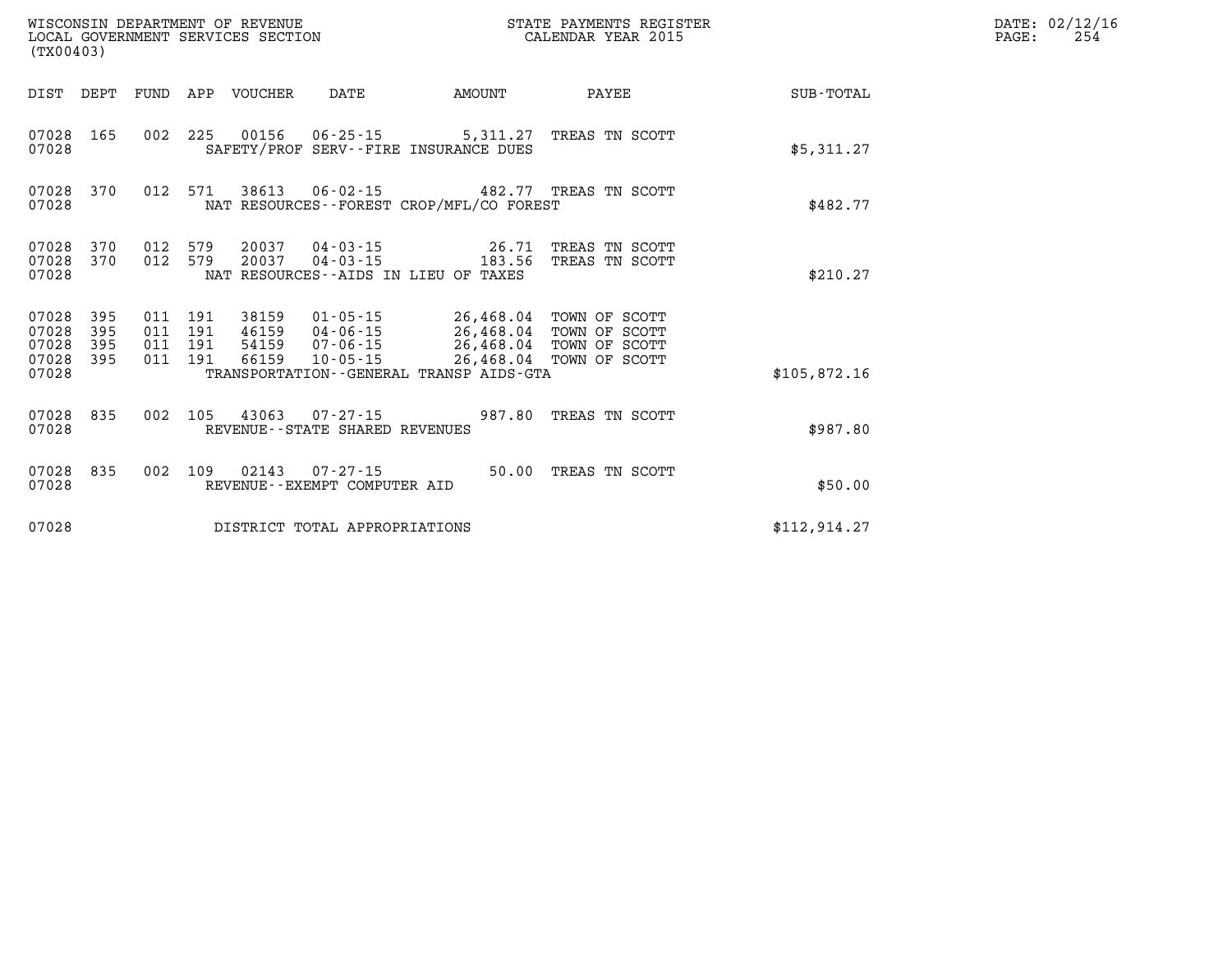| (TX00403)                                          |                                 |                                                 |         | WISCONSIN DEPARTMENT OF REVENUE<br>LOCAL GOVERNMENT SERVICES SECTION |                                                                            | STATE PAYMENTS REGISTER<br>CALENDAR YEAR 2015                                       |                                                                                        |              | DATE: 02/12/16<br>PAGE:<br>255 |
|----------------------------------------------------|---------------------------------|-------------------------------------------------|---------|----------------------------------------------------------------------|----------------------------------------------------------------------------|-------------------------------------------------------------------------------------|----------------------------------------------------------------------------------------|--------------|--------------------------------|
| DIST DEPT                                          |                                 |                                                 |         | FUND APP VOUCHER                                                     | DATE                                                                       | AMOUNT                                                                              | PAYEE                                                                                  | SUB-TOTAL    |                                |
| 07030 165<br>07030                                 |                                 | 002                                             | 225     | 00157                                                                |                                                                            | $06 - 25 - 15$ 4,083.38<br>SAFETY/PROF SERV--FIRE INSURANCE DUES                    | TREAS TN SIREN                                                                         | \$4,083.38   |                                |
| 07030 370<br>07030                                 |                                 | 000 001                                         |         | 05DNR                                                                |                                                                            | NAT RESOURCES-SEVERANCE/YIELD/WITHDRAWAL                                            | 09-28-15 264.71 TREAS TOWN SIREN                                                       | \$264.71     |                                |
| 07030<br>07030                                     | 370<br>370                      | 002 503<br>002 503                              |         | 17955<br>17955                                                       | $01 - 30 - 15$<br>$01 - 30 - 15$                                           | 4,551.07<br>7,541.16                                                                | TREAS TN SIREN<br>TREAS TN SIREN                                                       |              |                                |
| 07030                                              |                                 |                                                 |         |                                                                      |                                                                            | NAT RESOURCES--AIDS IN LIEU OF TAXES                                                | 1603.14 TOWN SHARE                                                                     | \$12,092.23  |                                |
| 07030 370<br>07030                                 |                                 |                                                 | 012 571 | 38614                                                                | $06 - 02 - 15$                                                             | NAT RESOURCES--FOREST CROP/MFL/CO FOREST                                            | 161.60 TREAS TN SIREN                                                                  | \$161.60     |                                |
| 07030<br>07030<br>07030<br>07030<br>07030<br>07030 | 370<br>370<br>370<br>370<br>370 | 012<br>012 579<br>012 579<br>012 579<br>012 579 | 579     | 20038<br>20038<br>20038<br>20038<br>20038                            | $04 - 03 - 15$<br>$04 - 03 - 15$<br>04-03-15<br>04-03-15<br>$04 - 03 - 15$ | 9.08<br>17.86<br>23.32<br>149.21<br>34.75<br>NAT RESOURCES -- AIDS IN LIEU OF TAXES | TREAS TN SIREN<br>TREAS TN SIREN<br>TREAS TN SIREN<br>TREAS TN SIREN<br>TREAS TN SIREN | \$234.22     |                                |
| 07030 395<br>07030<br>07030<br>07030<br>07030      | - 395<br>395<br>395             | 011 191<br>011 191<br>011 191<br>011 191        |         | 38160<br>46160<br>54160<br>66160                                     | $01 - 05 - 15$<br>04-06-15<br>$07 - 06 - 15$<br>$10 - 05 - 15$             | 34,455.79<br>34,455.79<br>34,455.79<br>TRANSPORTATION--GENERAL TRANSP AIDS-GTA      | TOWN OF SIREN<br>TOWN OF SIREN<br>TOWN OF SIREN<br>34,455.81 TOWN OF SIREN             | \$137,823.18 |                                |
| 07030 835<br>07030                                 |                                 | 002 105                                         |         | 43064                                                                | $07 - 27 - 15$<br>REVENUE--STATE SHARED REVENUES                           |                                                                                     | 2,198.73 TREAS TN SIREN                                                                | \$2,198.73   |                                |
| 07030<br>07030                                     | 835                             | 002 109                                         |         | 02144                                                                | $07 - 27 - 15$<br>REVENUE--EXEMPT COMPUTER AID                             |                                                                                     | 17.00 TREAS TN SIREN                                                                   | \$17.00      |                                |
| 07030 835<br>07030                                 |                                 |                                                 | 002 501 | 00001                                                                | $02 - 02 - 15$                                                             | DOA-PAYMENT FOR MUNICIPAL SERVICES AID                                              | 185.56 TREAS TN SIREN                                                                  | \$185.56     |                                |
| 07030                                              |                                 |                                                 |         |                                                                      | DISTRICT TOTAL APPROPRIATIONS                                              |                                                                                     |                                                                                        | \$157,060.61 |                                |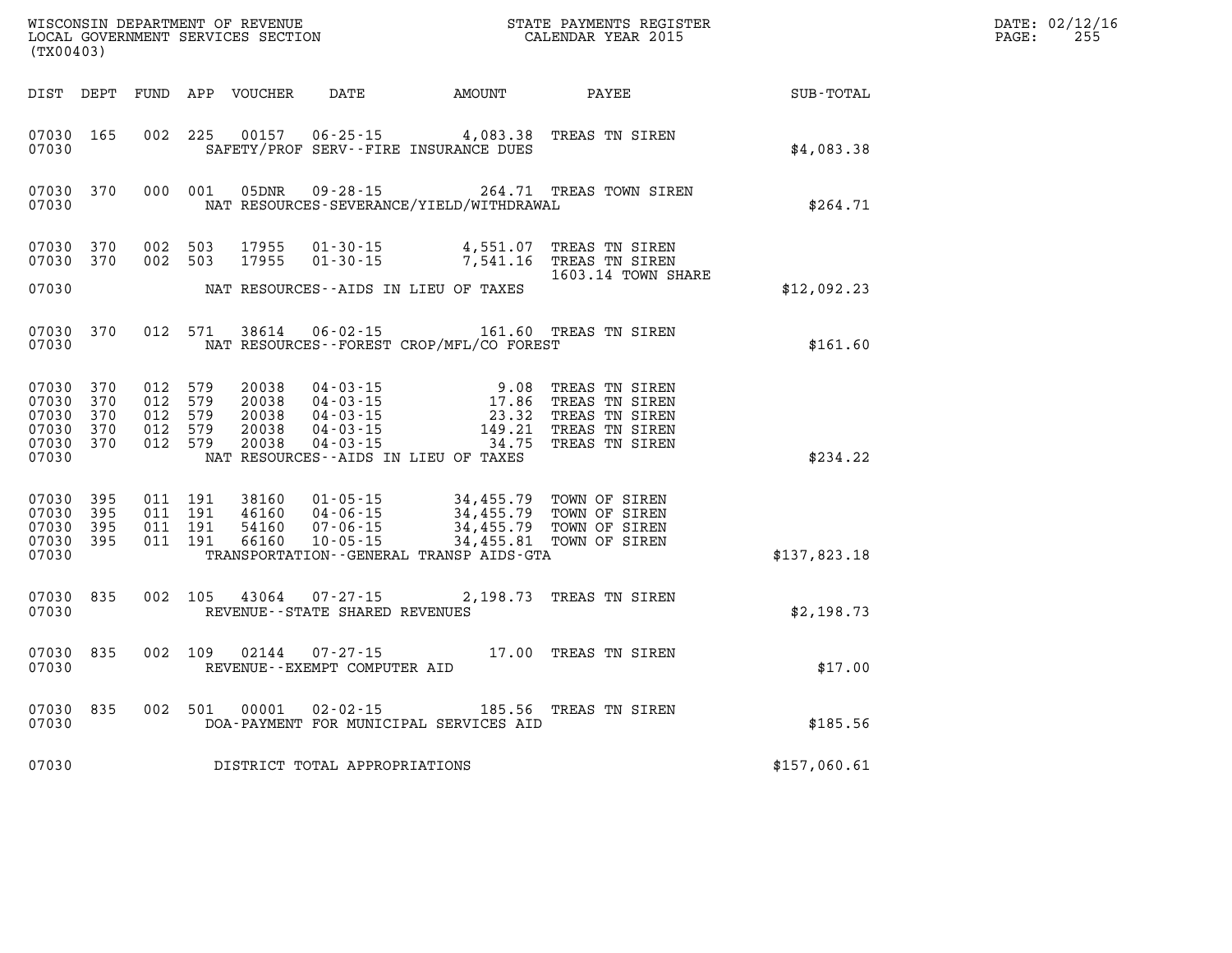| WISCONSIN DEPARTMENT OF REVENUE   | STATE PAYMENTS REGISTER | DATE: 02/12/16 |
|-----------------------------------|-------------------------|----------------|
| LOCAL GOVERNMENT SERVICES SECTION | CALENDAR YEAR 2015      | 256<br>PAGE:   |

| (TX00403)               |                   |                               |                            |                                | LOCAL GOVERNMENT SERVICES SECTION CALENDAR YEAR 2015                                                                                                                                                                                                                                                                                      |                                                                                                                                                                                                                                                                            | PAGE:                       | 256 |  |
|-------------------------|-------------------|-------------------------------|----------------------------|--------------------------------|-------------------------------------------------------------------------------------------------------------------------------------------------------------------------------------------------------------------------------------------------------------------------------------------------------------------------------------------|----------------------------------------------------------------------------------------------------------------------------------------------------------------------------------------------------------------------------------------------------------------------------|-----------------------------|-----|--|
|                         |                   |                               | DIST DEPT FUND APP VOUCHER |                                |                                                                                                                                                                                                                                                                                                                                           |                                                                                                                                                                                                                                                                            | DATE AMOUNT PAYEE SUB-TOTAL |     |  |
|                         |                   |                               |                            |                                |                                                                                                                                                                                                                                                                                                                                           |                                                                                                                                                                                                                                                                            |                             |     |  |
| 07032<br>07032          | 165               |                               | 002 225 00158              |                                | 06-25-15 4,035.08 TREAS TN SWISS<br>SAFETY/PROF SERV--FIRE INSURANCE DUES                                                                                                                                                                                                                                                                 |                                                                                                                                                                                                                                                                            | \$4,035.08                  |     |  |
| 07032 370               |                   |                               |                            |                                | 002 503 17334 01-12-15 41.92 TREAS TN SWISS                                                                                                                                                                                                                                                                                               |                                                                                                                                                                                                                                                                            |                             |     |  |
| 07032                   |                   |                               |                            |                                | NAT RESOURCES--AIDS IN LIEU OF TAXES                                                                                                                                                                                                                                                                                                      | 10.61 TOWN SHARE                                                                                                                                                                                                                                                           | \$41.92                     |     |  |
| 07032 370               |                   |                               | 012 571 38615              |                                |                                                                                                                                                                                                                                                                                                                                           |                                                                                                                                                                                                                                                                            |                             |     |  |
| 07032 370<br>07032      |                   | 012 571                       | 38615                      |                                | NAT RESOURCES - - FOREST CROP/MFL/CO FOREST                                                                                                                                                                                                                                                                                               | 06-02-15 168.51 TREAS TN SWISS<br>06-02-15 5,660.87 TREAS TN SWISS                                                                                                                                                                                                         | \$5,829.38                  |     |  |
| 07032                   | 370               | 012 579                       | 20039                      |                                |                                                                                                                                                                                                                                                                                                                                           |                                                                                                                                                                                                                                                                            |                             |     |  |
| 07032<br>07032          | 370<br>370        | 012 579<br>012 579            | 20039<br>20039             |                                |                                                                                                                                                                                                                                                                                                                                           |                                                                                                                                                                                                                                                                            |                             |     |  |
| 07032<br>07032<br>07032 | 370<br>370<br>370 | 012 579<br>012 579<br>012 579 | 20039<br>20039<br>20039    |                                |                                                                                                                                                                                                                                                                                                                                           | 04-03-15<br>04-03-15<br>04-03-15<br>04-03-15<br>04-03-15<br>04-03-15<br>04-03-15<br>04-03-15<br>04-03-15<br>04-03-15<br>04-03-15<br>04-03-15<br>04-03-15<br>04-03-15<br>04-03-15<br>04-03-15<br>04-03-15<br>04-03-15<br>04-03-15<br>04-03-15<br>04-03-15<br>04-03-15<br>02 |                             |     |  |
| 07032 370<br>07032      |                   | 012 579                       | 20039                      |                                | NAT RESOURCES -- AIDS IN LIEU OF TAXES                                                                                                                                                                                                                                                                                                    |                                                                                                                                                                                                                                                                            | \$1,748.98                  |     |  |
| 07032                   | 395               |                               |                            |                                |                                                                                                                                                                                                                                                                                                                                           |                                                                                                                                                                                                                                                                            |                             |     |  |
| 07032<br>07032          | 395<br>395        |                               |                            |                                | $\begin{array}{cccc} 011 & 191 & 38161 & 01\cdot 05\cdot 15 & 45\, , 790\, .59 & \text{TOWN OF SWISS} \\ 011 & 191 & 46161 & 04\cdot 06\cdot 15 & 45\, , 790\, .59 & \text{TOWN OF SWISS} \\ 011 & 191 & 54161 & 07\cdot 06\cdot 15 & 45\, , 790\, .59 & \text{TOWN OF SWISS} \\ 011 & 191 & 66161 & 10\cdot 05\cdot 15 & 45\, , 790\, .$ |                                                                                                                                                                                                                                                                            |                             |     |  |
| 07032 395<br>07032      |                   |                               |                            |                                | TRANSPORTATION--GENERAL TRANSP AIDS-GTA                                                                                                                                                                                                                                                                                                   |                                                                                                                                                                                                                                                                            | \$183, 162.36               |     |  |
| 07032<br>07032          | 835               |                               |                            | REVENUE--STATE SHARED REVENUES | 002 105 43065 07-27-15 3,988.51 TREAS TN SWISS                                                                                                                                                                                                                                                                                            |                                                                                                                                                                                                                                                                            | \$3,988.51                  |     |  |
|                         |                   |                               |                            |                                |                                                                                                                                                                                                                                                                                                                                           |                                                                                                                                                                                                                                                                            |                             |     |  |
| 07032<br>07032          | 835               |                               |                            | REVENUE--EXEMPT COMPUTER AID   | 002 109 02145 07-27-15 99.00 TREAS TN SWISS                                                                                                                                                                                                                                                                                               |                                                                                                                                                                                                                                                                            | \$99.00                     |     |  |
| 07032                   |                   |                               |                            | DISTRICT TOTAL APPROPRIATIONS  |                                                                                                                                                                                                                                                                                                                                           |                                                                                                                                                                                                                                                                            | \$198, 905.23               |     |  |
|                         |                   |                               |                            |                                |                                                                                                                                                                                                                                                                                                                                           |                                                                                                                                                                                                                                                                            |                             |     |  |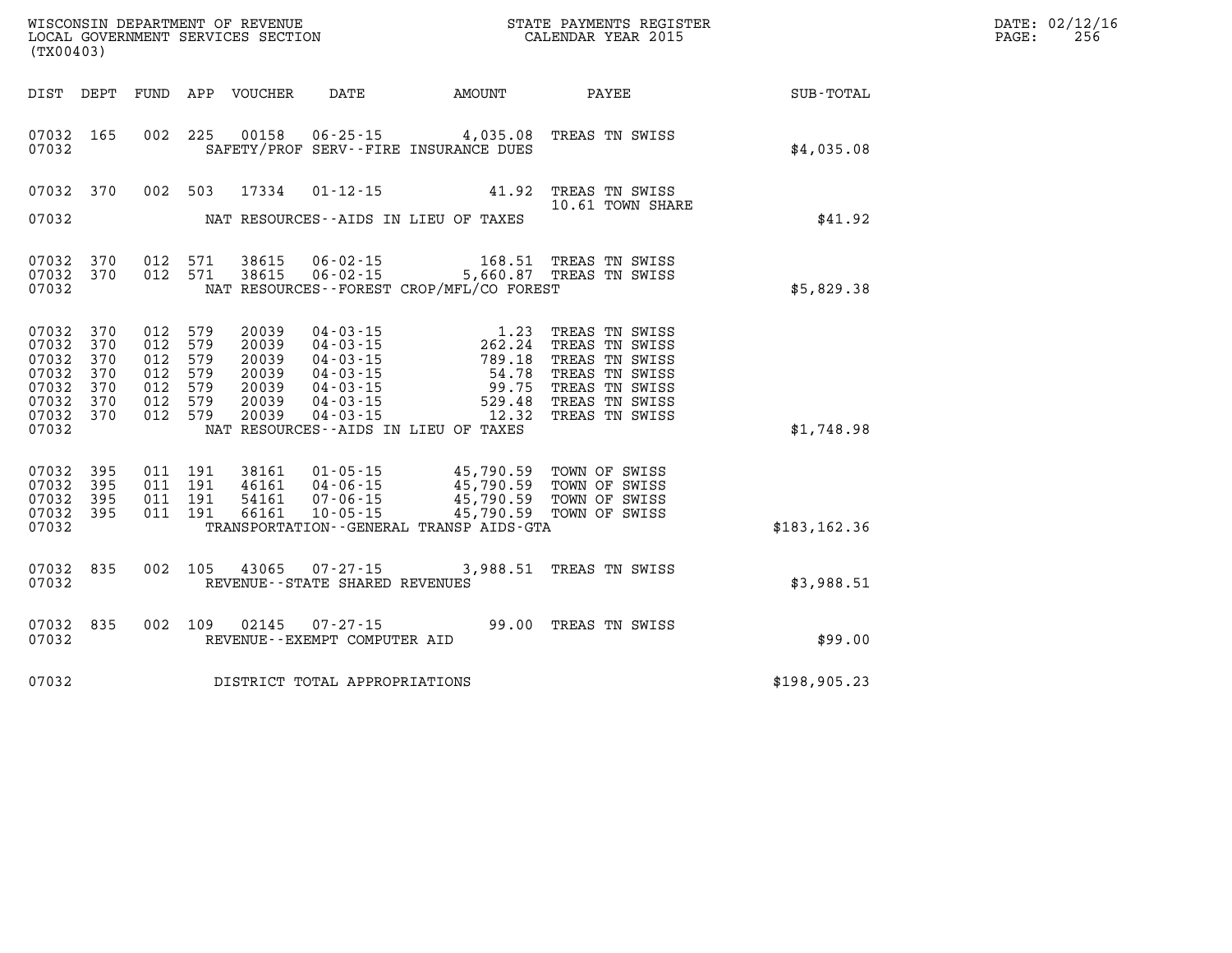|                                  | LOCAL GOVERNMENT SERVICES SECTION<br>(TX00403) |     |                                          |                         | CALENDAR YEAR 2015             |                                               |                                                                                                                                                                                                      | PAGE:        | 257 |  |
|----------------------------------|------------------------------------------------|-----|------------------------------------------|-------------------------|--------------------------------|-----------------------------------------------|------------------------------------------------------------------------------------------------------------------------------------------------------------------------------------------------------|--------------|-----|--|
|                                  | DIST DEPT FUND                                 |     |                                          | APP VOUCHER             |                                | DATE AMOUNT                                   | PAYEE                                                                                                                                                                                                | SUB - TOTAL  |     |  |
| 07034                            |                                                |     |                                          |                         |                                | SAFETY/PROF SERV--FIRE INSURANCE DUES         | 07034 165 002 225 00159 06-25-15 3,390.91 TREAS TN TRADE LAKE                                                                                                                                        | \$3,390.91   |     |  |
| 07034                            | 07034 370                                      |     |                                          |                         |                                | NAT RESOURCES - - FOREST CROP/MFL/CO FOREST   | 012 571 38616 06-02-15 105.18 TREAS TN TRADE LAKE                                                                                                                                                    | \$105.18     |     |  |
| 07034<br>07034                   | 07034 370<br>370<br>07034 370                  | 012 | 579<br>012 579<br>012 579                | 20040<br>20040<br>20040 | $04 - 03 - 15$                 | 13.05<br>NAT RESOURCES--AIDS IN LIEU OF TAXES | 04-03-15 12 TREAS TN TRADE LAKE 04-03-15 1.41 TREAS TN TRADE LAKE<br>TREAS TN TRADE LAKE                                                                                                             | \$14.58      |     |  |
| 07034<br>07034<br>07034<br>07034 | 395<br>395<br>395<br>07034 395                 |     | 011 191<br>011 191<br>011 191<br>011 191 | 46162                   |                                | TRANSPORTATION--GENERAL TRANSP AIDS-GTA       | 38162  01-05-15  29,088.42  TOWN OF TRADE LAKE<br>46162  04-06-15  29,088.42  TOWN OF TRADE LAKE<br>54162  07-06-15  29,088.42  TOWN OF TRADE LAKE<br>66162  10-05-15  29,088.42  TOWN OF TRADE LAKE | \$116,353.68 |     |  |
| 07034                            | 07034 835                                      |     |                                          |                         | REVENUE--STATE SHARED REVENUES |                                               | 002 105 43066 07-27-15 2,089.53 TREAS TN TRADE LAKE                                                                                                                                                  | \$2,089.53   |     |  |
| 07034                            | 07034 835                                      |     |                                          | 002 109 02146           | REVENUE--EXEMPT COMPUTER AID   |                                               | 07-27-15 23.00 TREAS TN TRADE LAKE                                                                                                                                                                   | \$23.00      |     |  |
| 07034                            |                                                |     |                                          |                         | DISTRICT TOTAL APPROPRIATIONS  |                                               |                                                                                                                                                                                                      | \$121,976.88 |     |  |

**WISCONSIN DEPARTMENT OF REVENUE STATE PAYMENTS REGISTER DATE: 02/12/16**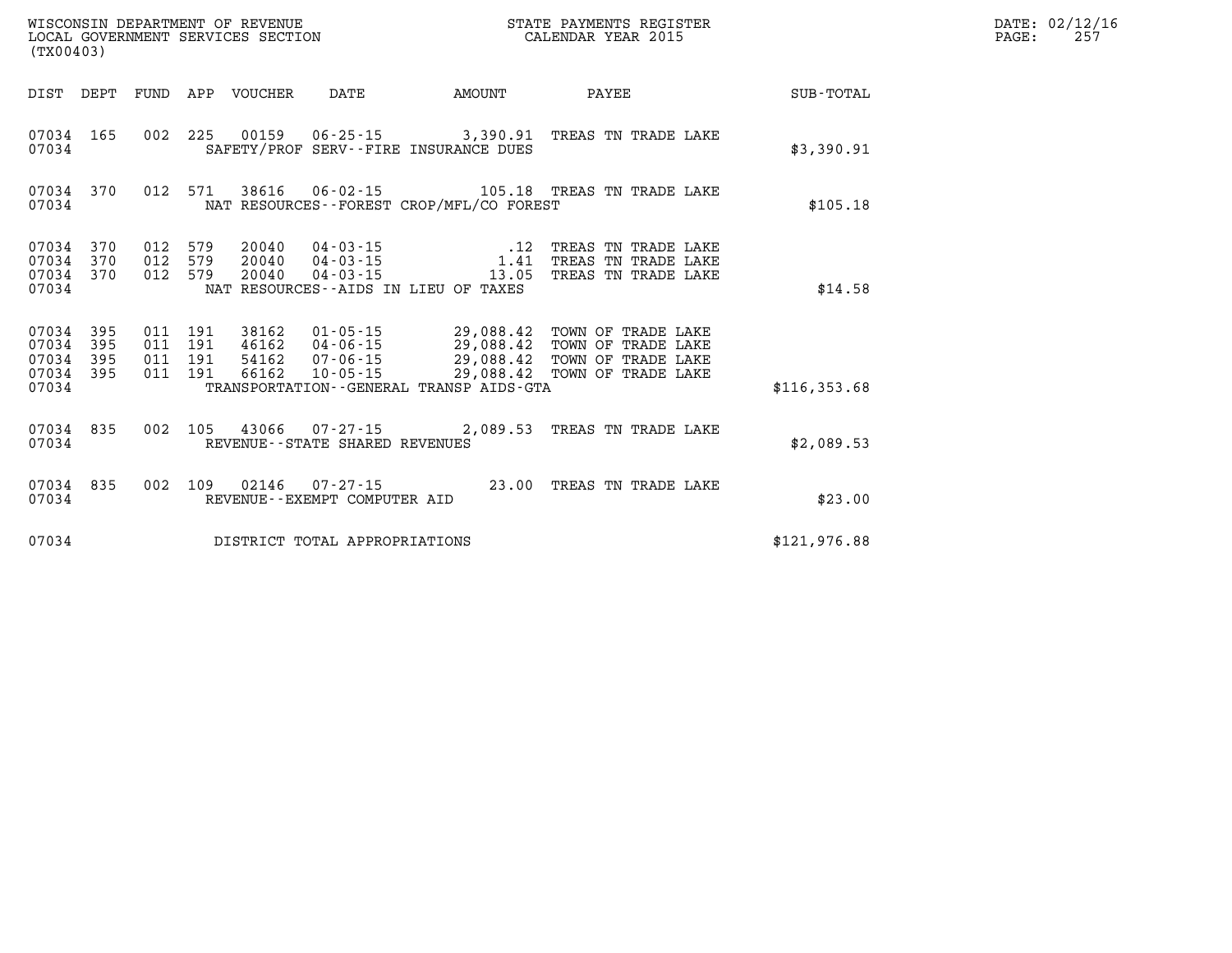| (TX00403)                                             |           |  |                                | ${\tt WISCOONSIM} \begin{tabular}{lcccc} {\tt WISCO} & {\tt NEPARTMENT} & {\tt OF} & {\tt REVENUE} & {\tt STATE} & {\tt PAYMENTS} & {\tt REGIS:} \\ {\tt LOCAL} & {\tt GOVERNMENT} & {\tt SERVICES} & {\tt SECTION} & {\tt CALENDAR} & {\tt YEAR} & 2015 \\ \end{tabular}$<br>STATE PAYMENTS REGISTER |                                                                                                                    |             | DATE: 02/12/16<br>$\mathtt{PAGE:}$<br>258 |
|-------------------------------------------------------|-----------|--|--------------------------------|-------------------------------------------------------------------------------------------------------------------------------------------------------------------------------------------------------------------------------------------------------------------------------------------------------|--------------------------------------------------------------------------------------------------------------------|-------------|-------------------------------------------|
|                                                       |           |  |                                | DIST DEPT FUND APP VOUCHER DATE AMOUNT                                                                                                                                                                                                                                                                | <b>PAYEE</b>                                                                                                       | SUB-TOTAL   |                                           |
| 07036                                                 |           |  |                                | 07036 165 002 225 00160 06-25-15 2,319.45 TREAS TN UNION<br>SAFETY/PROF SERV--FIRE INSURANCE DUES                                                                                                                                                                                                     |                                                                                                                    | \$2,319.45  |                                           |
| 07036                                                 | 07036 370 |  |                                | NAT RESOURCES-SEVERANCE/YIELD/WITHDRAWAL                                                                                                                                                                                                                                                              | 000 001 05DNR 09-28-15 426.90 TREAS TOWN UNION                                                                     | \$426.90    |                                           |
| 07036                                                 |           |  |                                | NAT RESOURCES--FOREST CROP/MFL/CO FOREST                                                                                                                                                                                                                                                              | 07036 370 012 571 38617 06-02-15 143.64 TREAS TN UNION<br>07036 370 012 571 38617 06-02-15 2,973.63 TREAS TN UNION | \$3,117.27  |                                           |
| 07036                                                 | 07036 370 |  |                                | 012 579 20041 04-03-15 3,183.48 TREAS TN UNION<br>NAT RESOURCES--AIDS IN LIEU OF TAXES                                                                                                                                                                                                                |                                                                                                                    | \$3,183.48  |                                           |
| 07036 395<br>07036<br>07036 395<br>07036 395<br>07036 | 395       |  |                                | TRANSPORTATION--GENERAL TRANSP AIDS-GTA                                                                                                                                                                                                                                                               |                                                                                                                    | \$82,376.82 |                                           |
| 07036                                                 | 07036 835 |  | REVENUE--STATE SHARED REVENUES | 002 105 43067 07-27-15 727.69 TREAS TN UNION                                                                                                                                                                                                                                                          |                                                                                                                    | \$727.69    |                                           |
| 07036                                                 |           |  | DISTRICT TOTAL APPROPRIATIONS  |                                                                                                                                                                                                                                                                                                       |                                                                                                                    | \$92,151.61 |                                           |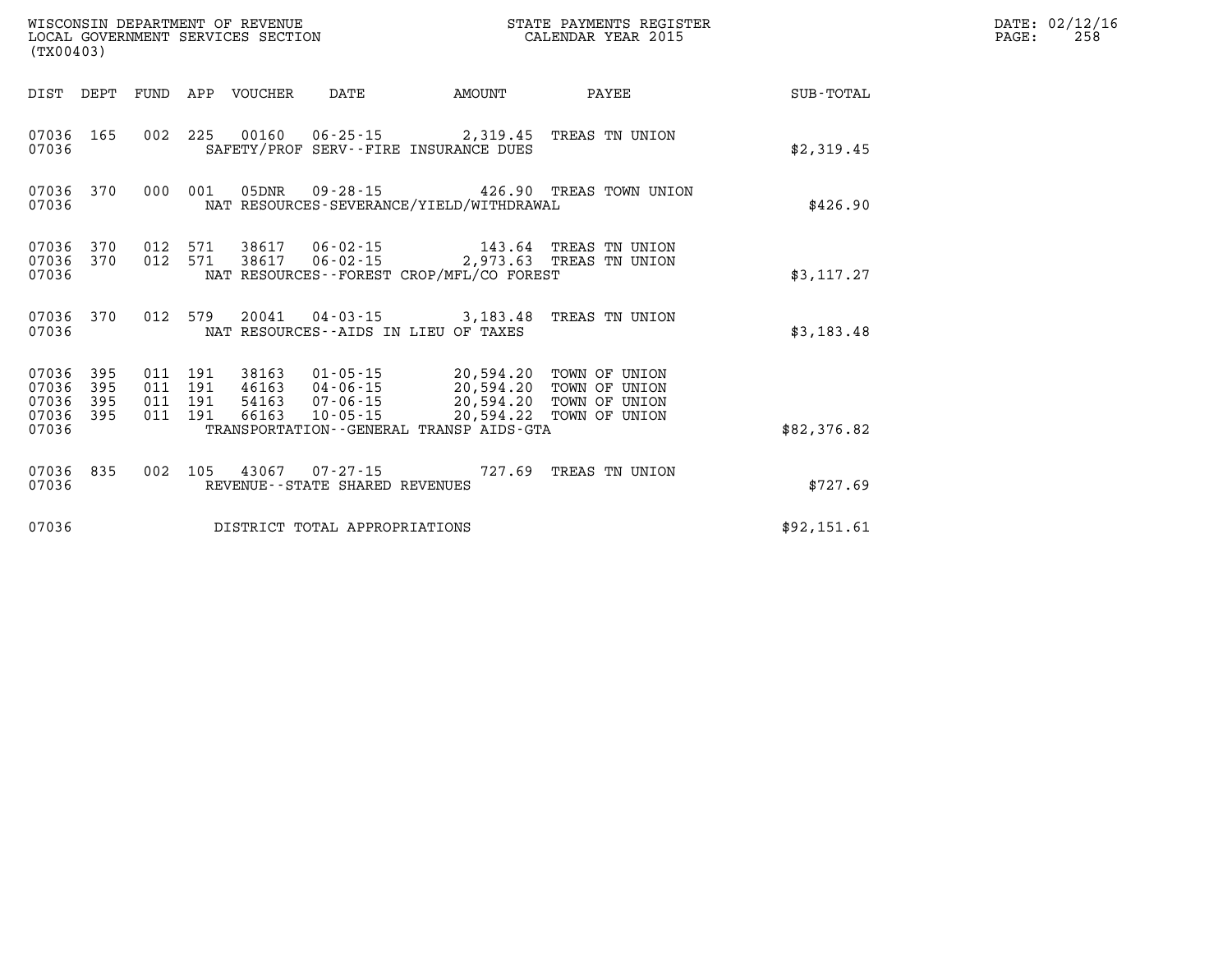| (TX00403)                                             |     |                    |                            |                                                             |                                              |                                                                                                                                                                                                  |               | DATE: 02/12/16<br>PAGE:<br>259 |  |
|-------------------------------------------------------|-----|--------------------|----------------------------|-------------------------------------------------------------|----------------------------------------------|--------------------------------------------------------------------------------------------------------------------------------------------------------------------------------------------------|---------------|--------------------------------|--|
|                                                       |     |                    | DIST DEPT FUND APP VOUCHER | DATE                                                        | <b>EXAMPLE THE AMOUNT</b>                    | <b>PAYEE</b>                                                                                                                                                                                     | SUB-TOTAL     |                                |  |
| 07038 165<br>07038                                    |     |                    |                            |                                                             | SAFETY/PROF SERV--FIRE INSURANCE DUES        | 002 225 00161 06-25-15 5,095.10 TREAS TN WEBB LAKE                                                                                                                                               | \$5,095.10    |                                |  |
| 07038 370<br>07038                                    |     | 000 001            |                            |                                                             | NAT RESOURCES-SEVERANCE/YIELD/WITHDRAWAL     | 05DNR  09-28-15   1,719.37   TREAS TOWN WEBB LAKE                                                                                                                                                | \$1,719.37    |                                |  |
| 07038 370<br>07038 370<br>07038                       |     |                    |                            |                                                             | NAT RESOURCES--FOREST CROP/MFL/CO FOREST     | 012 571 38618 06-02-15 318.26 TREAS TN WEBB LAKE<br>012 571 38618 06-02-15 2,888.59 TREAS TN WEBB LAKE                                                                                           | \$3,206.85    |                                |  |
| 07038 370<br>07038                                    |     |                    |                            | NAT RESOURCES--RU RECYCLING GRANT                           |                                              | 074 670 42311 05-29-15 2,288.02 TREAS TN WEBB LAKE                                                                                                                                               | \$2,288.02    |                                |  |
| 07038 395<br>07038<br>07038 395<br>07038 395<br>07038 | 395 | 011 191<br>011 191 |                            | 011 191 54164 07-06-15<br>011 191 66164 10-05-15            | TRANSPORTATION - - GENERAL TRANSP AIDS - GTA | 38164  01-05-15  41,562.75  TOWN OF WEBB LAKE<br>46164  04-06-15  41,562.75  TOWN OF WEBB LAKE<br>54164  07-06-15  41,562.75  TOWN OF WEBB LAKE<br>66164  10-05-15  41,562.75  TOWN OF WEBB LAKE | \$166, 251.00 |                                |  |
| 07038 835<br>07038                                    |     |                    |                            | 002 105 43068 07-27-15<br>REVENUE - - STATE SHARED REVENUES |                                              | 568.69 TREAS TN WEBB LAKE                                                                                                                                                                        | \$568.69      |                                |  |
| 07038 835<br>07038                                    |     |                    |                            | 002 109 02147 07-27-15<br>REVENUE--EXEMPT COMPUTER AID      |                                              | 5.00 TREAS TN WEBB LAKE                                                                                                                                                                          | \$5.00        |                                |  |
| 07038                                                 |     |                    |                            | DISTRICT TOTAL APPROPRIATIONS                               |                                              |                                                                                                                                                                                                  | \$179, 134.03 |                                |  |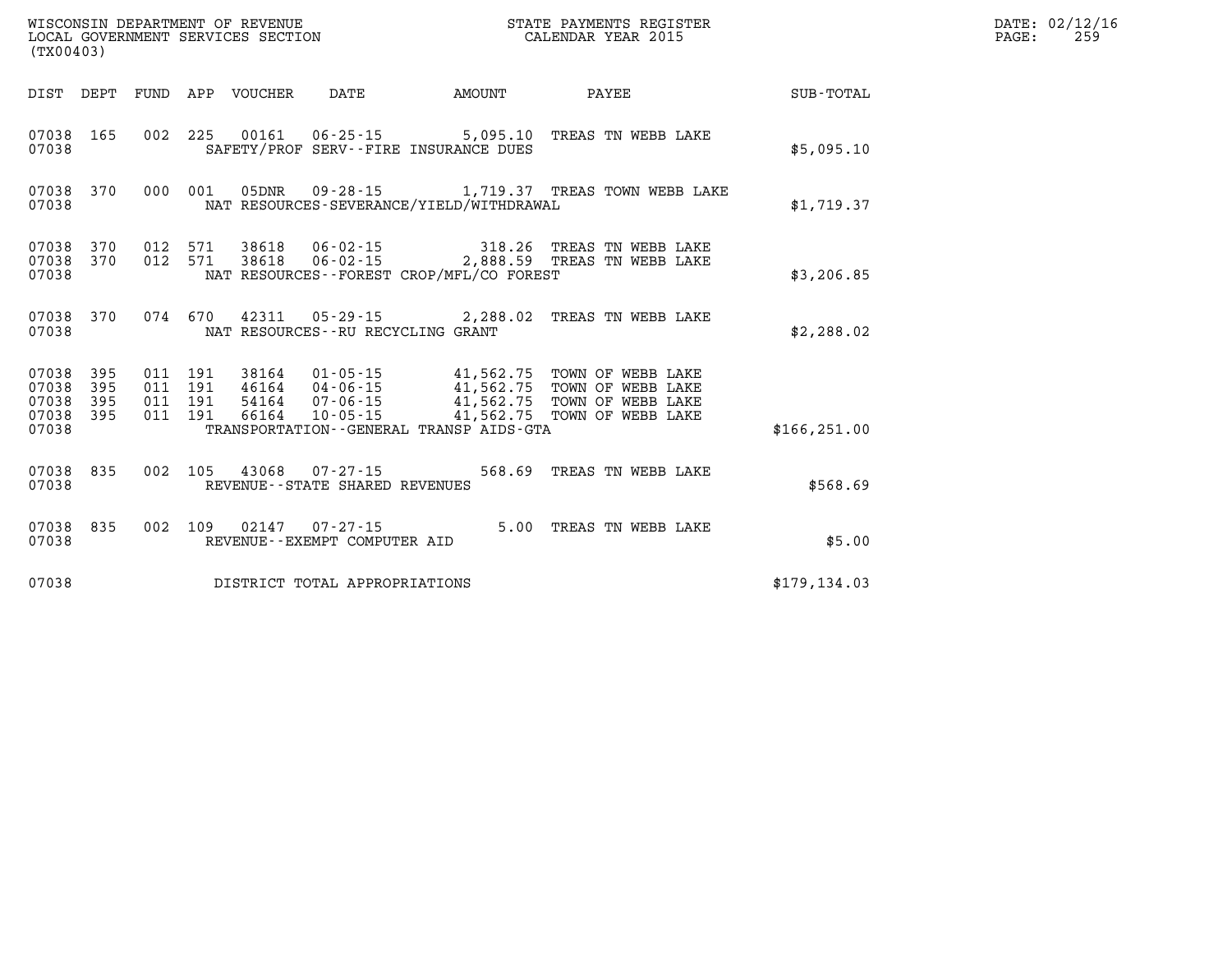| (TX00403)                                                 |         |                               |                                |                                              | WISCONSIN DEPARTMENT OF REVENUE<br>LOCAL GOVERNMENT SERVICES SECTION FOR THE STATE PAYMENTS REGISTER<br>(TWO 1403)                                                                                                                      |               | $\mathtt{PAGE:}$ | DATE: 02/12/16<br>260 |
|-----------------------------------------------------------|---------|-------------------------------|--------------------------------|----------------------------------------------|-----------------------------------------------------------------------------------------------------------------------------------------------------------------------------------------------------------------------------------------|---------------|------------------|-----------------------|
|                                                           |         |                               |                                |                                              | DIST DEPT FUND APP VOUCHER DATE AMOUNT PAYEE PATE SUB-TOTAL                                                                                                                                                                             |               |                  |                       |
| 07040 165<br>07040                                        |         |                               |                                | SAFETY/PROF SERV--FIRE INSURANCE DUES        | 002 225 00162 06-25-15 729.91 TREAS TN WEST MARSHLAND                                                                                                                                                                                   | \$729.91      |                  |                       |
| 07040 370<br>07040                                        |         |                               |                                | NAT RESOURCES-SEVERANCE/YIELD/WITHDRAWAL     | 000 001 01DNR 04-09-15 933.28 TREAS TOWN WEST MARSHLAND                                                                                                                                                                                 | \$933.28      |                  |                       |
| 07040 370<br>07040 370                                    |         |                               |                                |                                              | 002 503 17956 01-30-15 10,493.98 TREAS TN WEST MARSHLAND<br>002 503 17956 01-30-15 18,426.38 TREAS TN WEST MARSHLAND                                                                                                                    |               |                  |                       |
| 07040                                                     |         |                               |                                | NAT RESOURCES--AIDS IN LIEU OF TAXES         | 4105.98 TOWN SHARE                                                                                                                                                                                                                      | \$28,920.36   |                  |                       |
| 07040 370<br>07040 370<br>07040                           |         |                               |                                | NAT RESOURCES--FOREST CROP/MFL/CO FOREST     | 012 571 38619 06-02-15 798.37 TREAS TN WEST MARSHLAND<br>012 571 38619 06-02-15 320.25 TREAS TN WEST MARSHLAND                                                                                                                          | \$1,118.62    |                  |                       |
| 07040 370<br>07040 370<br>07040 370<br>07040              |         | 012 579<br>012 579<br>012 579 |                                | NAT RESOURCES--AIDS IN LIEU OF TAXES         | 20042  04-03-15  4,170.39  TREAS  TN WEST MARSHLAND<br>20042  04-03-15  19,622.23  TREAS  TN WEST MARSHLAND<br>20042  04-03-15  1,296.48  TREAS  TN WEST MARSHLAND                                                                      | \$25,089.10   |                  |                       |
| 07040 395<br>07040 395<br>07040 395<br>07040 395<br>07040 | 011 191 |                               |                                | TRANSPORTATION - - GENERAL TRANSP AIDS - GTA | 011 191 38165 01-05-15 47,280.25 TOWN OF WEST MARSHLAND<br>011 191 46165 04-06-15 47,280.25 TOWN OF WEST MARSHLAND<br>011 191 54165 07-06-15 47,280.25 TOWN OF WEST MARSHLAND<br>011 191 66165 10-05-15 47,280.28 TOWN OF WEST MARSHLAN | \$189, 121.03 |                  |                       |
| 07040 835<br>07040                                        |         |                               | REVENUE--STATE SHARED REVENUES |                                              | 002 105 43069 07-27-15 3,301.19 TREAS TN WEST MARSHLAND                                                                                                                                                                                 | \$3,301.19    |                  |                       |
| 07040                                                     |         |                               |                                | DOA-PAYMENT FOR MUNICIPAL SERVICES AID       | 07040 835 002 501 00001 02-02-15 86.76 TREAS TN WEST MARSHLAND                                                                                                                                                                          | \$86.76       |                  |                       |
| 07040                                                     |         |                               | DISTRICT TOTAL APPROPRIATIONS  |                                              |                                                                                                                                                                                                                                         | \$249,300.25  |                  |                       |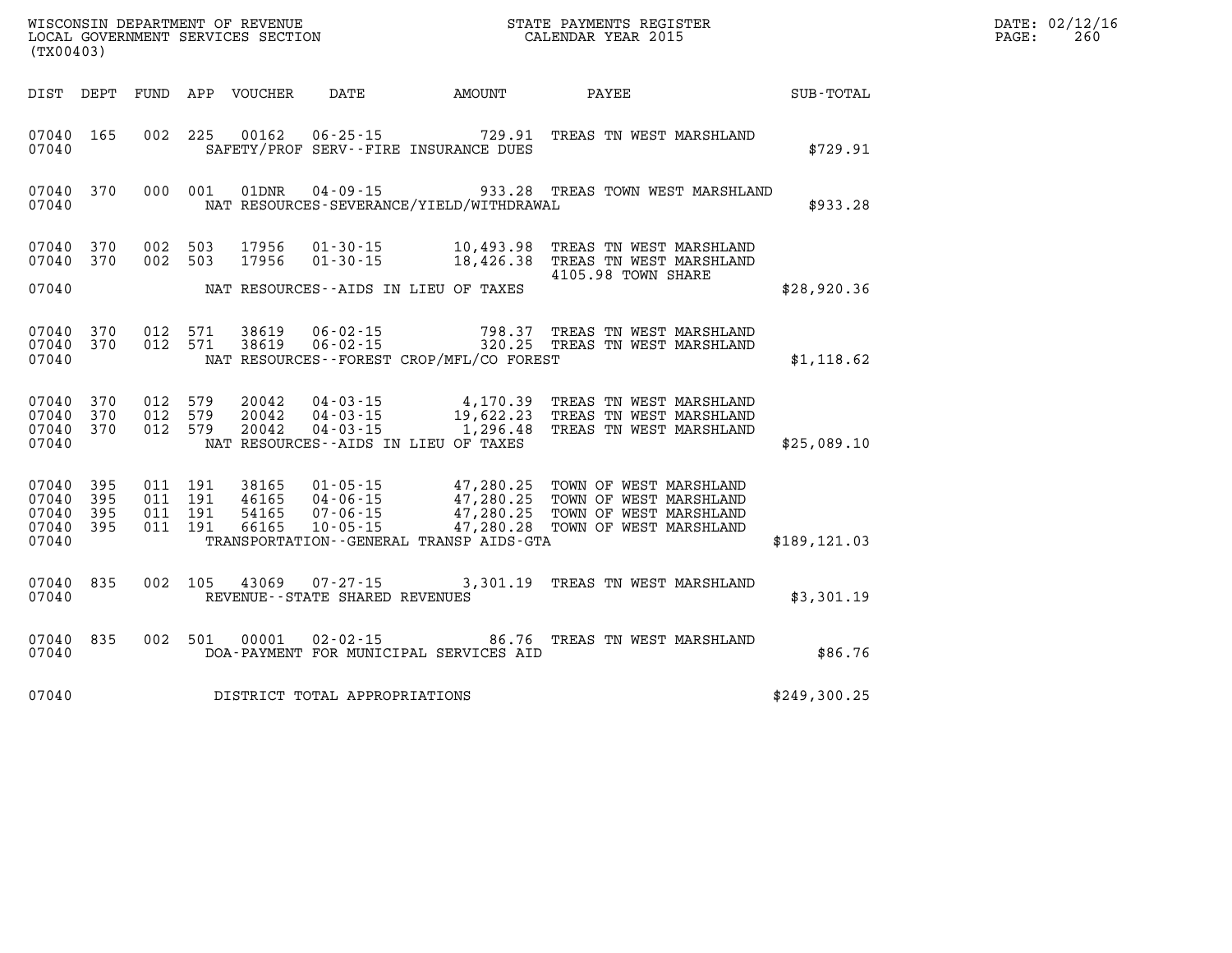| WISCONSIN DEPARTMENT OF REVENUE<br>LOCAL GOVERNMENT SERVICES SECTION<br>LOCAL GOVERNMENT SERVICES SECTION<br>CALENDAR YEAR 2015<br>(TX00403) |           |  |  |                                 |                                |                                              |                                                                                                                                                                                                                          |              | DATE: 02/12/16<br>PAGE:<br>261 |
|----------------------------------------------------------------------------------------------------------------------------------------------|-----------|--|--|---------------------------------|--------------------------------|----------------------------------------------|--------------------------------------------------------------------------------------------------------------------------------------------------------------------------------------------------------------------------|--------------|--------------------------------|
|                                                                                                                                              |           |  |  | DIST DEPT FUND APP VOUCHER DATE |                                | AMOUNT                                       | <b>PAYEE</b>                                                                                                                                                                                                             | SUB-TOTAL    |                                |
| 07042                                                                                                                                        |           |  |  |                                 |                                | SAFETY/PROF SERV--FIRE INSURANCE DUES        | 07042 165 002 225 00163 06-25-15 3,534.56 TREAS TN WOOD RIVER                                                                                                                                                            | \$3,534.56   |                                |
|                                                                                                                                              | 07042 370 |  |  |                                 |                                |                                              | 002 503 17335 01-12-15 8,079.06 TREAS TN WOOD RIVER<br>1370.17 TOWN SHARE                                                                                                                                                |              |                                |
| 07042                                                                                                                                        |           |  |  |                                 |                                | NAT RESOURCES--AIDS IN LIEU OF TAXES         |                                                                                                                                                                                                                          | \$8,079.06   |                                |
| 07042                                                                                                                                        |           |  |  |                                 |                                | NAT RESOURCES - - FOREST CROP/MFL/CO FOREST  | 07042 370 012 571 38620 06-02-15 62.17 TREAS TN WOOD RIVER                                                                                                                                                               | \$62.17      |                                |
| 07042                                                                                                                                        |           |  |  |                                 |                                | NAT RESOURCES--AIDS IN LIEU OF TAXES         | 07042 370 012 579 20043 04-03-15 4.75 TREAS TN WOOD RIVER<br>07042 370 012 579 20043 04-03-15 419.62 TREAS TN WOOD RIVER                                                                                                 | \$424.37     |                                |
| 07042 395<br>07042 395<br>07042 395                                                                                                          |           |  |  |                                 |                                |                                              | 011 191 38166 01-05-15 26,743.29 TOWN OF WOOD RIVER<br>011 191 46166 04-06-15 26,743.29 TOWN OF WOOD RIVER<br>011 191 54166 07-06-15 26,743.29 TOWN OF WOOD RIVER<br>011 191 66166 10-05-15 26,743.29 TOWN OF WOOD RIVER |              |                                |
| 07042 395<br>07042                                                                                                                           |           |  |  |                                 |                                | TRANSPORTATION - - GENERAL TRANSP AIDS - GTA |                                                                                                                                                                                                                          | \$106,973.16 |                                |
| 07042                                                                                                                                        | 07042 835 |  |  |                                 | REVENUE--STATE SHARED REVENUES |                                              | 002 105 43070 07-27-15 3,592.10 TREAS TN WOOD RIVER                                                                                                                                                                      | \$3,592.10   |                                |
| 07042                                                                                                                                        | 07042 835 |  |  |                                 | REVENUE--EXEMPT COMPUTER AID   |                                              | 002 109 02148 07-27-15 235.00 TREAS TN WOOD RIVER                                                                                                                                                                        | \$235.00     |                                |
| 07042                                                                                                                                        |           |  |  |                                 | DISTRICT TOTAL APPROPRIATIONS  |                                              |                                                                                                                                                                                                                          | \$122,900.42 |                                |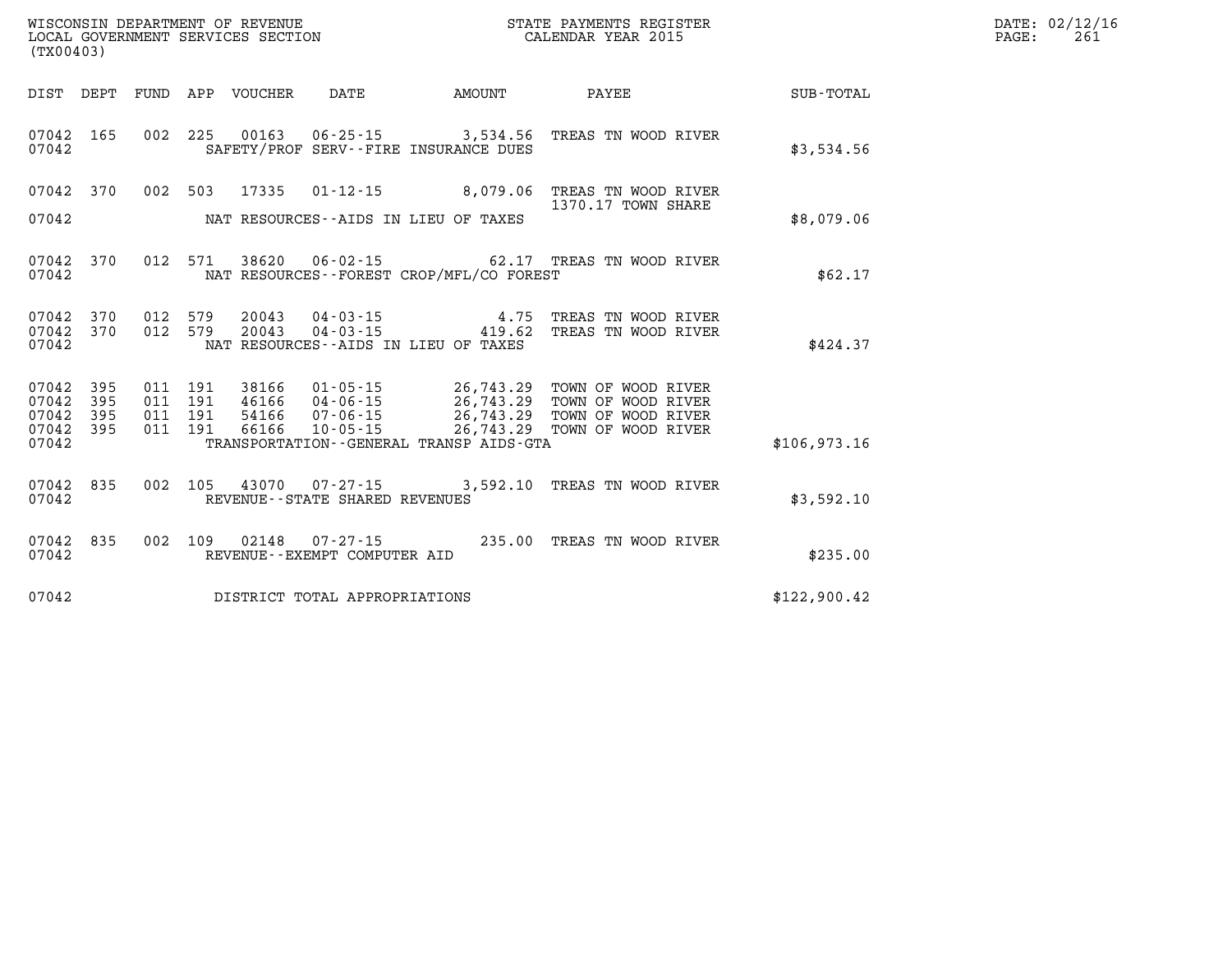| DATE: | 02/12/16 |
|-------|----------|
| PAGE: | 262      |

| WISCONSIN DEPARTMENT OF REVENUE<br>(TX00403)                                                      | LOCAL GOVERNMENT SERVICES SECTION                                                                                                                                               |                          | STATE PAYMENTS REGISTER<br>CALENDAR YEAR 2015                                                                                            |              |
|---------------------------------------------------------------------------------------------------|---------------------------------------------------------------------------------------------------------------------------------------------------------------------------------|--------------------------|------------------------------------------------------------------------------------------------------------------------------------------|--------------|
| DIST<br>DEPT<br>FUND                                                                              | APP<br><b>VOUCHER</b><br>DATE                                                                                                                                                   | AMOUNT                   | PAYEE                                                                                                                                    | SUB-TOTAL    |
| 165<br>002<br>07131<br>07131                                                                      | 225<br>00164<br>SAFETY/PROF SERV--FIRE INSURANCE DUES                                                                                                                           | $06 - 25 - 15$ 2,502.64  | TREAS VIL GRANTSBURG                                                                                                                     | \$2,502.64   |
| 370<br>012<br>07131<br>370<br>012<br>07131<br>07131<br>370<br>012<br>07131                        | 579<br>20044<br>$04 - 03 - 15$<br>579<br>20044<br>$04 - 03 - 15$<br>579<br>20044<br>$04 - 03 - 15$<br>NAT RESOURCES -- AIDS IN LIEU OF TAXES                                    | 364.45<br>35.20<br>18.94 | TREAS VIL GRANTSBURG<br>TREAS VIL GRANTSBURG<br>TREAS VIL GRANTSBURG                                                                     | \$418.59     |
| 395<br>011<br>07131<br>07131                                                                      | 185<br>38796<br>02-10-15<br>TRANSPORTATION - - HIGHWAY SAFETY - FEDERAL                                                                                                         | 3,949.00                 | TREAS VIL GRANTSBURG                                                                                                                     | \$3,949.00   |
| 07131<br>395<br>011<br>395<br>07131<br>011<br>07131<br>395<br>011<br>07131<br>395<br>011<br>07131 | 191<br>38167<br>$01 - 05 - 15$<br>191<br>46167<br>$04 - 06 - 15$<br>191<br>54167<br>$07 - 06 - 15$<br>191<br>66167<br>$10 - 05 - 15$<br>TRANSPORTATION--GENERAL TRANSP AIDS-GTA |                          | 24,903.31 VILLAGE OF GRANTSBURG<br>24,903.31 VILLAGE OF GRANTSBURG<br>24,903.31 VILLAGE OF GRANTSBURG<br>24,903.33 VILLAGE OF GRANTSBURG | \$99,613.26  |
| 07131<br>395<br>011<br>07131                                                                      | 278<br>38497<br>$02 - 04 - 15$<br>TRANSPORTATION - - LRIP/TRIP/MSIP GRANTS                                                                                                      | 5,717.67                 | TREAS VIL GRANTSBURG                                                                                                                     | \$5,717.67   |
| 07131<br>455<br>002<br>07131                                                                      | 231<br>14<br>$04 - 08 - 15$<br>JUSTICE - - LAW ENFORCEMENT TRAINING                                                                                                             | 800.00                   | TREAS VIL GRANTSBURG                                                                                                                     | \$800.00     |
| 835<br>002<br>07131<br>07131                                                                      | 43071<br>105<br>$07 - 27 - 15$<br>REVENUE - - STATE SHARED REVENUES                                                                                                             |                          | 61,750.39 TREAS VIL GRANTSBURG                                                                                                           | \$61,750.39  |
| 835<br>002<br>07131<br>835<br>07131<br>002<br>07131                                               | 109<br>$07 - 27 - 15$<br>02149<br>109<br>$07 - 27 - 15$<br>05027<br>REVENUE--EXEMPT COMPUTER AID                                                                                | 3,850.00<br>2,226.00     | TREAS VIL GRANTSBURG<br>TREAS VIL GRANTSBURG                                                                                             | \$6,076.00   |
| 07131<br>835<br>002<br>07131                                                                      | 501<br>00001<br>$02 - 02 - 15$<br>DOA-PAYMENT FOR MUNICIPAL SERVICES AID                                                                                                        | 5,847.85                 | TREAS VIL GRANTSBURG                                                                                                                     | \$5,847.85   |
| 07131                                                                                             | DISTRICT TOTAL APPROPRIATIONS                                                                                                                                                   |                          |                                                                                                                                          | \$186,675.40 |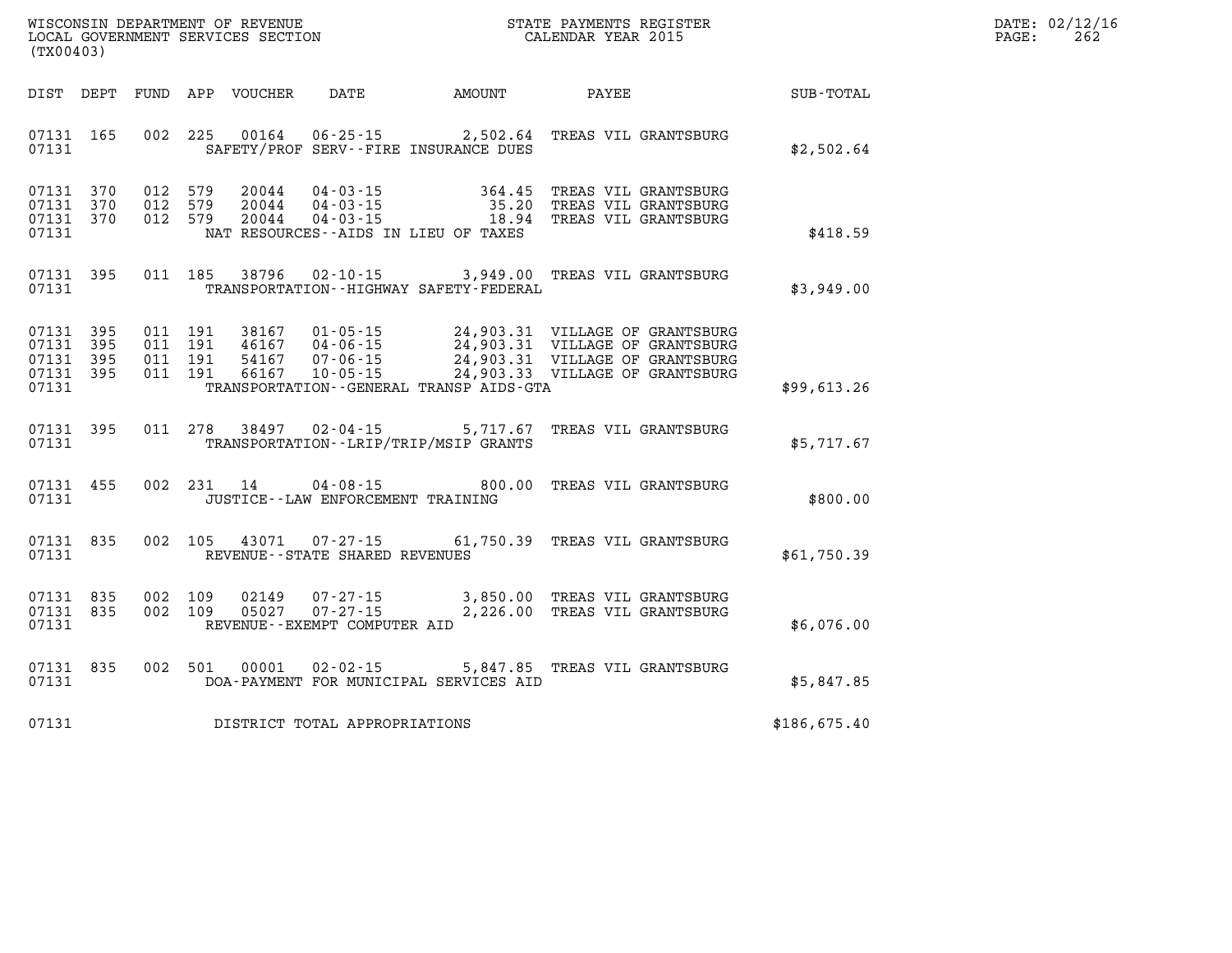| WISCONSIN DEPARTMENT OF REVENUE<br>LOCAL GOVERNMENT SERVICES SECTION<br>(TX00403) |           |                                          |  |                |                                             | STATE PAYMENTS REGISTER<br>CALENDAR YEAR 2015                                                                                                              |                                               |              | DATE: 02/12/16<br>$\mathtt{PAGE}$ :<br>263 |
|-----------------------------------------------------------------------------------|-----------|------------------------------------------|--|----------------|---------------------------------------------|------------------------------------------------------------------------------------------------------------------------------------------------------------|-----------------------------------------------|--------------|--------------------------------------------|
|                                                                                   |           |                                          |  |                | DIST DEPT FUND APP VOUCHER DATE AMOUNT      |                                                                                                                                                            | PAYEE                                         | SUB-TOTAL    |                                            |
| 07181 165<br>07181                                                                |           | 002 225                                  |  |                |                                             | 00165  06-25-15  2,558.75<br>SAFETY/PROF SERV--FIRE INSURANCE DUES                                                                                         | TREAS VIL SIREN                               | \$2,558.75   |                                            |
| 07181                                                                             | 07181 370 |                                          |  |                |                                             | 012 579 20045 04-03-15 21.46 TREAS VIL SIREN<br>NAT RESOURCES--AIDS IN LIEU OF TAXES                                                                       |                                               | \$21.46      |                                            |
| 07181 395<br>07181 395<br>07181 395<br>07181 395<br>07181                         |           | 011 191<br>011 191<br>011 191<br>011 191 |  | 46168<br>54168 |                                             | TRANSPORTATION - - GENERAL TRANSP AIDS - GTA                                                                                                               |                                               | \$73,685.86  |                                            |
| 07181 395<br>07181                                                                |           |                                          |  |                | 011 278 64420 10-27-15                      | 5,717.67<br>TRANSPORTATION - - LRIP/TRIP/MSIP GRANTS                                                                                                       | TREAS VIL SIREN                               | \$5.717.67   |                                            |
| 07181                                                                             | 07181 455 |                                          |  | 002 231 20     | JUSTICE -- LAW ENFORCEMENT TRAINING         | 04-27-15 320.00 TREAS VIL SIREN                                                                                                                            |                                               | \$320.00     |                                            |
| 07181 505<br>07181<br>07181 505<br>07181                                          | 505       | 002 743<br>002 743<br>002 743            |  | 09465<br>09675 | DOA--HOUSING ASSISTANCE GRANTS              | 01405  09-16-15  43,902.00  TREAS VIL SIREN<br>$07 - 03 - 15$<br>$07 - 09 - 15$<br>$07 - 09 - 15$<br>$07 - 09 - 15$<br>$08 - 00$<br>$09 - 15$<br>$09 - 15$ | TREAS VIL SIREN<br>316,598.00 TREAS VIL SIREN | \$470,500.00 |                                            |
| 07181                                                                             | 07181 835 |                                          |  |                | REVENUE - - STATE SHARED REVENUES           | 002 105 43072 07-27-15 30,488.40 TREAS VIL SIREN                                                                                                           |                                               | \$30,488.40  |                                            |
| 07181 835<br>07181 835<br>07181                                                   |           | 002 109<br>002 109                       |  | 02150<br>05028 | REVENUE--EXEMPT COMPUTER AID                | 07-27-15 469.00 TREAS VIL SIREN<br>07-27-15 1,294.00 TREAS VIL SIREN                                                                                       |                                               | \$1,763.00   |                                            |
| 07181                                                                             | 07181 835 |                                          |  | 021 363 35519  | $03 - 23 - 15$<br>REVENUE--LOTTERY CREDIT - | 2,889.70 TREAS VIL SIREN                                                                                                                                   |                                               | \$2,889.70   |                                            |
| 07181                                                                             |           |                                          |  |                | DISTRICT TOTAL APPROPRIATIONS               |                                                                                                                                                            |                                               | \$587,944.84 |                                            |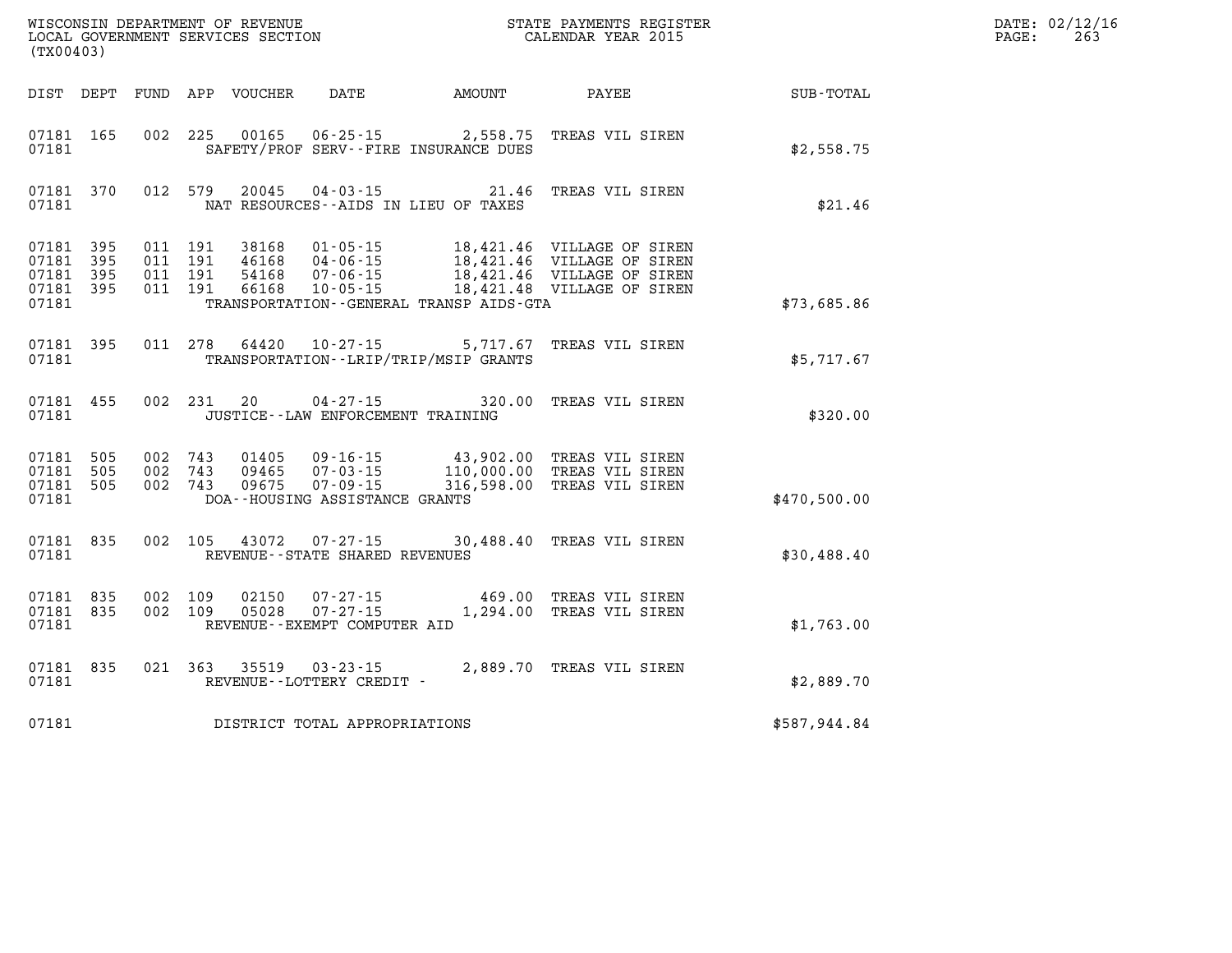| WISCONSIN DEPARTMENT OF REVENUE<br>LOCAL GOVERNMENT SERVICES SECTION THE STATE PAYMENTS REGISTER<br>(TWOO403)<br>(TX00403) |       |  |  |  |                                            |                                             |                                                                                                                                                                                                                                                                                                                                                                                           |             | DATE: 02/12/16<br>PAGE:<br>264 |
|----------------------------------------------------------------------------------------------------------------------------|-------|--|--|--|--------------------------------------------|---------------------------------------------|-------------------------------------------------------------------------------------------------------------------------------------------------------------------------------------------------------------------------------------------------------------------------------------------------------------------------------------------------------------------------------------------|-------------|--------------------------------|
|                                                                                                                            |       |  |  |  |                                            |                                             | DIST DEPT FUND APP VOUCHER DATE AMOUNT PAYEE PAYER SUB-TOTAL                                                                                                                                                                                                                                                                                                                              |             |                                |
|                                                                                                                            |       |  |  |  |                                            | 07191 SAFETY/PROF SERV--FIRE INSURANCE DUES | 07191 165 002 225 00166 06-25-15 1,262.54 TREAS VIL WEBSTER                                                                                                                                                                                                                                                                                                                               | \$1,262.54  |                                |
|                                                                                                                            |       |  |  |  | 07191 MAT RESOURCES--AIDS IN LIEU OF TAXES |                                             | 07191 370 012 579 20046 04-03-15 1.07 TREAS VIL WEBSTER                                                                                                                                                                                                                                                                                                                                   | \$1.07      |                                |
|                                                                                                                            | 07191 |  |  |  |                                            |                                             | $\begin{array}{cccccccc} 07191 & 395 & 011 & 191 & 38169 & 01\cdot 05\cdot 15 & 11,201.45 & \text{VILLAGE OF WEBSTER} \\ 07191 & 395 & 011 & 191 & 46169 & 04\cdot 06\cdot 15 & 11,201.45 & \text{VILLAGE OF WEBSTER} \\ 07191 & 395 & 011 & 191 & 54169 & 07\cdot 06\cdot 15 & 11,201.45 & \text{VILLAGE OF WEBSTER} \\ 07191 & 395 & 0$<br>TRANSPORTATION - - GENERAL TRANSP AIDS - GTA | \$44,805.80 |                                |
|                                                                                                                            |       |  |  |  |                                            |                                             |                                                                                                                                                                                                                                                                                                                                                                                           |             |                                |
| 07191                                                                                                                      |       |  |  |  | JUSTICE -- LAW ENFORCEMENT TRAINING        |                                             | 07191 455 002 231 11 03-19-15 480.00 TREAS VIL WEBSTER                                                                                                                                                                                                                                                                                                                                    | \$480.00    |                                |
|                                                                                                                            |       |  |  |  | 07191 REVENUE - STATE SHARED REVENUES      |                                             | 07191 835 002 105 43073 07-27-15 41,666.79 TREAS VIL WEBSTER                                                                                                                                                                                                                                                                                                                              | \$41,666.79 |                                |
|                                                                                                                            |       |  |  |  | 07191 REVENUE - EXEMPT COMPUTER AID        |                                             | 07191 835 002 109 02151 07-27-15 2,336.00 TREAS VIL WEBSTER<br>07191 835 002 109 05029 07-27-15 34.00 TREAS VIL WEBSTER                                                                                                                                                                                                                                                                   | \$2,370.00  |                                |
|                                                                                                                            | 07191 |  |  |  |                                            |                                             | 07191 835 002 501 00001 02-02-15 2,784.19 TREAS VIL WEBSTER<br>DOA-PAYMENT FOR MUNICIPAL SERVICES AID                                                                                                                                                                                                                                                                                     | \$2,784.19  |                                |
|                                                                                                                            |       |  |  |  |                                            |                                             | 07191 835 021 363 35520 03-23-15 776.93 TREAS VIL WEBSTER 07191                                                                                                                                                                                                                                                                                                                           | \$776.93    |                                |
|                                                                                                                            |       |  |  |  | 07191 DISTRICT TOTAL APPROPRIATIONS        |                                             |                                                                                                                                                                                                                                                                                                                                                                                           | \$94,147.32 |                                |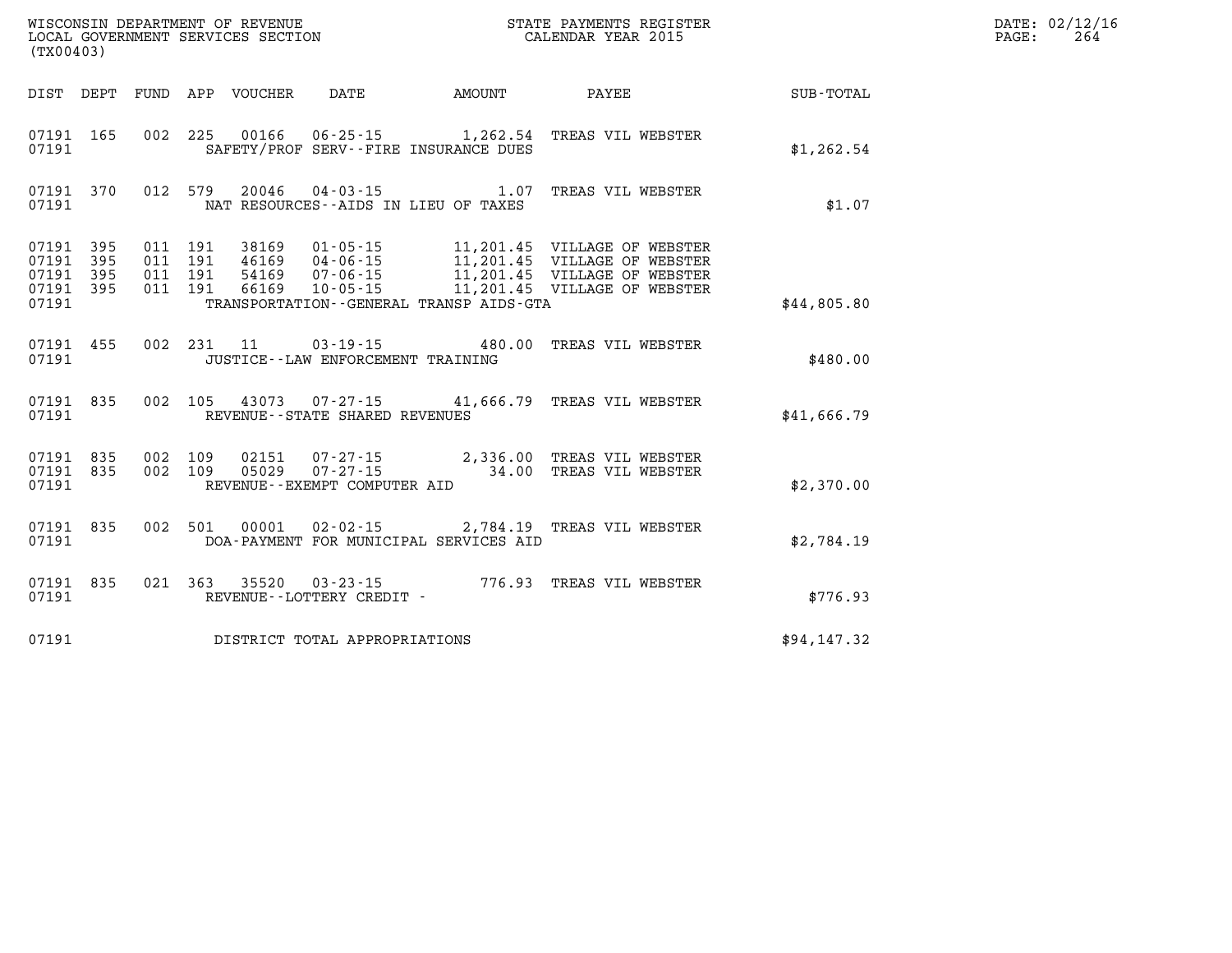| <b>District</b> | <b>District Name (Payee)</b> | Dept. | Agency Name                    | Fund  | Appropriation | <b>Payment Description</b>          | Voucher  | <b>Date</b>   | <b>Payment Amount</b> |
|-----------------|------------------------------|-------|--------------------------------|-------|---------------|-------------------------------------|----------|---------------|-----------------------|
| M07000          | <b>Burnett County</b>        | 11500 | Dept of Ag, Trade & Cons Protc |       | 10000 70300   | Soil_Water Resource Mgmt            | 00002242 | 11/18/2015    | \$<br>34,528.00       |
| M07000          | <b>Burnett County</b>        | 11500 | Dept of Ag, Trade & Cons Protc |       | 27400 76300   | Soil_Water Mgmt_Cnty Staffing       | 00002242 | 11/18/2015 \$ | 66,758.00             |
| M07000          | <b>Burnett County</b>        | 11500 | Dept of Ag, Trade & Cons Protc |       | 27400 76400   | Soil_Water Mgmt Aids                | 00004120 | 12/29/2015 \$ | 6,255.20              |
| M07000          | <b>Burnett County</b>        | 11500 | Dept of Ag, Trade & Cons Protc |       | 27400 76400   | Soil_Water Mgmt Aids                | 00004121 | 12/29/2015 \$ | 5,992.00              |
| M07000          | <b>Burnett County</b>        | 11500 | Dept of Ag, Trade & Cons Protc |       | 36300 WE100   | <b>AGRICULTURE-SOIL &amp; WATER</b> | 00004119 | 12/29/2015 \$ | 9,151.10              |
| M07000          | <b>Burnett County</b>        | 16500 | Dept of Safety & Prof Services | 10000 | 23600         | <b>POWTS Replacement Rehab</b>      | 00000322 | 11/12/2015 \$ | 23,224.91             |
| M07000          | <b>Burnett County</b>        | 37000 | Dept of Natural Resources      | 21200 | 55300         | Wildlife damage claims & abat       | 00013636 | 12/8/2015 \$  | 3,861.74              |
| M07000          | <b>Burnett County</b>        | 37000 | Dept of Natural Resources      |       | 21200 56300   | ResAids - county cons aids          | 00006744 | 11/2/2015 \$  | 6,750.00              |
| M07000          | <b>Burnett County</b>        | 37000 | Dept of Natural Resources      | 21200 | 57200         | ResAids - cnty forst & admin        | 00001749 | 10/7/2015 \$  | 16,000.00             |
| M07000          | <b>Burnett County</b>        | 41000 | Department of Corrections      |       | 10000 11600   | Reimbursing counties for proba      | 00009387 | 11/19/2015 \$ | 16,199.68             |
| M07000          | <b>Burnett County</b>        | 41000 | Department of Corrections      |       | 10000 31300   | Community youth and family aid      | 00005490 | 11/9/2015 \$  | 8,254.35              |
| M07000          | <b>Burnett County</b>        | 45500 | Department of Justice          |       | 10000 27900   | Alt prosecut Justice Info Fees      | 00000809 | 10/26/2015 \$ | 8,313.02              |
| M07000          | <b>Burnett County</b>        | 45500 | Department of Justice          |       | 10000 27900   | Alt prosecut Justice Info Fees      | 00001143 | 10/29/2015 \$ | 8,546.44              |
| M07000          | <b>Burnett County</b>        | 45500 | Department of Justice          | 10000 | 27900         | Alt prosecut Justice Info Fees      | 00002746 | 12/4/2015 \$  | 9,818.92              |
| M07000          | <b>Burnett County</b>        | 46500 | Department of Military Affairs | 10000 | 30800         | Emergency response equipment        | 00001584 | 11/12/2015 \$ | 6,919.68              |
| M07000          | <b>Burnett County</b>        | 48500 | Department of Veterans Affairs | 58200 | 28000         | Veterans transportation grant       | 00004052 | 12/21/2015 \$ | 808.97                |
| M07000          | <b>Burnett County</b>        | 50500 | Department of Administration   |       | 10000 15500   | Federal aid, local assistance       | 00000190 | 10/5/2015 \$  | 2,523.82              |
| M07000          | <b>Burnett County</b>        | 50500 | Department of Administration   |       | 10000 15500   | Federal aid, local assistance       | 00001033 | 10/15/2015 \$ | 1,759.85              |
| M07000          | <b>Burnett County</b>        | 50500 | Department of Administration   | 10000 | 15500         | Federal aid, local assistance       | 00004680 | 12/2/2015 \$  | 2,200.11              |
| M07000          | <b>Burnett County</b>        | 50500 | Department of Administration   | 10000 | 15500         | Federal aid, local assistance       | 00007096 | 12/29/2015 \$ | 2,669.28              |
| M07000          | <b>Burnett County</b>        | 50500 | Department of Administration   |       | 23500 37100   | Low-income assistance grants        | 00000190 | 10/5/2015 \$  | 2,809.08              |
| M07000          | <b>Burnett County</b>        | 50500 | Department of Administration   |       | 23500 37100   | Low-income assistance grants        | 00001033 | 10/15/2015 \$ | 1,959.83              |
| M07000          | <b>Burnett County</b>        | 50500 | Department of Administration   |       | 23500 37100   | Low-income assistance grants        | 00004680 | 12/2/2015 \$  | 2,568.26              |
| M07000          | <b>Burnett County</b>        | 50500 | Department of Administration   |       | 23500 37100   | Low-income assistance grants        | 00007096 | 12/29/2015 \$ | 3,232.63              |
| M07000          | <b>Burnett County</b>        | 83500 | Department of Revenue          | 10000 | 10500         | County and Municipal Aid            | 00000485 | 11/16/2015 \$ | 67,490.32             |
| M07002          | Town Of Anderson             | 83500 | Department of Revenue          | 10000 | 10500         | County and Municipal Aid            | 00000461 | 11/16/2015 \$ | 19,260.80             |
| M07004          | Town Of Blaine               | 83500 | Department of Revenue          | 10000 | 10500         | County and Municipal Aid            | 00000462 | 11/16/2015 \$ | 7,064.93              |
| M07006          | Town Of Daniels              | 83500 | Department of Revenue          |       | 10000 10500   | County and Municipal Aid            | 00000463 | 11/16/2015 \$ | 13,769.71             |
| M07008          | Town Of Dewey                | 83500 | Department of Revenue          |       | 10000 10500   | County and Municipal Aid            | 00000464 | 11/16/2015 \$ | 20,837.32             |
| M07010          | Town Of Grantsburg           | 83500 | Department of Revenue          |       | 10000 10500   | County and Municipal Aid            | 00000465 | 11/16/2015 \$ | 38,609.36             |
| M07012          | Town Of Jackson              | 83500 | Department of Revenue          | 10000 | 10500         | County and Municipal Aid            | 00000466 | 11/16/2015 \$ | 6,560.43              |
| M07014          | Town Of La Follette          | 83500 | Department of Revenue          |       | 10000 10500   | County and Municipal Aid            | 00000467 | 11/16/2015 \$ | 5,543.61              |
| M07016          | Town Of Lincoln              | 83500 | Department of Revenue          |       | 10000 10500   | County and Municipal Aid            | 00000468 | 11/16/2015 \$ | 15,065.64             |
| M07018          | Town of Meenon               | 83500 | Department of Revenue          |       | 10000 10500   | County and Municipal Aid            | 00000469 | 11/16/2015 \$ | 14,109.34             |
| M07020          | Town Of Oakland              | 83500 | Department of Revenue          |       | 10000 10500   | County and Municipal Aid            | 00000470 | 11/16/2015 \$ | 6,776.56              |
| M07022          | Town Of Roosevelt            | 83500 | Department of Revenue          | 10000 | 10500         | County and Municipal Aid            | 00000471 | 11/16/2015 \$ | 8,049.89              |
| M07024          | Town Of Rusk                 | 83500 | Department of Revenue          | 10000 | 10500         | County and Municipal Aid            | 00000472 | 11/16/2015 \$ | 4,881.09              |
| M07026          | Town Of Sand Lake            | 83500 | Department of Revenue          |       | 10000 10500   | County and Municipal Aid            | 00000473 | 11/16/2015 \$ | 6,050.01              |
| M07028          | Town Of Scott                | 83500 | Department of Revenue          | 10000 | 10500         | County and Municipal Aid            | 00000474 | 11/16/2015 \$ | 5,597.51              |
| M07030          | <b>Town Of Siren</b>         | 83500 | Department of Revenue          |       | 10000 10500   | County and Municipal Aid            | 00000475 | 11/16/2015 \$ | 12,459.45             |